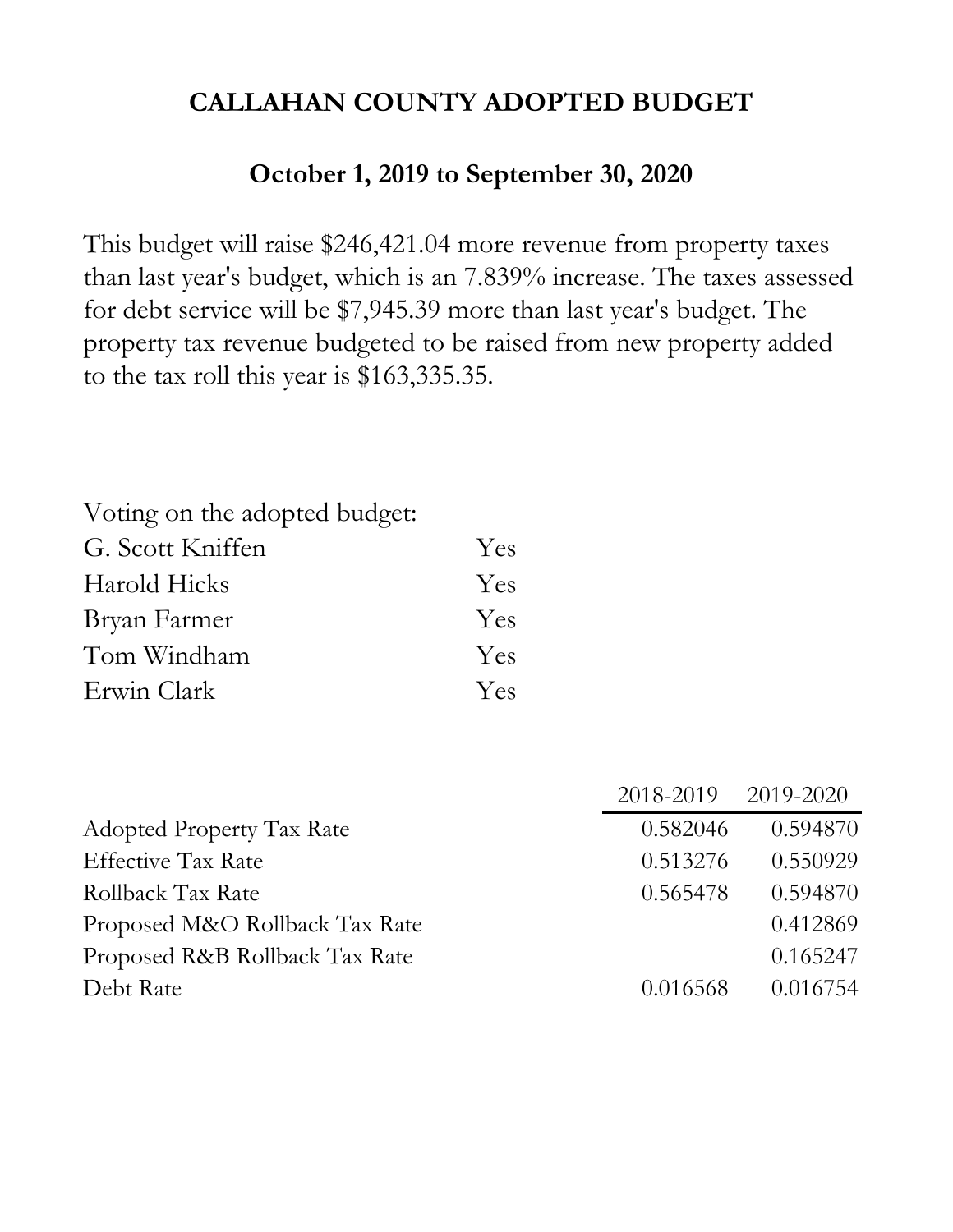# **GENERAL FUND**

| Revenues                          |                       |
|-----------------------------------|-----------------------|
| Certified Tax Value               | \$<br>747,805,546.00  |
| Per 100                           | 7,478,055.46          |
| x Adopted Tax Rate of<br>0.412869 | $\$\$<br>3,087,457.28 |
| Frozen Levy                       | 302,316.68            |
|                                   | 3,389,773.96          |
| Delinquent Taxes                  | 60,000.00             |
| Allowance for Uncollectible       | (50, 846.61)          |
| <b>Total Property Tax Revenue</b> | 3,398,927.35          |
| Fees of Offices                   | 690,200.00            |
| Other Revenues                    | 151,163.00            |
| Fines of Offices                  | 595,025.00            |
| Interest Income                   | 5,000.00              |
| Fund Balance                      | 108,482.67            |
| <b>Total Other Revenue</b>        | 1,549,870.67          |
| <b>Total Revenue</b>              | 4,948,798.02          |
| <b>Expenses</b>                   |                       |
| County Judge                      | 143,323.55            |
| County Clerk                      | 167,867.87            |
| District Clerk                    | 124,245.80            |
| County Treasurer                  | 107,061.49            |
| Justice of the Peace, Precinct 1  | 103,360.81            |
| Justice of the Peace, Precinct 3  | 98,703.66             |
| Justice of the Peace, Precinct 4  | 88,969.78             |
| Tax Assessor/Collector            | 300,925.43            |
| Sheriff's Department              | 1,272,182.99          |
| Courthouse Building               | 274,952.79            |
| County Insurance                  | 56,700.00             |
| Agriculture Extension             | 75,026.76             |
| Library                           | 17,146.49             |
| Constable, Precinct 4             | 1,703.50              |
| <b>DPS</b>                        | 50,332.91             |
| County Attorney                   | 87,326.92             |
| Veteran's Service                 | 17,199.39             |
| <b>District Court Costs</b>       | 148,882.21            |
| County Auditor                    | 36,073.35             |
| Civil Defense Director            | 14,257.49             |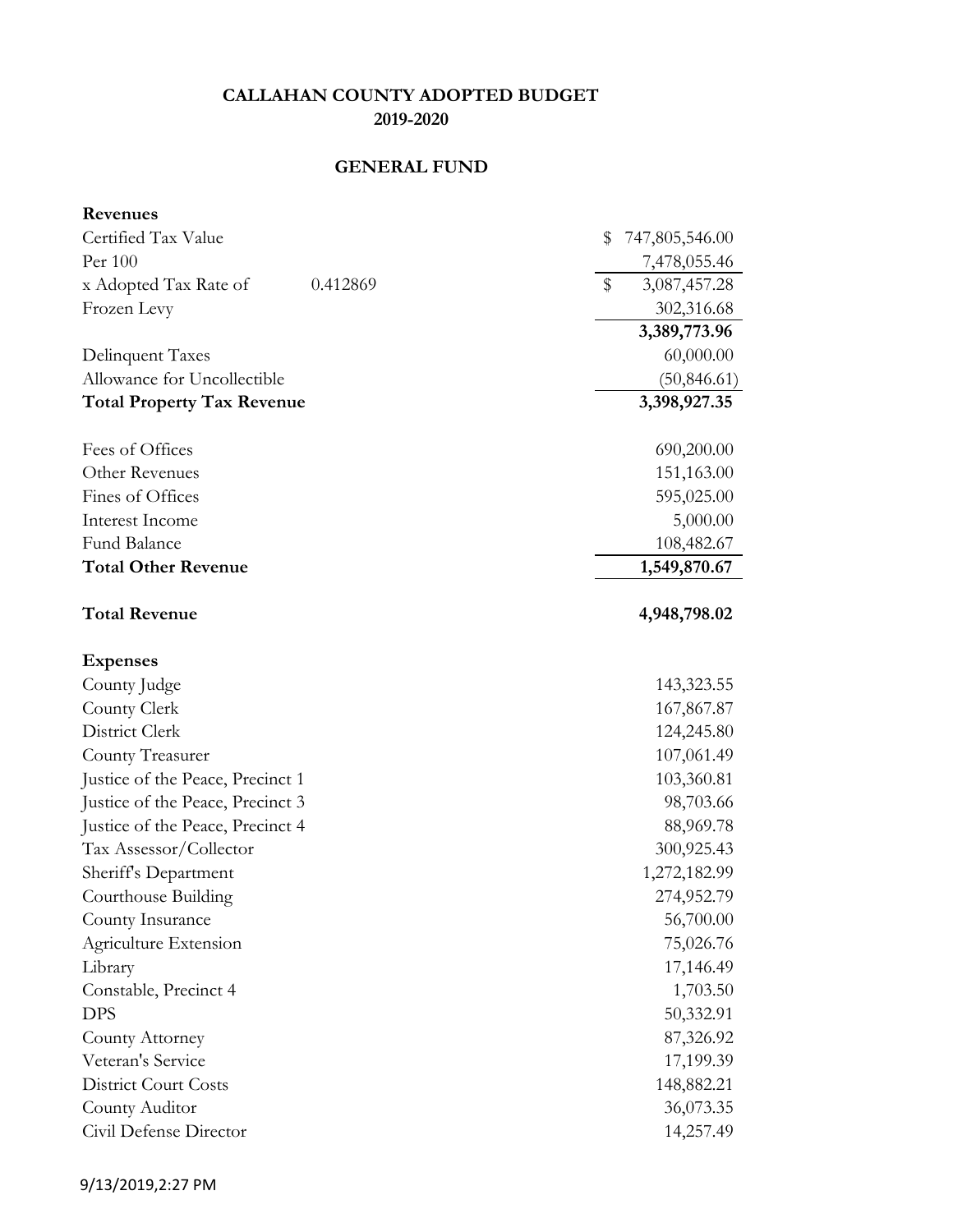| Surplus (deficit)        | \$<br>(0.00) |
|--------------------------|--------------|
| <b>Total Expenses</b>    | 4,948,798.02 |
| Precinct 4               | 16,449.97    |
| Precinct 3               | 16,449.97    |
| Precinct 2               | 16,449.97    |
| Precinct 1               | 16,449.97    |
| Information Technology   | 385,038.56   |
| Nondepartment Expense    | 966, 307. 29 |
| Elections                | 74,227.21    |
| <b>Nutrition Service</b> |              |
| Indigent Health Care     | 271,181.92   |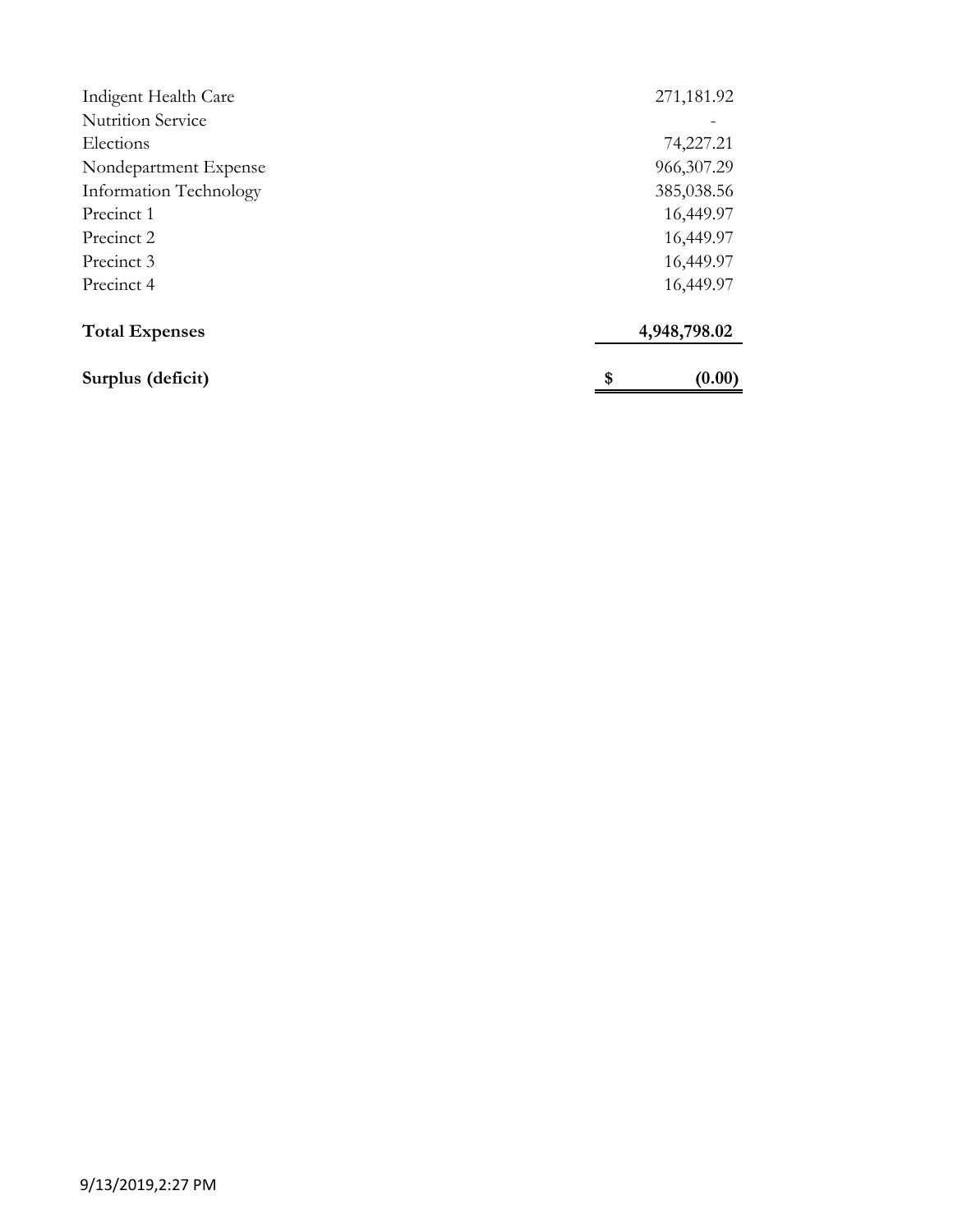#### **General Fund Revenue**

| <b>OLD</b> | <b>NEW ACCOUNT TITLE</b>         | <b>ORG BUDGET</b> | <b>CUR BUDGET</b> | <b>PROPOSED BUDGET</b> | <b>CHANGE FROM PY</b> |
|------------|----------------------------------|-------------------|-------------------|------------------------|-----------------------|
|            |                                  |                   |                   |                        |                       |
| 10-300-100 | <b>CURRENT TAXES</b>             | 3,143,352.92      | 3,143,352.92      | 3,389,773.96           | 246,421.04            |
| <b>NEW</b> | ALLOWANCE FOR UNCOLLECTIBLE      | (47, 150.29)      | (47, 150.29)      | (50, 846.61)           | (3,696.32)            |
| 10-300-110 | <b>DELINQUENT TAXES</b>          | 65,000.00         | 65,000.00         | 60,000.00              | (5,000.00)            |
|            | <b>GF PROPERTY TAXES</b>         | 3,161,202.63      | 3,161,202.63      | 3,398,927.35           | 237,724.72            |
| 10-305-120 | LIBRARIAN SALARY REIMB.          | 442.00            | 442.00            | 442.00                 |                       |
| 10-305-130 | <b>COUNTY DRINK TAX</b>          | 1,600.00          | 1,600.00          | 2,500.00               | 900.00                |
| 10-305-150 | SHERIFF'S DISPATCHER SVC.        | 47,240.00         | 47,240.00         | 47,240.00              |                       |
| 10-305-178 | <b>CASH BONDS</b>                | 2,000.00          | 2,000.00          | 1,000.00               | (1,000.00)            |
| 10-305-179 | <b>BOND FORFEITURES</b>          | 6,000.00          | 6,000.00          | 4,000.00               | (2,000.00)            |
| 10-305-191 | TAX A/C TAX SALE EXCESS FUNDS    |                   |                   |                        |                       |
| 10-305-194 | <b>INMATE CALLING CARD FEE</b>   | 2,500.00          | 2,500.00          | 4,000.00               | 1,500.00              |
| 10-305-195 | SHERIFF COLLECTION               | 6,000.00          | 6,000.00          | 2,000.00               | (4,000.00)            |
| 10-305-210 | <b>CONSTABLE #3 COLLECTION</b>   | 650.00            | 650.00            | 650.00                 |                       |
| 10-305-220 | <b>CONSTABLE #4 COLLECTION</b>   | 650.00            | 650.00            | 650.00                 |                       |
| 10-305-225 | <b>CO.JUDGE STATE SUPPLEMENT</b> | 25,200.00         | 25,200.00         | 25,200.00              |                       |
| 10-305-227 | CO. ATTORNEY SUPPLEMENT          | 3,918.46          | 3,918.46          |                        | (3,918.46)            |
| 10-305-235 | TOBACCO SETTLEMENT DISTRIBUTION  | 3,000.00          | 3,000.00          | 3,000.00               |                       |
| 10-305-237 | PHONE & INTERNET SYS PAYMENTS    | 14,000.00         | 14,000.00         | 14,100.00              | 100.00                |
| 10-305-390 | STATE GROSS WEIGHT PAYMENT       |                   |                   |                        |                       |
| 10-305-395 | <b>MISCELLANEOUS</b>             | 5,000.00          | 5,000.00          | 1,000.00               | (4,000.00)            |
| 10-305-405 | INDIGENT DEFENSE GRANT           | 12,900.00         | 12,900.00         | 12,000.00              | (900.00)              |
| 10-305-435 | <b>RADIO TOWER RENT</b>          | 15,134.16         | 15,134.16         | 1,800.00               | (13, 334.16)          |
| 10-305-440 | <b>FUND BALANCE</b>              | 81,792.64         | 81,792.64         | 108,482.67             | 26,690.03             |
| 10-305-468 | HEALTH INSURANCE WELLNESS REWARD |                   |                   |                        |                       |
| 10-305-480 | <b>JURY REIMBURSEMENT</b>        | 5,000.00          | 5,000.00          | 5,000.00               |                       |
| 10-305-485 | HEALTH INSURANCE RENEWAL CREDIT  | 1,483.00          | 1,483.00          | 3,451.00               | 1,968.00              |
| 10-305-495 | <b>STATE GRANT</b>               |                   |                   |                        |                       |
| 10-305-500 | <b>FEMA</b>                      | 2,847.47          | 2,847.47          | 4,000.00               | 1,152.53              |
| 10-305-510 | <b>FEDERAL GRANT</b>             |                   |                   |                        |                       |
| 10-305-520 | IHC REIMBURSEMENT OF OVERPAYMENT |                   |                   |                        |                       |
| 10-305-521 | INSURANCE CLAIM REIMB(PROP/AUTO) |                   | 10,821.10         |                        | (10, 821.10)          |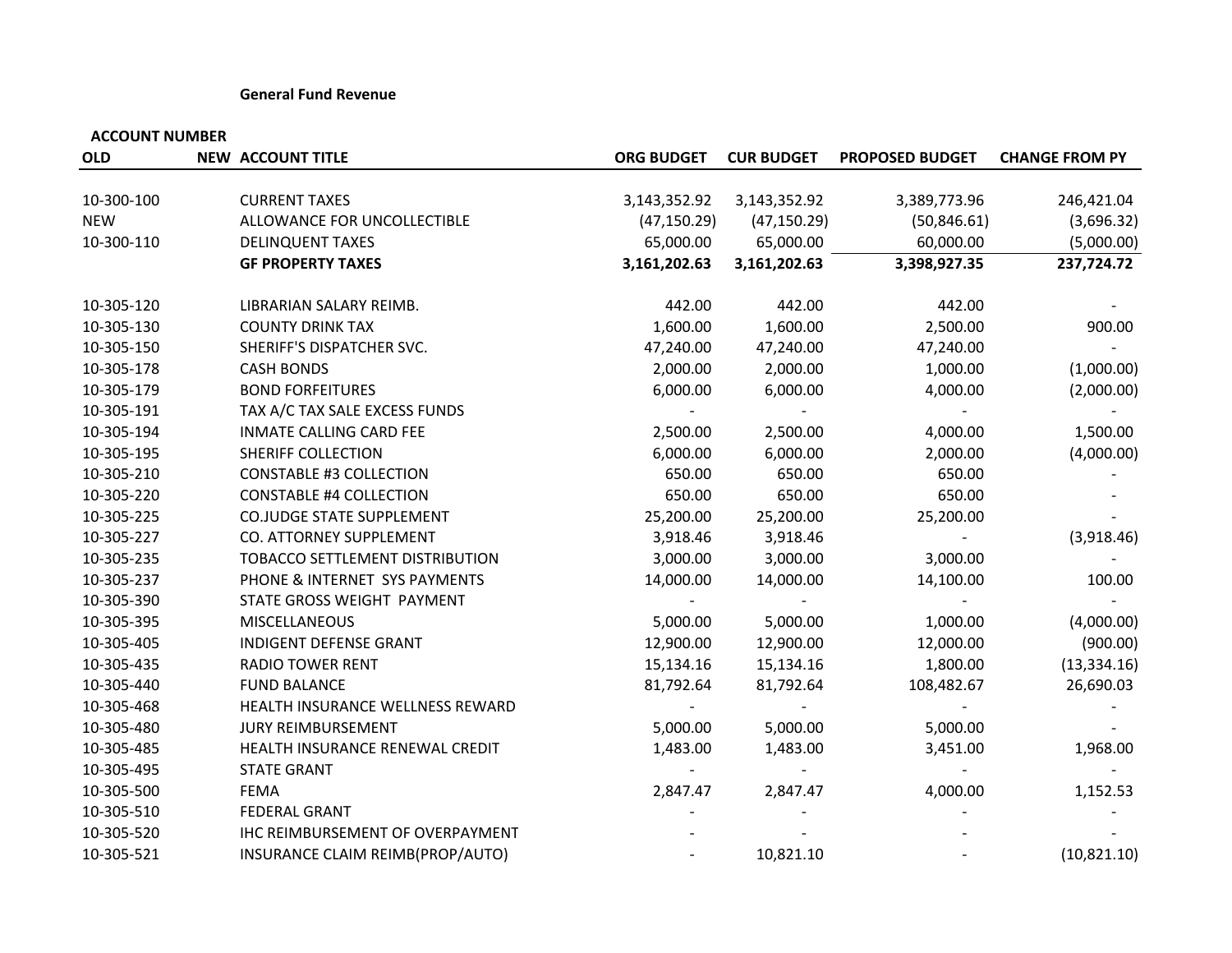| 10-305-525 | <b>CAPITAL LEASE FUNDS</b>                     |            |            |            |             |
|------------|------------------------------------------------|------------|------------|------------|-------------|
| 10-305-526 | ELECTION EQUIPMENT LEASE FUNDS                 |            |            |            |             |
| 10-305-527 | CO CLERK RECORDS MGMT SALARY REIMB             | 4,000.00   | 4,000.00   | 4,000.00   |             |
| 10-305-528 | JUSTICE COURT TECH SOFTWARE REIMB              |            | 8,130.00   | 8,130.00   |             |
| 10-305-530 | <b>OVERPAYMENT REFUNDS</b>                     |            | 1,277.63   |            | (1, 277.63) |
| 10-305-531 | LAW LIBRARIAN SALARY REIMB                     |            |            | 7,000.00   | 7,000.00    |
|            | <b>GF OTHER REVENUES</b>                       | 241,357.73 | 261,586.46 | 259,645.67 | (1,940.79)  |
| 10-310-110 | ON-SITE SEWERAGE INSP FEE                      | 1,000.00   | 1,000.00   | 1,000.00   |             |
| 10-310-120 | STATE BAIL BOND FEE-COLLECT BY S.O.            | 4,000.00   | 4,000.00   | 3,000.00   | (1,000.00)  |
| 10-310-125 | <b>SHERIFF'S FEES</b>                          | 7,000.00   | 7,000.00   | 8,500.00   | 1,500.00    |
| 10-310-127 | <b>DISTRICT CLERK SHERIFF'S FEES</b>           | 7,500.00   | 7,500.00   | 7,500.00   |             |
| 10-310-135 | <b>ELECTION SERVICES</b>                       | 9,400.00   | 17,955.70  | 13,400.00  | (4, 555.70) |
| 10-310-140 | <b>COUNTY CLERK FEES</b>                       | 85,000.00  | 85,000.00  | 95,000.00  | 10,000.00   |
| 10-310-145 | <b>DISTRICT CLERK FEES</b>                     | 25,000.00  | 25,000.00  | 25,000.00  |             |
| 10-310-146 | TAX A/C FEES                                   | 225,000.00 | 225,000.00 | 225,000.00 |             |
| 10-310-147 | DIST.CLERK FAMILY PROTECTION FEE               | 900.00     | 900.00     | 900.00     |             |
| 10-310-148 | TAX A/C SALES TAX COMMISSION                   | 275,000.00 | 275,000.00 | 285,000.00 | 10,000.00   |
| 10-310-150 | TAX A/C SALES TAX COMMISSION R&B               |            |            |            |             |
| 10-310-210 | <b>COUNTY PROBATE FEES</b>                     | 9,100.00   | 9,100.00   | 7,500.00   | (1,600.00)  |
| 10-310-211 | STATE COMPTROLLER-CO JUDGE                     | 3,000.00   | 3,000.00   | 3,000.00   |             |
| 10-310-212 | <b>STATE INDIGENT FEE</b>                      | 900.00     | 900.00     | 900.00     |             |
| 10-310-215 | <b>COUNTY PROBATE &amp; JUDICIAL EDUC.FEES</b> | 800.00     | 800.00     | 800.00     |             |
| 10-310-220 | APPELLATE JUDICIAL FUND                        | 1,000.00   | 1,000.00   | 1,000.00   |             |
| 10-310-225 | JUDICIAL SUPPORT FEE                           | 11,500.00  | 11,500.00  | 11,500.00  |             |
| 10-310-230 | <b>COURT INITIATED PROBATE FEE</b>             | 1,200.00   | 1,200.00   | 1,200.00   |             |
|            | <b>GF FEES OF OFFICES</b>                      | 667,300.00 | 675,855.70 | 690,200.00 | 14,344.30   |
| 10-320-230 | J.P.#1 STATE FEES                              | 25,000.00  | 25,000.00  | 30,000.00  | 5,000.00    |
| 10-320-231 | J.P.#1 FINES                                   | 36,000.00  | 36,000.00  | 40,000.00  | 4,000.00    |
| 10-320-232 | J.P.#1 MISC. COST FEES                         | 18,000.00  | 18,000.00  | 18,000.00  |             |
| 10-320-233 | J.P.#1 STATE TIME PAYMENT                      | 250.00     | 250.00     | 250.00     |             |
| 10-320-234 | J.P.#1 STATE INDIGENT FEE                      | 500.00     | 500.00     | 500.00     |             |
| 10-320-235 | J.P.#1 DELINQ. COLLECTION FEE                  | 10,000.00  | 10,000.00  | 7,500.00   | (2,500.00)  |
| 10-320-236 | J.P.#1 ST. JURY SERVICE FEE                    | 1,400.00   | 1,400.00   | 1,500.00   | 100.00      |
| 10-320-237 | J.P.#1 TIME PAYMENT FEE                        | 200.00     | 200.00     | 200.00     |             |
| 10-320-238 | J.P.#1 ELECTRONIC FILING                       | 1,000.00   | 1,000.00   | 1,000.00   |             |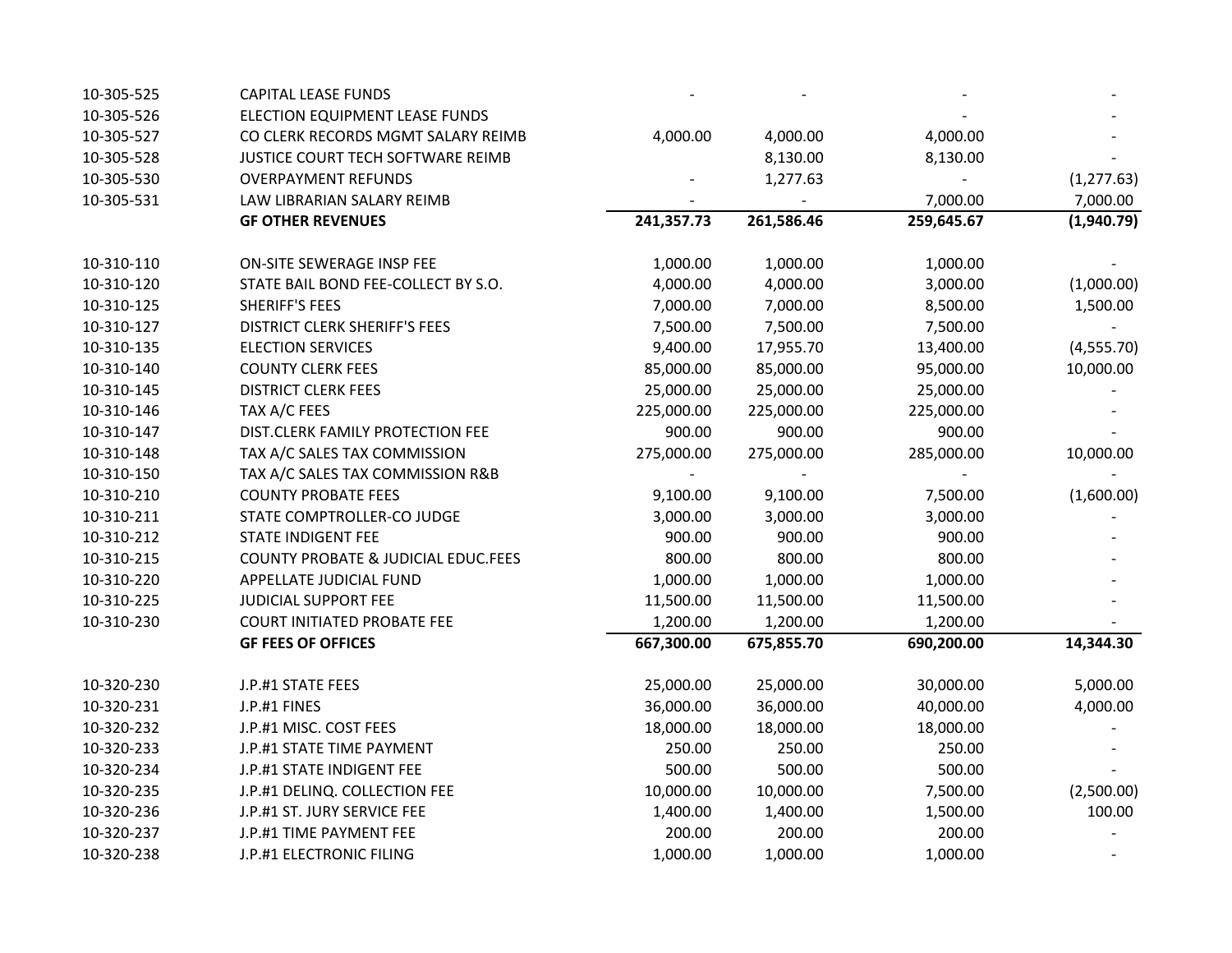| 10-320-239 | STATE PEACE OFFICER FEE               | 2,500.00   | 2,500.00   | 2,500.00   |             |
|------------|---------------------------------------|------------|------------|------------|-------------|
| 10-320-240 | J.P.#3 STATE FEES                     | 150,000.00 | 150,000.00 | 75,000.00  | (75,000.00) |
| 10-320-241 | J.P.#3 FINES                          | 160,000.00 | 160,000.00 | 105,000.00 | (55,000.00) |
| 10-320-242 | J.P.#3 MISC. COST FEES                | 80,000.00  | 80,000.00  | 50,000.00  | (30,000.00) |
| 10-320-243 | J.P.#3 STATE TIME PAYMENT             | 600.00     | 600.00     | 600.00     |             |
| 10-320-244 | J.P.#3 STATE INDIGENT FEE             | 200.00     | 200.00     | 200.00     |             |
| 10-320-245 | J.P.#3 DELINQ. COLLECTION FEE         | 45,000.00  | 45,000.00  | 45,000.00  |             |
| 10-320-246 | J.P.#3 ST. JURY SERVICE FEE           | 7,500.00   | 7,500.00   | 5,000.00   | (2,500.00)  |
| 10-320-247 | J.P.#3 TIME PAYMENT FEE               | 300.00     | 300.00     | 300.00     |             |
| 10-320-248 | J.P.#3 ELECTRONIC FILING              | 350.00     | 350.00     | 350.00     |             |
| 10-320-249 | STATE PEACE OFFICER FEE               | 12,000.00  | 12,000.00  | 12,000.00  |             |
| 10-320-250 | J.P.#4 STATE FEES                     | 32,000.00  | 32,000.00  | 34,000.00  | 2,000.00    |
| 10-320-251 | J.P.#4 FINES                          | 35,000.00  | 35,000.00  | 40,000.00  | 5,000.00    |
| 10-320-252 | J.P.#4 MISC. COST FEES                | 11,000.00  | 11,000.00  | 13,000.00  | 2,000.00    |
| 10-320-253 | J.P.#4 STATE TIME PAYMENT             | 225.00     | 225.00     | 225.00     |             |
| 10-320-254 | J.P.#4 STATE INDIGENT FEE             | 75.00      | 75.00      | 75.00      |             |
| 10-320-255 | J.P.#4 DELINQ. COLLECTION FEE         | 5,500.00   | 5,500.00   | 6,500.00   | 1,000.00    |
| 10-320-256 | J.P.#4 ST. JURY SERVICE FEE           | 1,200.00   | 1,200.00   | 1,200.00   |             |
| 10-320-257 | J.P.#4 TIME PAYMENT FEE               | 100.00     | 100.00     | 100.00     |             |
| 10-320-258 | J.P.#4 ELECTRONIC FILING              | 125.00     | 125.00     | 125.00     |             |
| 10-320-259 | STATE PEACE OFFICER FEE               | 2,500.00   | 2,500.00   | 2,500.00   |             |
| 10-320-280 | <b>COUNTY STATE FEES</b>              | 5,000.00   | 5,000.00   | 5,000.00   |             |
| 10-320-281 | <b>COUNTY FINES</b>                   | 20,000.00  | 20,000.00  | 25,000.00  | 5,000.00    |
| 10-320-282 | <b>COUNTY MISC. COST FEES</b>         | 7,500.00   | 7,500.00   | 7,500.00   |             |
| 10-320-283 | <b>COUNTY STATE PEACE OFFICER FEE</b> | 50.00      | 50.00      | 50.00      |             |
| 10-320-284 | <b>COUNTY STATE JUDICIAL FEES</b>     | 2,500.00   | 2,500.00   | 2,000.00   | (500.00)    |
| 10-320-285 | STATE JURY SERVICE FEE                | 400.00     | 400.00     | 400.00     |             |
| 10-320-286 | <b>COUNTY STATE JUDICIAL SUPPORT</b>  | 200.00     | 200.00     | 200.00     |             |
| 10-320-287 | <b>CO.CLERK ELECTRONIC FILING</b>     | 3,000.00   | 3,000.00   | 3,000.00   |             |
| 10-320-288 | <b>CO.CLERK ST. TIME PAYMENT</b>      | 500.00     | 500.00     | 500.00     |             |
| 10-320-289 | CO.CLERK ST. INDIGENT DEFENSE         | 50.00      | 50.00      | 50.00      |             |
| 10-320-290 | <b>DISTRICT STATE FEES</b>            | 14,000.00  | 14,000.00  | 15,000.00  | 1,000.00    |
| 10-320-291 | <b>DISTRICT FINES</b>                 | 15,000.00  | 15,000.00  | 18,000.00  | 3,000.00    |
| 10-320-292 | DISTRICT MISC. COST FEES              | 10,000.00  | 10,000.00  | 5,000.00   | (5,000.00)  |
| 10-320-293 | DISTRICT STATE PEACE OFFICER FEE      | 50.00      | 50.00      | 50.00      |             |
| 10-320-294 | DISTRICT STATE JUDICIAL FEE           |            |            |            |             |
| 10-320-295 | STATE JURY SERVICE FEE                | 75.00      | 75.00      | 75.00      |             |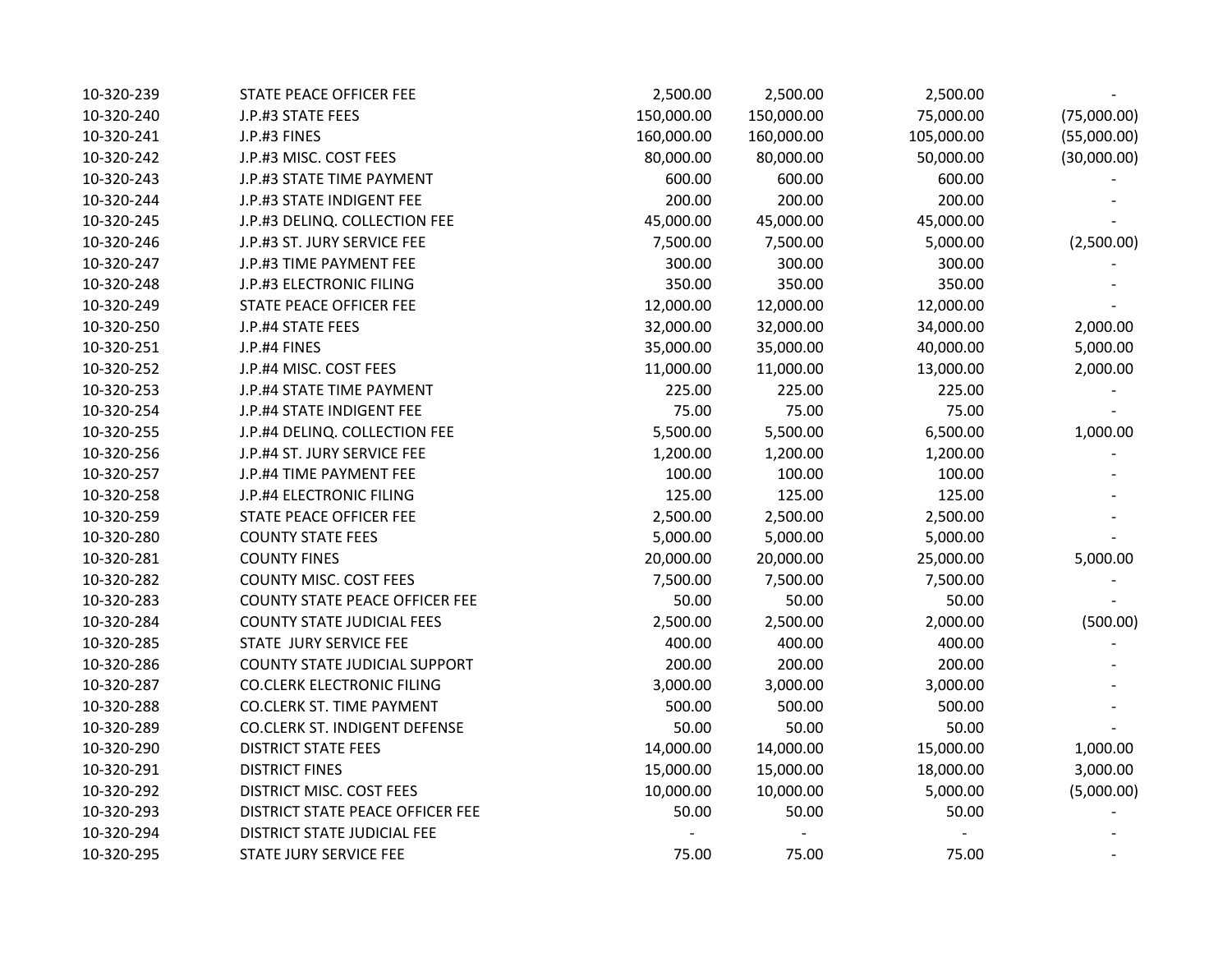| <b>TOTAL</b> |                                     | 4,803,285.36 | 4,832,069.79 | 4,948,798.02 | 116,728.23    |
|--------------|-------------------------------------|--------------|--------------|--------------|---------------|
|              | <b>GF INTEREST</b>                  | 3,000.00     | 3,000.00     | 5,000.00     | 2,000.00      |
| 10-330-305   | INTEREST EARNINGS-TAX A/C           |              |              |              |               |
| 10-330-300   | <b>INTEREST EARNINGS</b>            | 3,000.00     | 3,000.00     | 5,000.00     | 2,000.00      |
|              | <b>GF FINES OF OFFICES</b>          | 730,425.00   | 730,425.00   | 595,025.00   | (135, 400.00) |
| 10-320-434   | DIST CLERK COURT APPOINTED ATTOR    |              |              | 7,000.00     | 7,000.00      |
| 10-320-407   | DNA TESTING FEE                     | 675.00       | 675.00       | 675.00       |               |
| 10-320-406   | <b>EMS TRAUMA FUND FEE</b>          | 700.00       | 700.00       | 700.00       |               |
| 10-320-405   | DRUG COURT PROGRAM FEE              | 2,000.00     | 2,000.00     | 2,000.00     |               |
| 10-320-404   | JP#4-CIVIL JUDICIAL&COURT TRAINING  | 125.00       | 125.00       | 125.00       |               |
| 10-320-403   | JP#3-CIVIL JUDICIAL&COURT TRAINING  | 300.00       | 300.00       | 300.00       |               |
| 10-320-402   | JP#1-CIVIL JUDICIAL&COURT TRAINING  | 600.00       | 600.00       | 600.00       |               |
| 10-320-401   | DIST. CLERK-CIVIL JUDICIAL&COURT TR | 1,000.00     | 1,000.00     | 1,000.00     |               |
| 10-320-400   | CO CLERK-CIVIL JUDICIAL&COURT TRA   | 500.00       | 500.00       | 500.00       |               |
| 10-320-395   | <b>MISCELLANEOUS</b>                |              |              |              |               |
| 10-320-300   | SELL OF EQUIPMENT                   |              |              |              |               |
| 10-320-299   | DISTRICT STATE INDIGENT DEFENSE     | 1,800.00     | 1,800.00     | 1,800.00     |               |
| 10-320-298   | DIST.CLERK ST. TIME PAYMENT         | 275.00       | 275.00       | 275.00       |               |
| 10-320-297   | DISTRICT STATE ELECTRONIC FILING FE | 5,500.00     | 5,500.00     | 5,500.00     |               |
| 10-320-296   | DIST.CLERK JUDICIAL SUPPORT         | 100.00       | 100.00       | 100.00       |               |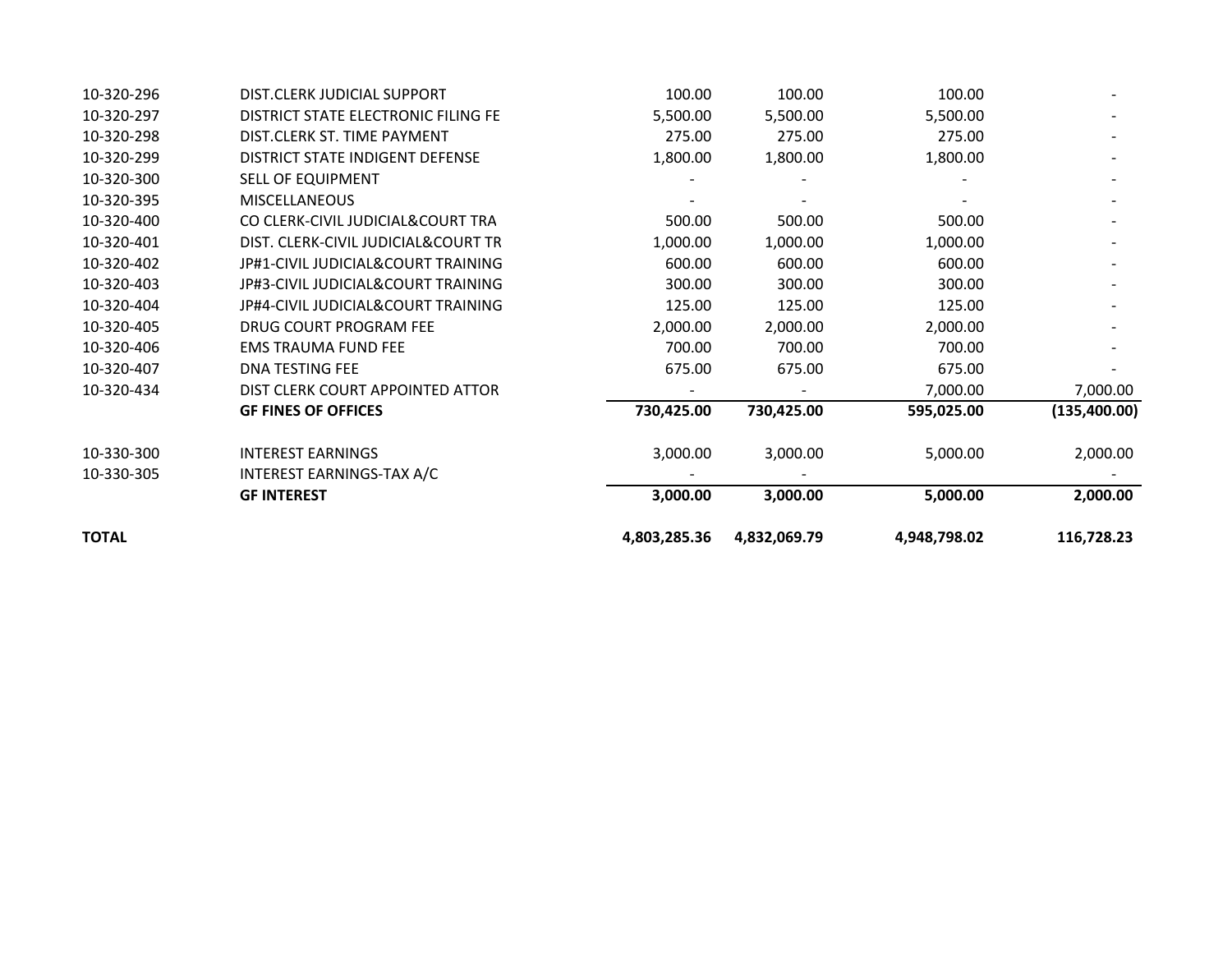### **400 County Judge**

| <b>OLD</b> |            | <b>NEW ACCOUNT TITLE</b>                    | <b>ORG BUDGET</b> | <b>CUR BUDGET</b> | <b>PROPOSED BUDGET</b> | <b>CHANGE FROM PY</b> |
|------------|------------|---------------------------------------------|-------------------|-------------------|------------------------|-----------------------|
|            |            |                                             |                   |                   |                        |                       |
| 10-400-100 |            | SALARY, COUNTY JUDGE                        | 48,534.52         | 48,534.52         | 48,534.52              |                       |
| 10-400-102 |            | SALARY, SECRETARY                           | 24,275.80         | 24,275.80         | 24,761.32              | 485.52                |
| 10-400-103 |            | SALARY, PART-TIME HELP                      |                   |                   |                        |                       |
| 10-400-108 |            | STATE SUPPLEMENT SALARY                     | 25,200.00         | 25,200.00         | 25,200.00              |                       |
| 10-400-112 |            | <b>COUNTY EMPLOYEES BENEFITS</b>            | 12,839.35         | 12,839.35         |                        | (12, 839.35)          |
| 10-400-113 |            | <b>EMPLOYEE HEALTH &amp; LIFE INSURANCE</b> | 20,733.60         | 20,733.60         | 21,617.28              | 883.68                |
| 10-400-115 |            | <b>TRAVEL EXPENSE</b>                       | 1,000.00          | 1,000.00          |                        | (1,000.00)            |
| 10-400-130 |            | <b>OFFICE SUPPLIES</b>                      | 2,200.00          | 2,200.00          | 1,250.00               | (950.00)              |
| 10-400-160 |            | <b>BOND PREMIUM</b>                         | 319.00            | 319.00            | 319.00                 |                       |
| 10-400-165 |            | <b>NOTARY RENEWAL</b>                       | 99.00             | 99.00             | 149.00                 | 50.00                 |
| 10-400-170 |            | REPAIR OF OFFICE EQUIP.                     | 400.00            | 400.00            | 200.00                 | (200.00)              |
| 10-400-180 |            | DUES, CONF., SCHOOLS, ETC                   | 6,000.00          | 6,362.66          | 1,335.00               | (5,027.66)            |
| 10-400-210 |            | <b>SERVICE &amp; MAINT. CONTRACT</b>        | 1,070.00          | 1,070.00          | 1,070.00               |                       |
| 10-400-365 |            | <b>TELEPHONE</b>                            |                   |                   | 1,080.00               | 1,080.00              |
| 10-400-375 |            | <b>OFFICE EQUIP. &amp; FURNITURE</b>        | 1,381.00          | 1,381.00          | 500.00                 | (881.00)              |
| 10-400-395 |            | <b>MISCELLANEOUS</b>                        | 200.00            | 200.00            |                        | (200.00)              |
|            | <b>NEW</b> | <b>TRAVEL AND MEALS</b>                     |                   |                   | 5,025.00               | 5,025.00              |
|            | <b>NEW</b> | <b>PAYROLL TAXES</b>                        |                   |                   | 7,534.93               | 7,534.93              |
|            |            | NEW TCDRS RETIREMENT                        |                   |                   | 4,747.50               | 4,747.50              |
|            |            | <b>COUNTY JUDGE OFFICE</b>                  | 144,252.27        | 144,614.93        | 143,323.55             | (1, 291.38)           |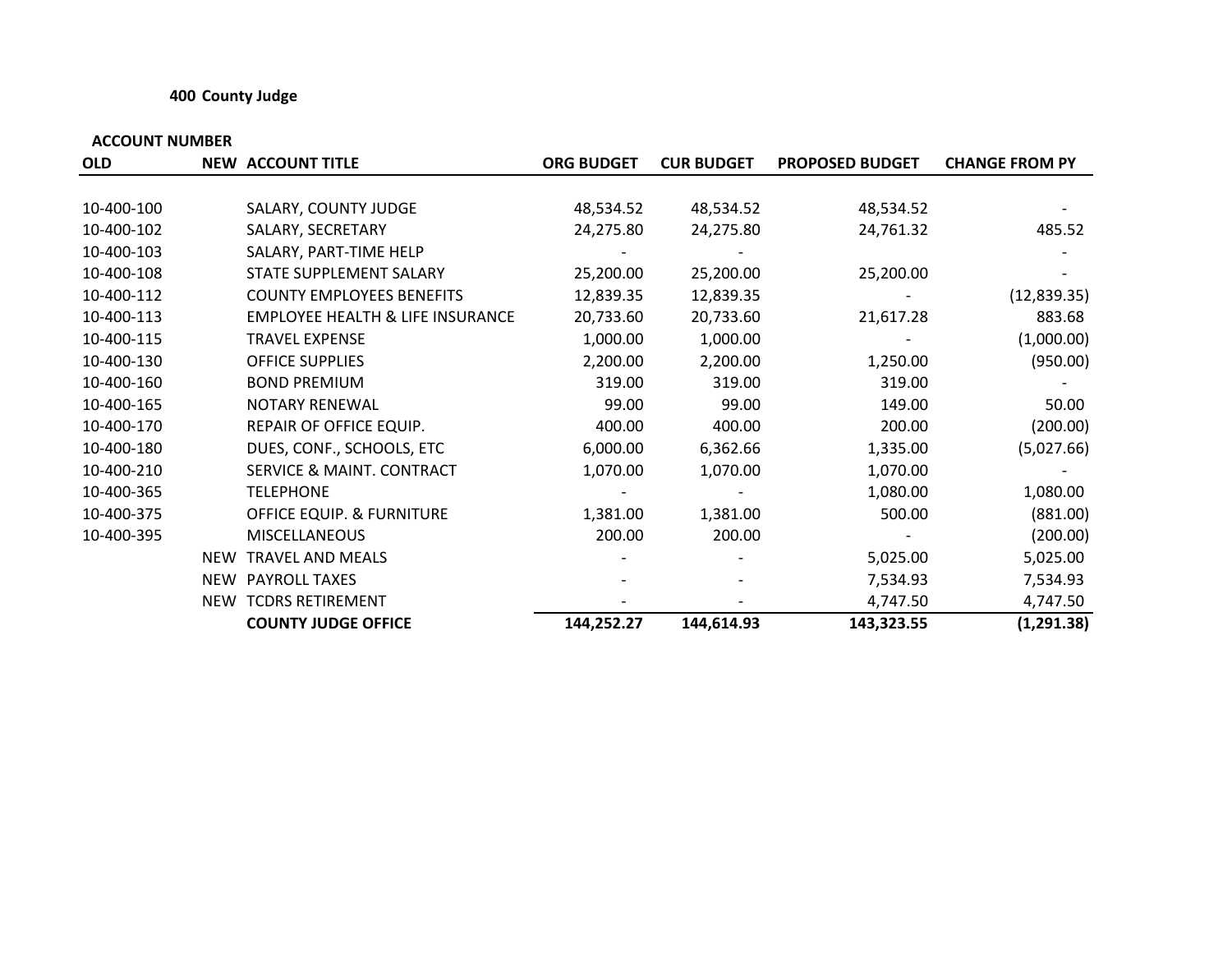#### **410 County Clerk**

| <b>OLD</b> |            | <b>NEW ACCOUNT TITLE</b>                    | <b>ORG BUDGET</b> | <b>CUR BUDGET</b> | <b>PROPOSED BUDGET</b> | <b>CHANGE FROM PY</b> |
|------------|------------|---------------------------------------------|-------------------|-------------------|------------------------|-----------------------|
|            |            |                                             |                   |                   |                        |                       |
| 10-410-100 |            | SALARY, COUNTY CLERK                        | 40,469.97         | 40,469.97         | 40,469.97              |                       |
| 10-410-101 |            | SALARY, DEPUTY CLERK                        | 48,767.34         | 48,767.34         | 49,742.48              | 975.14                |
| 10-410-102 |            | SALARY, PART-TIME HELP                      | 13,872.04         | 13,872.04         | 18,031.48              | 4,159.44              |
| 10-410-112 |            | <b>COUNTY EMPLOYEES BENEFITS</b>            | 13,507.33         | 13,507.33         |                        | (13,507.33)           |
| 10-410-113 |            | <b>EMPLOYEE HEALTH &amp; LIFE INSURANCE</b> | 31,100.40         | 31,100.40         | 32,425.92              | 1,325.52              |
| 10-410-130 |            | <b>OFFICE SUPPLIES</b>                      | 4,000.00          | 4,000.00          | 4,000.00               |                       |
| 10-410-160 |            | <b>BOND PREMIUM</b>                         | 400.00            | 400.00            |                        | (400.00)              |
| 10-410-170 |            | REPAIR OF OFFICE EQUIP.                     | 250.00            | 250.00            |                        | (250.00)              |
| 10-410-180 |            | DUES, CONF., SCHOOLS, ETC                   | 3,500.00          | 4,389.80          | 2,500.00               | (1,889.80)            |
| 10-410-210 |            | SERVICE & MAINT. CONTRACT                   | 1,008.00          | 1,008.00          | 1,500.00               | 492.00                |
| 10-410-280 |            | <b>CONTRACT LABOR</b>                       | 5,000.00          | 5,000.00          | 2,500.00               | (2,500.00)            |
| 10-410-375 |            | OFFICE EQUIP. & FURNITURE                   | 1,800.00          | 1,800.00          | 1,000.00               | (800.00)              |
| 10-410-395 |            | <b>MISCELLANEOUS</b>                        | 200.00            | 200.00            | 200.00                 |                       |
|            | NEW        | <b>TRAVEL AND MEALS</b>                     |                   |                   | 2,000.00               | 2,000.00              |
|            | <b>NEW</b> | <b>PAYROLL TAXES</b>                        |                   |                   | 8,280.66               | 8,280.66              |
|            | <b>NEW</b> | <b>TCDRS RETIREMENT</b>                     |                   |                   | 5,217.36               | 5,217.36              |
|            |            | <b>COUNTY CLERK</b>                         | 163,875.08        | 164,764.88        | 167,867.87             | 3,102.99              |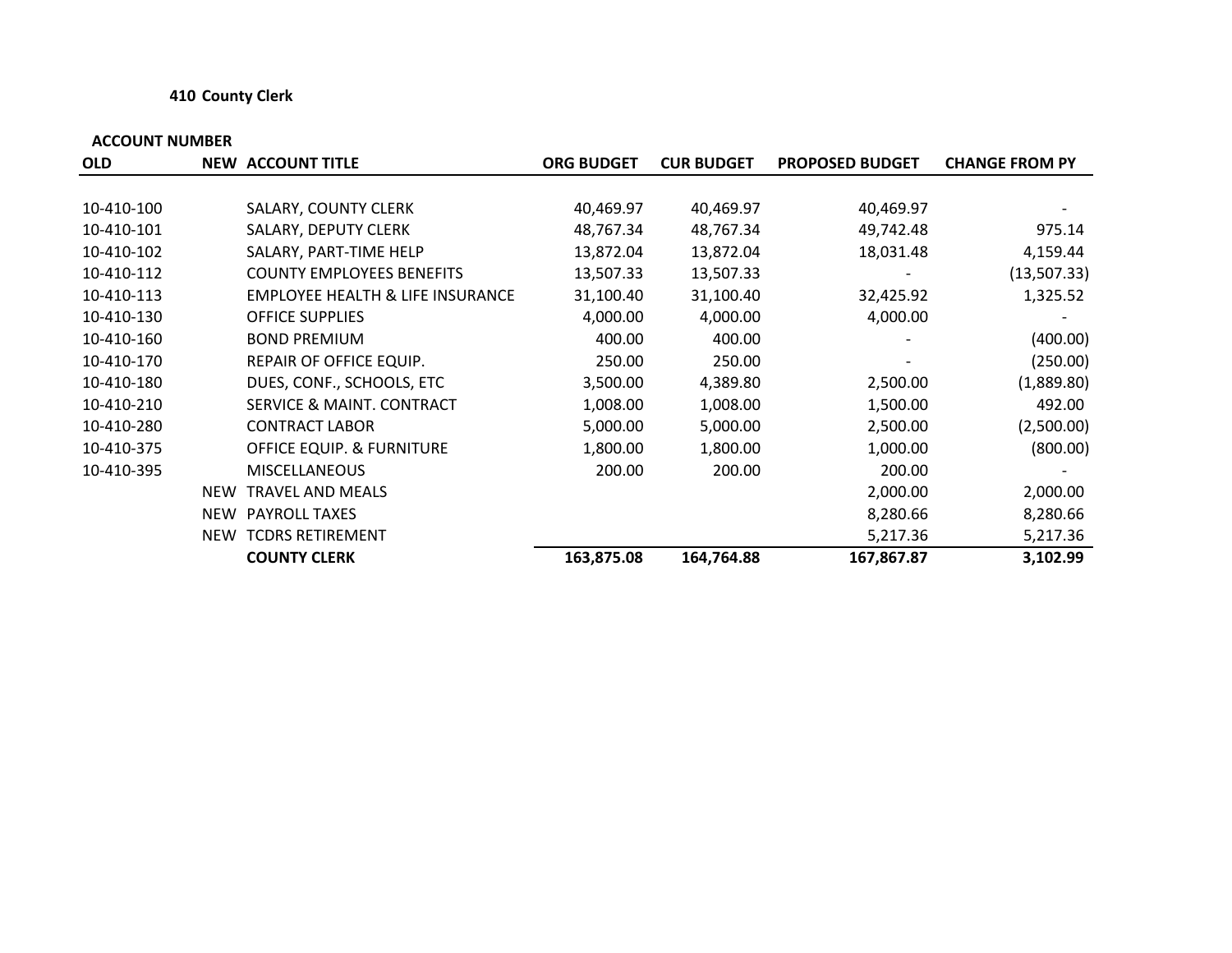#### **415 District Clerk**

|            |                                             | <b>ORG BUDGET</b>                                | <b>CUR BUDGET</b> | <b>PROPOSED BUDGET</b> | <b>CHANGE FROM PY</b> |
|------------|---------------------------------------------|--------------------------------------------------|-------------------|------------------------|-----------------------|
|            |                                             |                                                  |                   |                        |                       |
|            | SALARY, DISTRICT CLERK                      | 40,469.97                                        | 40,469.97         | 40,469.97              |                       |
|            | SALARY, DEPUTY CLERK                        | 26,994.24                                        | 26,994.24         | 27,534.12              | 539.88                |
|            | SALARY, PART-TIME HELP                      | 12,360.00                                        | 12,360.00         | 12,607.20              | 247.20                |
|            | <b>COUNTY EMPLOYEE BENEFITS</b>             | 10,456.97                                        | 10,456.97         |                        | (10, 456.97)          |
|            | <b>EMPLOYEE HEALTH &amp; LIFE INSURANCE</b> | 20,733.60                                        | 20,733.60         | 21,617.28              | 883.68                |
|            | <b>OFFICE SUPPLIES</b>                      | 3,600.00                                         | 3,600.00          | 4,000.00               | 400.00                |
|            | SAFETY DEPOSIT BOX RENT                     | 15.00                                            | 15.00             | 15.00                  |                       |
|            | <b>BOND PREMIUM</b>                         | 400.00                                           | 400.00            | 400.00                 |                       |
|            | <b>REPAIR OF OFFICE EQUIP</b>               | 700.00                                           | 700.00            | 700.00                 |                       |
|            | DUES, CONF., SCHOOLS, ETC                   | 4,500.00                                         | 4,500.00          | 2,000.00               | (2,500.00)            |
|            | SERVICE & MAINT. CONTRACT                   | 1,092.00                                         | 1,092.00          | 1,200.00               | 108.00                |
|            | OFFICE EQUIP & FURNITURE                    | 1,000.00                                         | 1,000.00          | 1,000.00               |                       |
|            | <b>MISCELLANEOUS</b>                        | 150.00                                           | 150.00            | 150.00                 |                       |
| <b>NEW</b> | <b>TRAVEL AND MEALS</b>                     | $\overline{\phantom{a}}$                         |                   | 2,500.00               | 2,500.00              |
| <b>NEW</b> |                                             |                                                  |                   | 6,166.76               | 6,166.76              |
| <b>NEW</b> | <b>TCDRS RETIREMENT</b>                     |                                                  |                   | 3,885.46               | 3,885.46              |
|            | <b>DISTRICT CLERK</b>                       | 122,471.78                                       | 122,471.78        | 124,245.80             | 1,774.02              |
|            |                                             | <b>NEW ACCOUNT TITLE</b><br><b>PAYROLL TAXES</b> |                   |                        |                       |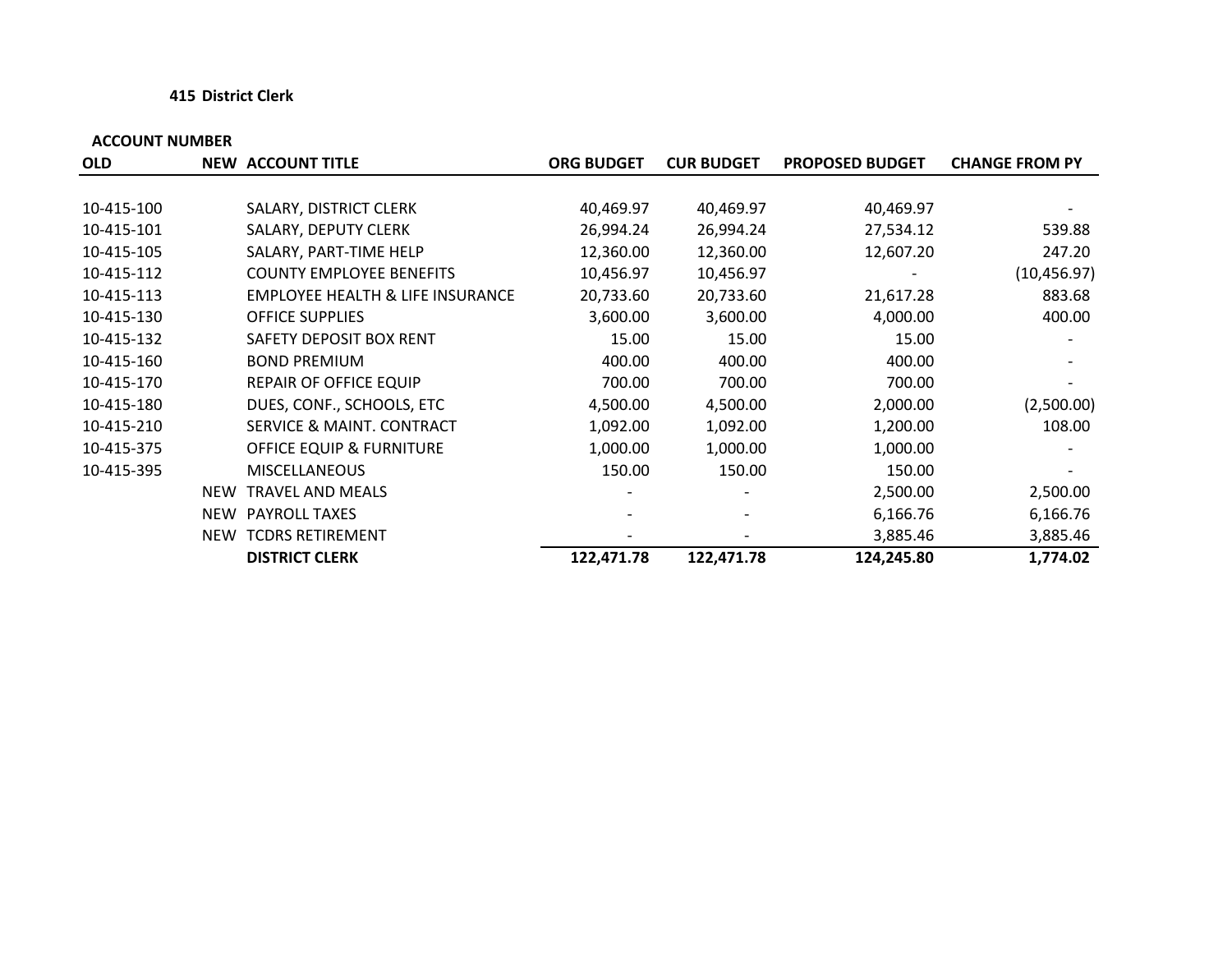#### **420 Treasurer**

| <b>OLD</b> |            | <b>NEW ACCOUNT TITLE</b>             | <b>ORG BUDGET</b> | <b>CUR BUDGET</b> | <b>PROPOSED BUDGET</b> | <b>CHANGE FROM PY</b> |
|------------|------------|--------------------------------------|-------------------|-------------------|------------------------|-----------------------|
|            |            |                                      |                   |                   |                        |                       |
| 10-420-100 |            | SALARY, COUNTY TREASURER             | 40,469.97         | 40,469.97         | 40,469.97              |                       |
| 10-420-101 |            | SALARY, DEPUTY TREASURER             | 26,994.24         | 26,994.24         | 27,534.12              | 539.88                |
| 10-420-109 |            | SALARY, IT STIPEND                   | 1,040.00          | 1,040.00          |                        | (1,040.00)            |
| 10-420-112 |            | <b>COUNTY EMPLOYEES BENEFITS</b>     | 8,974.05          | 8,974.05          |                        | (8,974.05)            |
| 10-420-113 |            | EMPLOYEE HEALTH & LIFE INSURANCE     | 20,733.60         | 20,733.60         | 21,617.28              | 883.68                |
| 10-420-130 |            | <b>OFFICE SUPPLIES</b>               | 2,500.00          | 2,500.00          | 2,000.00               | (500.00)              |
| 10-420-160 |            | <b>BOND PREMIUM</b>                  | 800.00            | 800.00            | 800.00                 |                       |
| 10-420-170 |            | REPAIR OF OFFICE EQUIP.              | 200.00            | 200.00            | 200.00                 |                       |
| 10-420-180 |            | DUES, CONF., SCHOOLS, ETC            | 4,500.00          | 4,500.00          | 1,500.00               | (3,000.00)            |
| 10-420-210 |            | SOFTWARE SUPPORT                     | 480.00            | 480.00            | 960.00                 | 480.00                |
| 10-420-375 |            | <b>OFFICE EQUIP. &amp; FURNITURE</b> | 300.00            | 300.00            | 300.00                 |                       |
| 10-420-395 |            | <b>MISCELLANEOUS</b>                 | 200.00            | 200.00            | 200.00                 |                       |
|            | <b>NEW</b> | <b>TRAVEL AND MEALS</b>              |                   |                   | 3,000.00               | 3,000.00              |
|            | NEW        | <b>PAYROLL TAXES</b>                 |                   |                   | 5,202.31               | 5,202.31              |
|            | NEW        | <b>TCDRS RETIREMENT</b>              |                   |                   | 3,277.80               | 3,277.80              |
|            |            | <b>COUNTY TREASURER OFFICE</b>       | 107,191.86        | 107,191.86        | 107,061.49             | (130.37)              |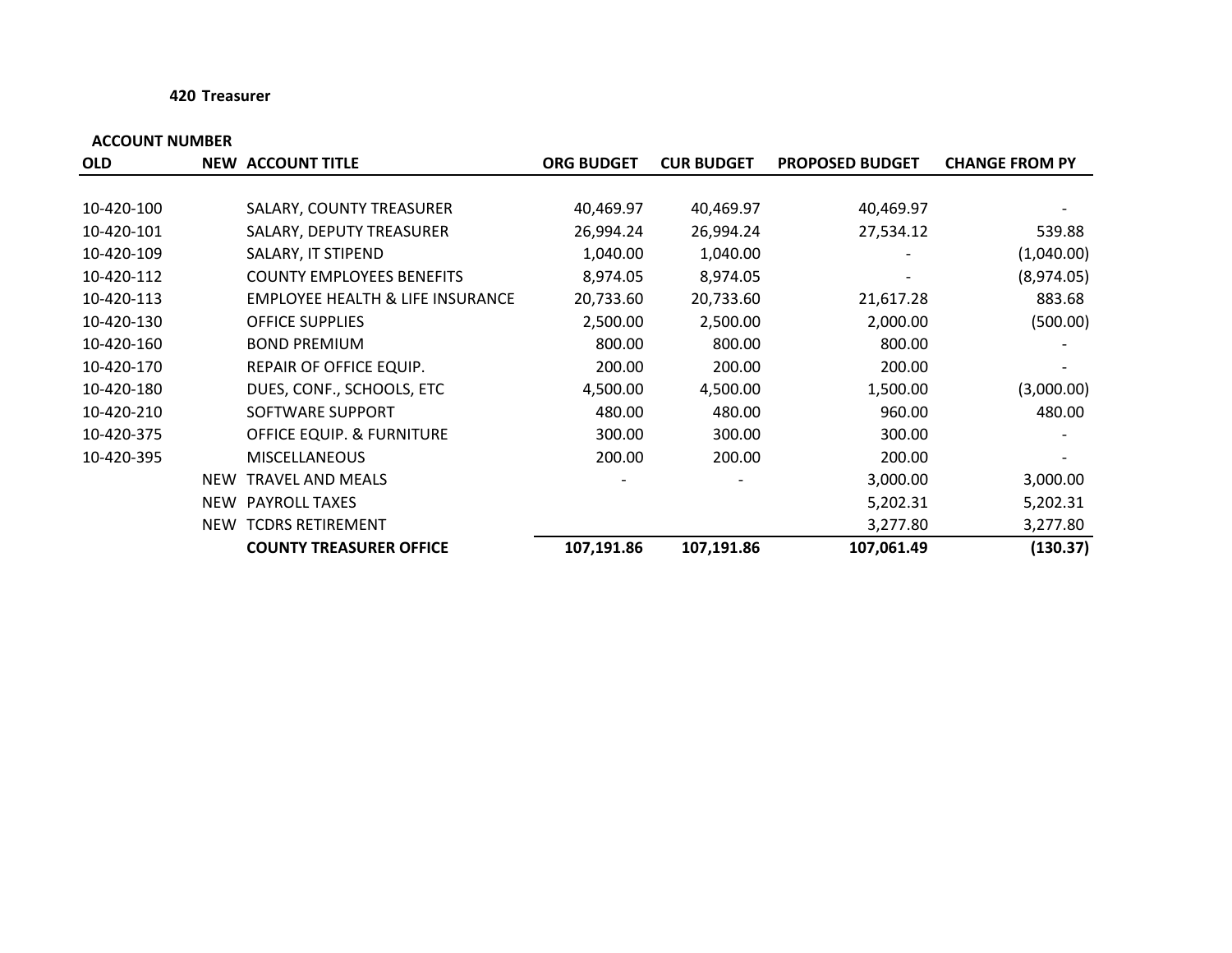#### **431 JP Precinct 1**

| <b>OLD</b> |     | <b>NEW ACCOUNT TITLE</b>                    | <b>ORG BUDGET</b> | <b>CUR BUDGET</b> | <b>PROPOSED BUDGET</b> | <b>CHANGE FROM PY</b> |
|------------|-----|---------------------------------------------|-------------------|-------------------|------------------------|-----------------------|
|            |     |                                             |                   |                   |                        |                       |
| 10-431-100 |     | SALARY, JUSTICE OF PEACE                    | 34,278.34         | 34,278.34         | 34,278.34              |                       |
| 10-431-101 |     | SALARY, SECRETARY                           | 12,385.75         | 12,385.75         | 12,633.47              | 247.72                |
| 10-431-109 |     | SALARY, CLEANING STIPEND                    | 1,800.00          | 1,800.00          | 1,800.00               |                       |
| 10-431-112 |     | <b>COUNTY EMPLOYEES BENEFITS</b>            | 6,348.80          | 6,348.80          |                        | (6,348.80)            |
| 10-431-113 |     | <b>EMPLOYEE HEALTH &amp; LIFE INSURANCE</b> | 10,366.80         | 10,366.80         | 10,808.64              | 441.84                |
| 10-431-115 |     | <b>TRAVEL EXPENSE</b>                       | 750.00            | 750.00            |                        | (750.00)              |
| 10-431-130 |     | <b>OFFICE SUPPLIES</b>                      | 1,000.00          | 1,000.00          | 1,000.00               |                       |
| 10-431-131 |     | <b>POSTAGE</b>                              | 750.00            | 900.00            | 1,000.00               | 100.00                |
| 10-431-135 |     | POST OFFICE BOX RENT                        | 38.00             | 38.00             | 62.00                  | 24.00                 |
| 10-431-170 |     | REPAIR OF OFFICE EQUIP.                     | 200.00            |                   | 200.00                 | 200.00                |
| 10-431-175 |     | REPAIR OF OFFICE BLDG.                      | 2,000.00          | 7,995.60          | 20,000.00              | 12,004.40             |
| 10-431-180 |     | DUES, CONF., SCHOOLS, ETC                   | 3,000.00          | 1,260.00          | 770.00                 | (490.00)              |
| 10-431-210 |     | <b>SERVICE &amp; MAINTENANCE CONTRACT</b>   | 275.00            | 275.00            | 436.00                 | 161.00                |
| 10-431-295 |     | PEST CONTROL                                | 400.00            | 400.00            | 400.00                 |                       |
| 10-431-360 |     | <b>UTILITIES</b>                            | 5,000.00          | 4,772.00          | 4,000.00               | (772.00)              |
| 10-431-365 |     | <b>TELEPHONE</b>                            | 6,900.00          | 6,900.00          | 6,840.00               | (60.00)               |
| 10-431-375 |     | <b>OFFICE EQUIP. &amp; FURNITURE</b>        | 250.00            |                   | 250.00                 | 250.00                |
| 10-431-395 |     | <b>MISCELLANEOUS</b>                        | 200.00            |                   | 200.00                 | 200.00                |
| 10-431-400 |     | <b>BOND PREMIUM</b>                         | 100.00            | 178.00            | 178.00                 |                       |
|            | NEW | <b>MOBILE PHONES &amp; DATA</b>             |                   |                   | 540.00                 | 540.00                |
|            | NEW | <b>TRAVEL AND MEALS</b>                     |                   |                   | 1,890.00               | 1,890.00              |
|            |     | NEW PAYROLL TAXES                           |                   |                   | 3,726.45               | 3,726.45              |
|            |     | NEW TCDRS RETIREMENT                        |                   |                   | 2,347.91               | 2,347.91              |
|            |     | <b>JUSTICE OF THE PEACE #1</b>              | 86,042.69         | 89,648.29         | 103,360.81             | 13,712.52             |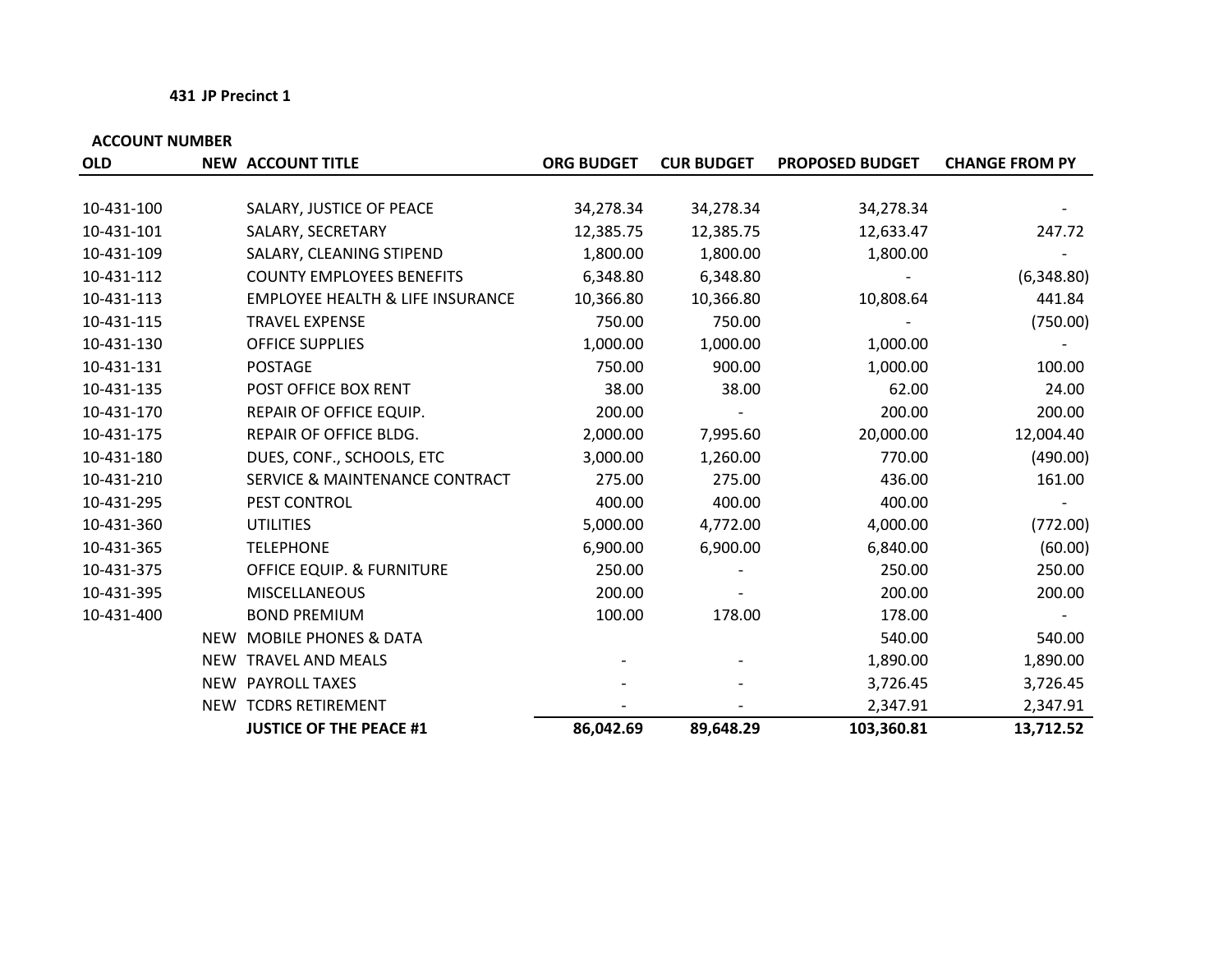#### **433 JP Precinct 3**

| <b>OLD</b> |            | <b>NEW ACCOUNT TITLE</b>                    | <b>ORG BUDGET</b> | <b>CUR BUDGET</b> | <b>PROPOSED BUDGET</b> | <b>CHANGE FROM PY</b> |
|------------|------------|---------------------------------------------|-------------------|-------------------|------------------------|-----------------------|
|            |            |                                             |                   |                   |                        |                       |
| 10-433-100 |            | SALARY, JUSTICE OF PEACE                    | 34,278.34         | 34,278.34         | 34,278.34              |                       |
| 10-433-105 |            | SALARY, J.P.#3 SECRETARY                    | 24,333.75         | 24,333.75         | 24,820.43              | 486.67                |
| 10-433-112 |            | <b>COUNTY EMPLOYEES BENEFITS</b>            | 7,678.18          | 7,678.18          |                        | (7,678.18)            |
| 10-433-113 |            | <b>EMPLOYEE HEALTH &amp; LIFE INSURANCE</b> | 20,733.60         | 20,733.60         | 21,617.28              | 883.68                |
| 10-433-115 |            | <b>TRAVEL EXPENSE</b>                       |                   |                   |                        |                       |
| 10-433-130 |            | OFFICE SUPPLIES                             | 2,000.00          | 2,000.00          | 2,000.00               |                       |
| 10-433-136 |            | SOFTWARE MAINT., ETC.                       |                   |                   |                        |                       |
| 10-433-145 |            | J.P. JURY                                   | 200.00            | 200.00            | 200.00                 |                       |
| 10-433-165 |            | REPAIR OF RADIO EQUIPMENT                   |                   |                   |                        |                       |
| 10-433-170 |            | REPAIR OF OFFICE EQUIP.                     | 500.00            | 500.00            | 500.00                 |                       |
| 10-433-180 |            | DUES, CONF., SCHOOLS, ETC                   | 4,500.00          | 4,500.00          | 1,500.00               | (3,000.00)            |
| 10-433-210 |            | SERVICE & MAINT. CONTRACT                   | 500.00            | 500.00            | 1,000.00               | 500.00                |
| 10-433-375 |            | <b>OFFICE EQUIP. &amp; FURNITURE</b>        | 1,000.00          | 1,000.00          | 1,000.00               |                       |
| 10-433-395 |            | <b>MISCELLANEOUS</b>                        | 200.00            | 200.00            | 200.00                 |                       |
| 10-433-400 |            | <b>BOND PREMIUM</b>                         | 178.00            | 178.00            | 178.00                 |                       |
|            | <b>NEW</b> | <b>MOBILE PHONES &amp; DATA</b>             |                   |                   | 540.00                 | 540.00                |
|            | <b>NEW</b> | <b>TRAVEL AND MEALS</b>                     |                   |                   | 3,500.00               | 3,500.00              |
|            | NEW        | PAYROLL TAXES                               |                   |                   | 4,521.06               | 4,521.06              |
|            |            | NEW TCDRS RETIREMENT                        |                   |                   | 2,848.56               | 2,848.56              |
|            |            | <b>JUSTICE OF THE PEACE #3</b>              | 96,101.87         | 96,101.87         | 98,703.66              | 2,601.79              |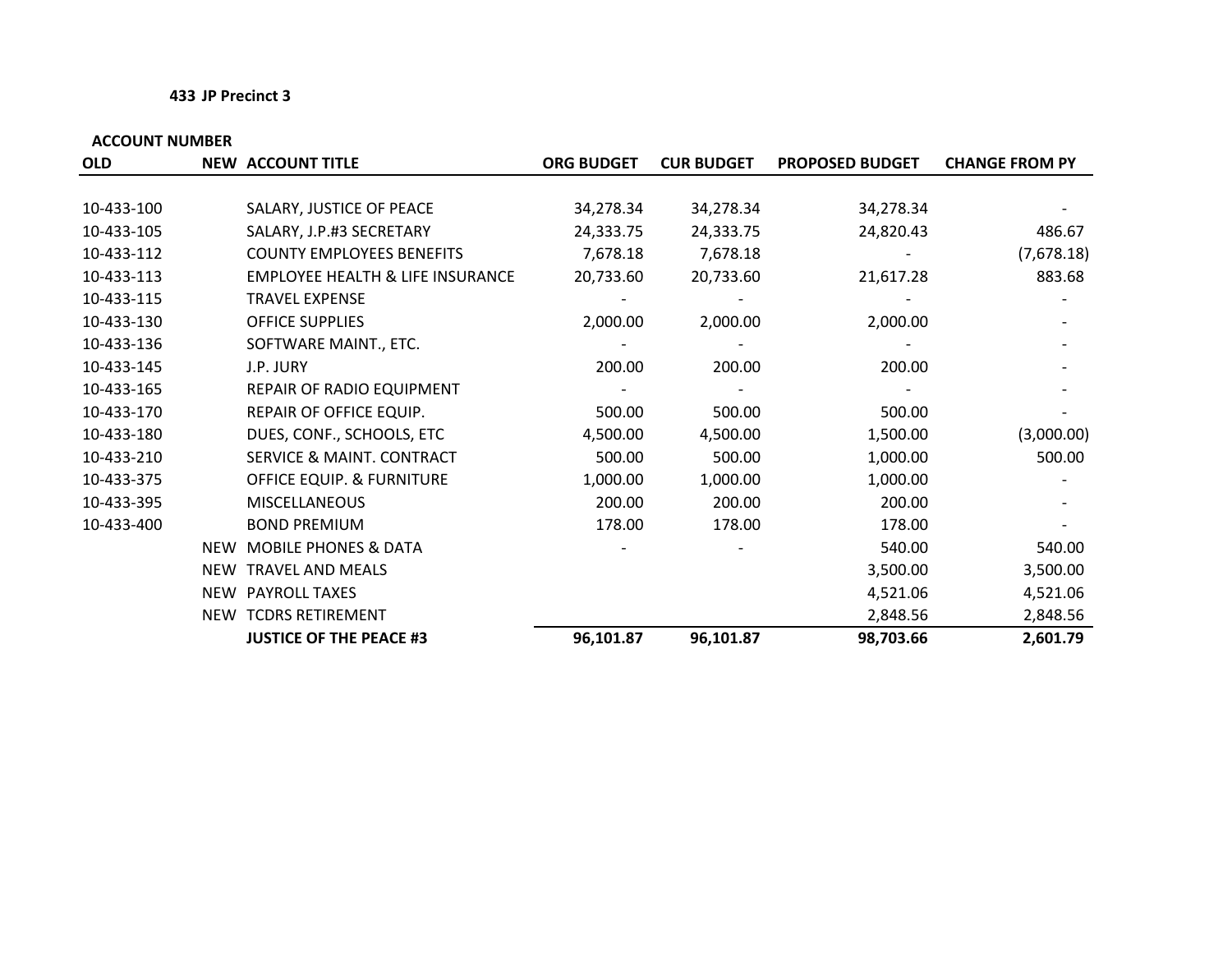#### **434 JP Precinct 4**

| <b>OLD</b> |            | <b>NEW ACCOUNT TITLE</b>                    | <b>ORG BUDGET</b> | <b>CUR BUDGET</b> | <b>PROPOSED BUDGET</b> | <b>CHANGE FROM PY</b> |
|------------|------------|---------------------------------------------|-------------------|-------------------|------------------------|-----------------------|
|            |            |                                             |                   |                   |                        |                       |
| 10-434-100 |            | SALARY, JUSTICE OF PEACE                    | 34,278.34         | 34,278.34         | 34,278.34              |                       |
| 10-434-101 |            | SALARY, SECRETARY                           | 12,051.00         | 12,051.00         | 12,292.02              | 241.02                |
| 10-434-109 |            | SALARY, CLEANING STIPEND                    | 1,800.00          | 1,800.00          | 1,800.00               |                       |
| 10-434-112 |            | <b>COUNTY EMPLOYEES BENEFITS</b>            | 6,304.94          | 6,304.94          |                        | (6,304.94)            |
| 10-434-113 |            | <b>EMPLOYEE HEALTH &amp; LIFE INSURANCE</b> | 10,366.80         | 10,366.80         | 10,808.64              | 441.84                |
| 10-434-115 |            | <b>TRAVEL EXPENSE</b>                       | 700.00            | 700.00            |                        | (700.00)              |
| 10-434-130 |            | <b>OFFICE SUPPLIES</b>                      | 2,000.00          | 2,000.00          | 1,500.00               | (500.00)              |
| 10-434-131 |            | <b>POSTAGE</b>                              | 600.00            | 600.00            | 600.00                 |                       |
| 10-434-170 |            | REPAIR OF OFFICE EQUIP.                     | 500.00            | 500.00            | 500.00                 |                       |
| 10-434-175 |            | REPAIR OF OFFICE BLDG.                      | 2,600.00          | 2,300.00          | 5,000.00               | 2,700.00              |
| 10-434-180 |            | DUES, CONF., SCHOOLS, ETC                   | 1,938.00          | 1,938.00          | 735.00                 | (1,203.00)            |
| 10-434-210 |            | <b>SERVICE &amp; MAINTENANCE CONTRACT</b>   | 462.00            | 462.00            | 816.00                 | 354.00                |
| 10-434-295 |            | PEST CONTROL                                |                   | 300.00            | 360.00                 | 60.00                 |
| 10-434-360 |            | <b>UTILITIES</b>                            | 2,800.00          | 2,800.00          | 2,800.00               |                       |
| 10-434-365 |            | <b>TELEPHONE</b>                            | 6,630.00          | 6,630.00          | 6,630.00               |                       |
| 10-434-375 |            | <b>OFFICE EQUIP. &amp; FURNITURE</b>        | 1,500.00          | 1,500.00          | 2,000.00               | 500.00                |
| 10-434-395 |            | <b>MISCELLANEOUS</b>                        | 200.00            | 200.00            | 200.00                 |                       |
| 10-434-400 |            | <b>BOND PREMIUM</b>                         | 178.00            | 178.00            | 178.00                 |                       |
|            | <b>NEW</b> | <b>MOBILE PHONES &amp; DATA</b>             |                   |                   | 540.00                 | 540.00                |
|            | <b>NEW</b> | <b>TRAVEL AND MEALS</b>                     |                   |                   | 1,900.00               | 1,900.00              |
|            |            | NEW PAYROLL TAXES                           |                   |                   | 3,700.33               | 3,700.33              |
|            | NEW        | <b>TCDRS RETIREMENT</b>                     |                   |                   | 2,331.45               | 2,331.45              |
|            |            | <b>JUSTICE OF THE PEACE #4</b>              | 84,909.08         | 84,909.08         | 88,969.78              | 4,060.70              |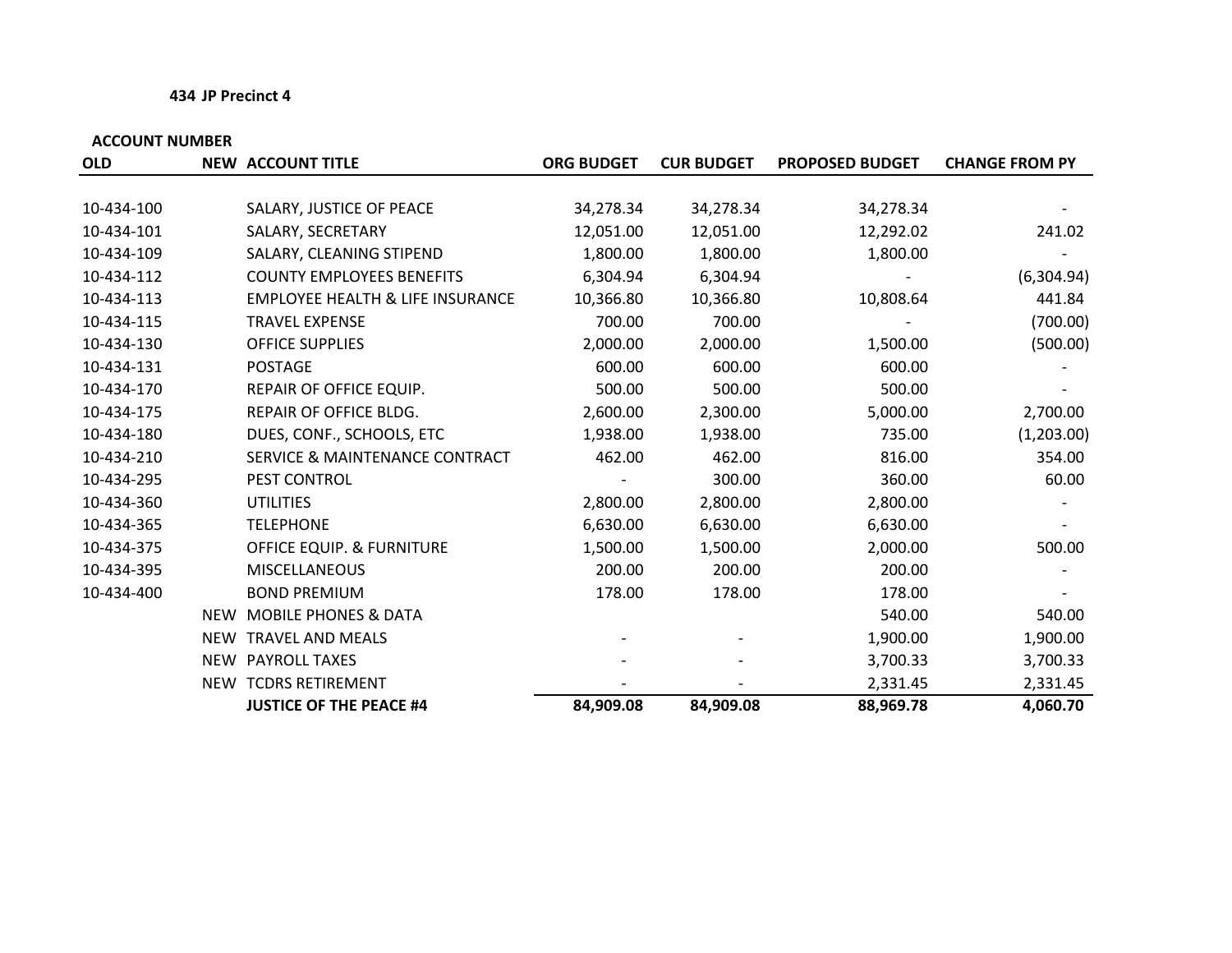#### **435 Indigent Healthcare**

| <b>OLD</b> | <b>NEW ACCOUNT TITLE</b>                  | <b>ORG BUDGET</b> | <b>CUR BUDGET</b> | <b>PROPOSED BUDGET</b> | <b>CHANGE FROM PY</b> |
|------------|-------------------------------------------|-------------------|-------------------|------------------------|-----------------------|
|            |                                           |                   |                   |                        |                       |
| 10-435-100 | SALARY INDIGENT HEALTH CARE ADMTR.        | 3,605.00          | 3,605.00          | 3,605.00               |                       |
| 10-435-112 | <b>COUNTY EMPLOYEE BENEFITS</b>           | 472.26            | 472.26            |                        | (472.26)              |
| 10-435-113 | EMPLOYEE HEALTH INSURANCE                 |                   |                   |                        |                       |
| 10-435-115 | <b>TRAVEL EXPENSE</b>                     | 100.00            | 100.00            |                        | (100.00)              |
| 10-435-180 | DUES, CONFERENCES, SCHOOLS, ETC.          | 1,500.00          | 1,527.17          | 500.00                 | (1,027.17)            |
|            | NEW OFFICE SUPPLIES                       |                   |                   | 500.00                 | 500.00                |
|            | NEW SERVICE & MAINT CONTRACT              |                   |                   | 500.00                 | 500.00                |
|            | NEW I.H.C.                                |                   |                   | 252,627.37             | 252,627.37            |
|            | NEW SOFTWARE                              |                   |                   | 12,000.00              | 12,000.00             |
|            | NEW TRAVEL AND MEALS                      |                   |                   | 1,000.00               | 1,100.00              |
|            | NEW PAYROLL TAXES                         |                   |                   | 275.78                 | 275.78                |
|            | NEW TCDRS RETIREMENT                      |                   |                   | 173.76                 | 173.76                |
|            | <b>INDIGENT HEALTH CARE ADMINISTRATOR</b> | 5,677.26          | 5,704.43          | 271,181.92             | 265,577.49            |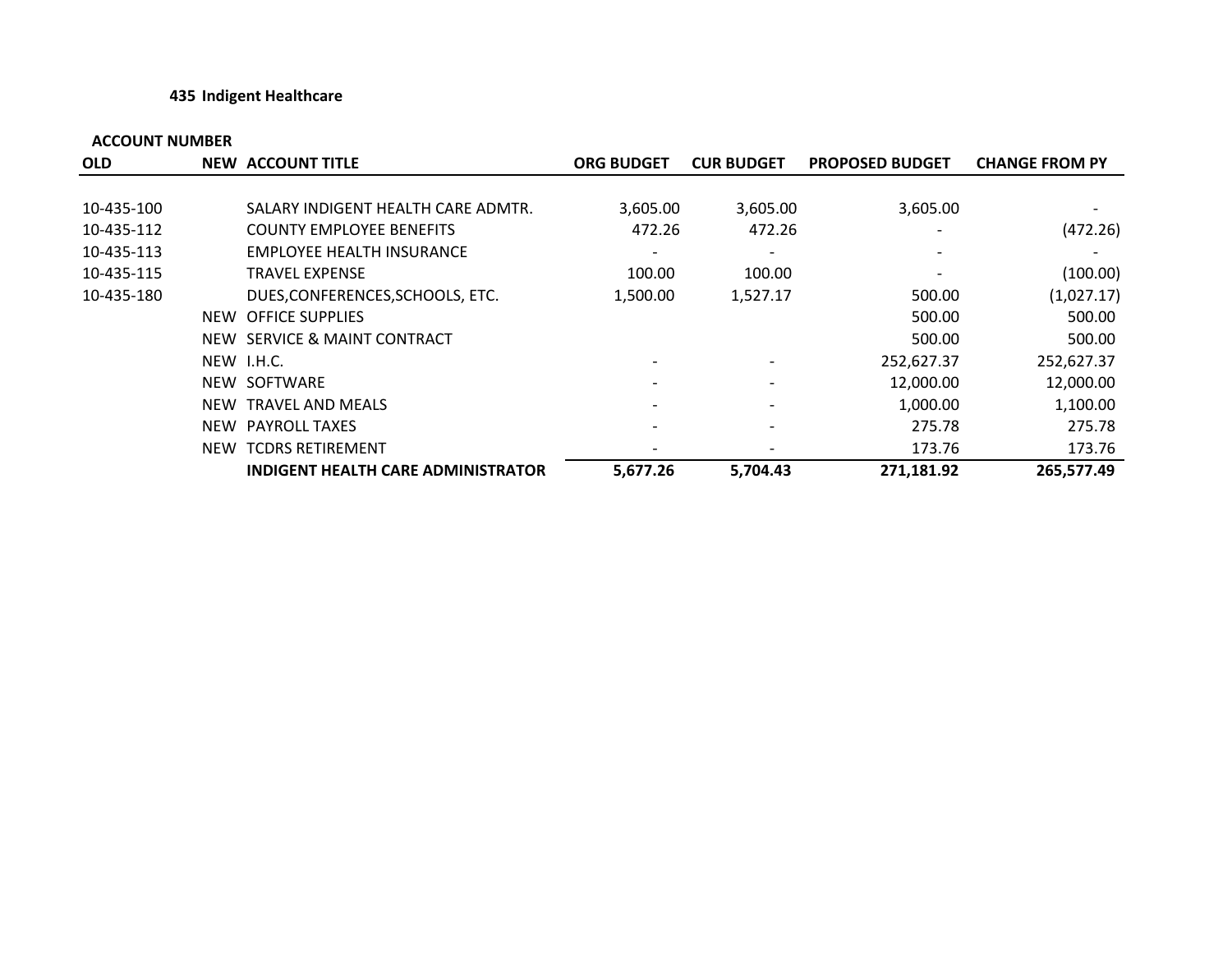#### **440 Tax Assessor/Collector**

| <b>OLD</b> |            | <b>NEW ACCOUNT TITLE</b>                    | <b>ORG BUDGET</b> | <b>CUR BUDGET</b> | <b>PROPOSED BUDGET</b> | <b>CHANGE FROM PY</b> |
|------------|------------|---------------------------------------------|-------------------|-------------------|------------------------|-----------------------|
|            |            |                                             |                   |                   |                        |                       |
| 10-440-100 |            | SALARY, TAX ASSESSOR/COLL                   | 40,469.97         | 40,469.97         | 40,469.97              |                       |
| 10-440-101 |            | SALARY, DEPUTY TAX COLLEC                   | 121,491.22        | 121,491.22        | 123,921.04             | 2,429.82              |
| 10-440-102 |            | <b>OVERTIME</b>                             | 2,000.00          | 2,000.00          | 7,500.00               | 5,500.00              |
| 10-440-105 |            | SALARY, PART-TIME HELP                      | 6,862.38          | 6,862.38          | 9,399.63               | 2,537.25              |
| 10-440-112 |            | <b>COUNTY EMPLOYEES BENEFITS</b>            | 22,377.89         | 22,377.89         |                        | (22, 377.89)          |
| 10-440-113 |            | <b>EMPLOYEE HEALTH &amp; LIFE INSURANCE</b> | 62,200.80         | 62,200.80         | 64,851.84              | 2,651.04              |
| 10-440-115 |            | <b>TRAVEL</b>                               | 2,500.00          | 2,500.00          |                        | (2,500.00)            |
| 10-440-130 |            | <b>OFFICE SUPPLIES</b>                      | 4,251.00          | 4,251.00          | 4,000.00               | (251.00)              |
| 10-440-136 |            | SOFTWARE MAINT., ETC.                       |                   |                   |                        |                       |
| 10-440-160 |            | <b>BOND PREMIUM</b>                         | 2,037.00          | 2,037.00          | 2,037.00               |                       |
| 10-440-165 |            | <b>NOTARY RENEWAL</b>                       | 99.00             | 99.00             | 139.00                 | 40.00                 |
| 10-440-170 |            | REPAIR OF OFFICE EQUIP.                     | 500.00            | 500.00            | 500.00                 |                       |
| 10-440-180 |            | DUES, CONF., SCHOOLS, ETC                   | 6,000.00          | 6,000.00          | 1,000.00               | (5,000.00)            |
| 10-440-190 |            | <b>VOTER REGISTRATION</b>                   | 3,500.00          | 3,500.00          | 3,500.00               |                       |
| 10-440-210 |            | <b>SERVICE &amp; MAINT. CONTRACT</b>        | 1,750.00          | 1,750.00          | 2,000.00               | 250.00                |
| 10-440-220 |            | <b>DMV COMPUTER LEASE</b>                   | 2,850.00          | 2,850.00          | 800.00                 | (2,050.00)            |
| 10-440-230 |            | DATA PRESERVATION                           | 4,000.00          | 4,000.00          | 9,000.00               | 5,000.00              |
| 10-440-280 |            | <b>CONTRACT LABOR</b>                       | 200.00            | 200.00            | 200.00                 |                       |
| 10-440-375 |            | <b>OFFICE EQUIP. &amp; FURNITURE</b>        | 1,000.00          | 1,000.00          | 500.00                 | (500.00)              |
| 10-440-380 |            | TAX ROLL & MAIL STATEMENT                   | 2,000.00          | 2,000.00          | 2,000.00               |                       |
| 10-440-395 |            | <b>MISCELLANEOUS</b>                        | 1,000.00          | 1,000.00          | 500.00                 | (500.00)              |
|            | NEW        | <b>TRAVEL AND MEALS</b>                     |                   |                   | 6,000.00               | 6,000.00              |
|            | <b>NEW</b> | PAYROLL TAXES                               |                   |                   | 13,868.73              | 13,868.73             |
|            |            | NEW TCDRS RETIREMENT                        |                   |                   | 8,738.21               | 8,738.21              |
|            |            | <b>TAX ASSESSOR / COLLECTOR</b>             | 287,089.26        | 287,089.26        | 300,925.43             | 13,836.17             |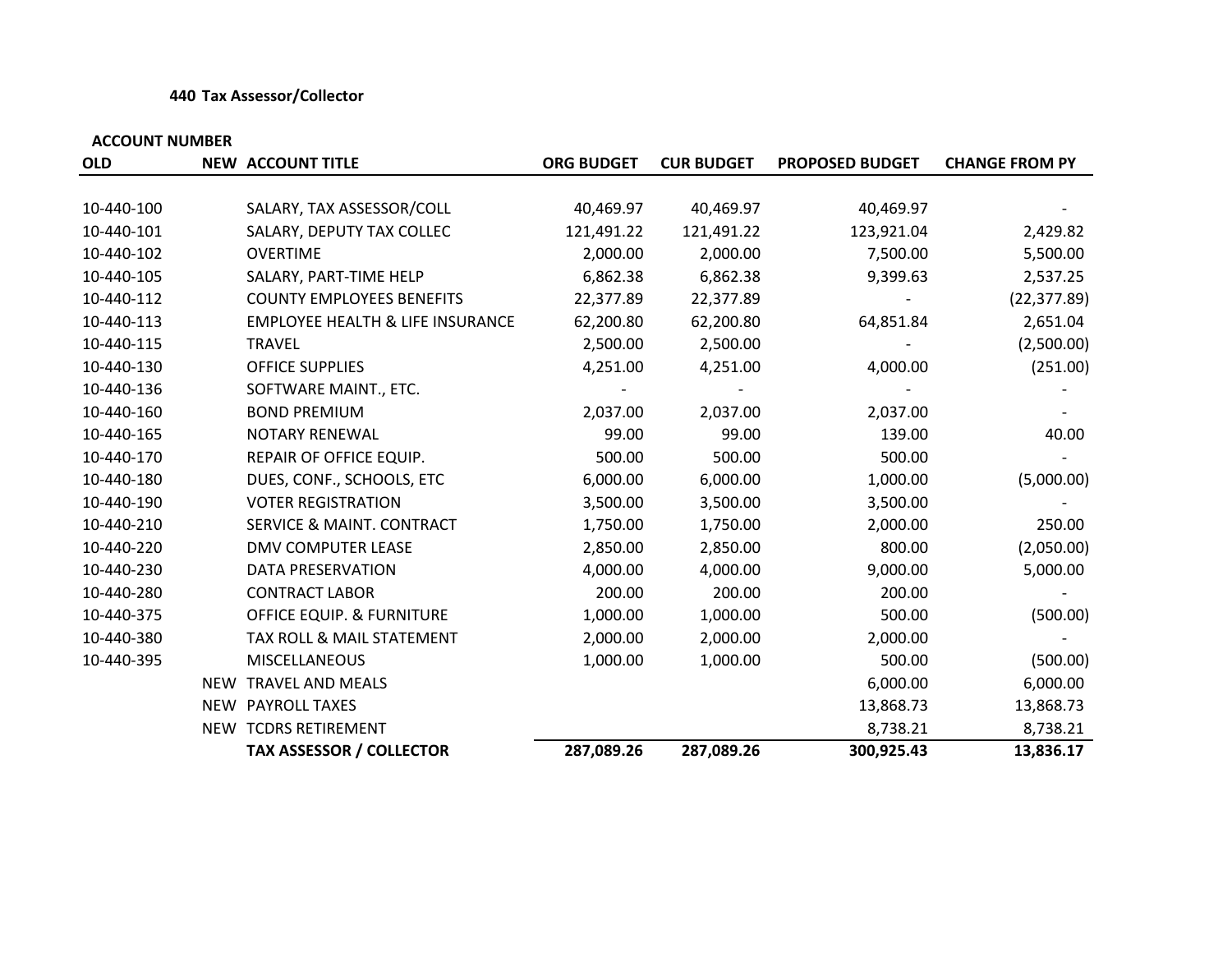#### **450 Sheriff**

| <b>OLD</b> | <b>NEW ACCOUNT TITLE</b>                    | <b>ORG BUDGET</b> | <b>CUR BUDGET</b> | <b>PROPOSED BUDGET</b> | <b>CHANGE FROM PY</b> |
|------------|---------------------------------------------|-------------------|-------------------|------------------------|-----------------------|
|            |                                             |                   |                   |                        |                       |
| 10-450-100 | SALARY, SHERIFF                             | 40,571.53         | 40,571.53         | 40,571.53              |                       |
| 10-450-101 | SALARY, DEPUTY SHERIFF                      | 191,983.60        | 191,983.60        | 195,823.32             | 3,839.72              |
| 10-450-102 | <b>OVERTIME</b>                             | 45,000.00         | 45,000.00         | 45,000.00              |                       |
| 10-450-103 | SALARY, DISPATCHERS                         | 203,921.34        | 203,921.34        | 208,481.69             | 4,560.35              |
| 10-450-104 | SALARY, JAILER                              | 32,926.51         | 32,926.51         | 33,585.04              | 658.53                |
| 10-450-105 | SALARY, PART-TIME HELP                      | 68,915.20         | 68,915.20         | 70,293.50              | 1,378.30              |
| 10-450-111 | <b>CLOTHING ALLOWANCE</b>                   | 4,000.00          | 4,000.00          | 4,000.00               |                       |
| 10-450-112 | <b>COUNTY EMPLOYEES BENEFITS</b>            | 76,414.68         | 76,414.68         |                        | (76, 414.68)          |
| 10-450-113 | <b>EMPLOYEE HEALTH &amp; LIFE INSURANCE</b> | 155,502.00        | 155,502.00        | 162,129.60             | 6,627.60              |
| 10-450-130 | <b>OFFICE SUPPLIES</b>                      | 6,000.00          | 6,000.00          | 6,000.00               |                       |
| 10-450-136 | SOFTWARE MAINT., ETC.                       |                   |                   |                        |                       |
| 10-450-165 | RADIO & REPAIR RADIO EQMT                   | 2,500.00          | 2,500.00          | 3,500.00               | 1,000.00              |
| 10-450-170 | REPAIR OF OFFICE EQUIP.                     | 1,000.00          | 1,000.00          | 1,000.00               |                       |
| 10-450-180 | DUES, CONF., SCHOOLS, ETC                   | 12,000.00         | 12,000.00         | 3,000.00               | (9,000.00)            |
| 10-450-181 | <b>LEOSE EDUCATION</b>                      |                   |                   |                        |                       |
| 10-450-185 | PRE-EMPLOYMENT PHYSICAL                     | 2,000.00          | 2,000.00          | 2,000.00               |                       |
| 10-450-190 | <b>MOBILE PHONES</b>                        | 7,400.00          | 7,400.00          | 7,500.00               | 100.00                |
| 10-450-210 | <b>SERVICE &amp; MAINT. CONTRACT</b>        | 2,413.00          | 2,413.00          | 2,413.00               |                       |
| 10-450-260 | <b>JAIL SUPPLIES</b>                        | 12,600.00         | 12,600.00         | 12,600.00              |                       |
| 10-450-265 | REP. GENERATOR, FUEL, ETC                   | 3,800.00          | 3,800.00          | 3,800.00               |                       |
| 10-450-275 | REPAIR LAWNMOWER, FUEL,                     | 100.00            | 100.00            | 100.00                 |                       |
| 10-450-280 | <b>CONTRACT LABOR</b>                       | 800.00            | 800.00            | 800.00                 |                       |
| 10-450-285 | <b>JAIL BUILDING REPAIR</b>                 | 10,000.00         | 10,000.00         | 10,000.00              |                       |
| 10-450-295 | PEST CONTROL                                | 660.00            | 660.00            | 916.68                 | 256.68                |
| 10-450-310 | ROOM AND BOARD                              | 18,000.00         | 18,000.00         | 16,000.00              | (2,000.00)            |
| 10-450-320 | HOUSING INMATES-OUT OF COUNTY               | 200,000.00        | 200,000.00        | 190,000.00             | (10,000.00)           |
| 10-450-335 | PRISONER MEDICAL CARE                       | 37,500.00         | 37,500.00         | 37,500.00              |                       |
| 10-450-340 | <b>CAR EXPENSE</b>                          | 67,000.00         | 67,000.00         | 60,000.00              | (7,000.00)            |
| 10-450-345 | <b>OUT OF COUNTY MEALS</b>                  | 325.00            | 325.00            | 325.00                 |                       |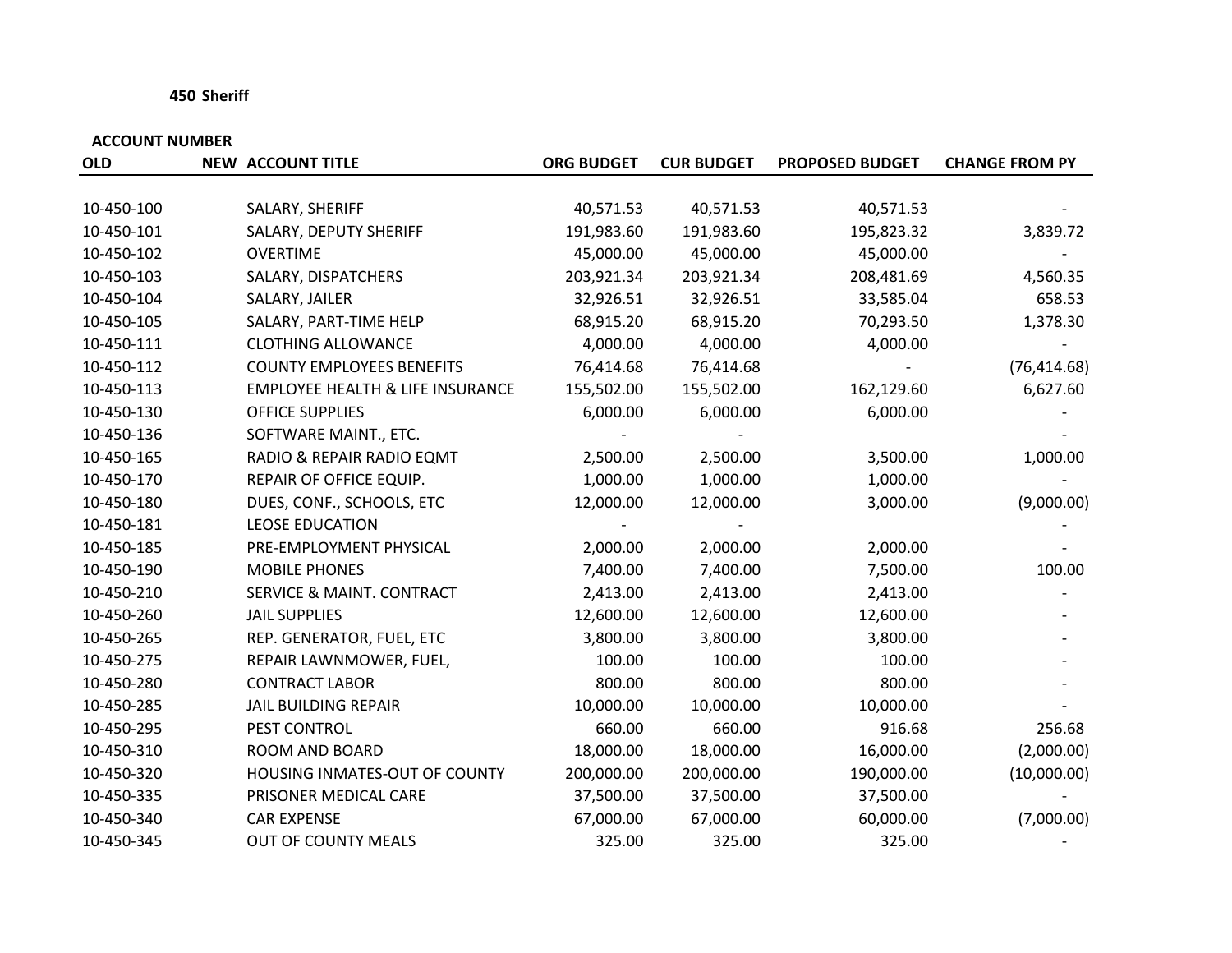| 10-450-360 | <b>UTILITIES</b>                 | 5,000.00     | 5,000.00     | 8,000.00     | 3,000.00    |
|------------|----------------------------------|--------------|--------------|--------------|-------------|
| 10-450-375 | OFFICE EQUIP. & FURNITURE        | 2,000.00     | 2,000.00     | 2,000.00     |             |
| 10-450-395 | <b>MISCELLANEOUS</b>             | 3,000.00     | 3,000.00     | 1,000.00     | (2,000.00)  |
| 10-450-400 | <b>BOND PREMIUM</b>              | 250.00       | 250.00       | 350.00       | 100.00      |
| 10-450-410 | CAPITAL LEASE PRINCIPAL PAYMENTS | 26,812.07    | 26,812.07    | 27,630.53    | 818.46      |
| 10-450-411 | CAPITAL LEASE INTEREST PAYMENTS  | 2,535.48     | 2,535.48     | 1,967.47     | (568.01)    |
| 10-450-415 | PRISONER TRANSPORT               | 3,500.00     | 3,500.00     | 3,500.00     |             |
| 10-450-420 | <b>ARMOR VEST</b>                |              | 961.00       | 1,500.00     | 539.00      |
| 10-450-425 | <b>STUN GUNS</b>                 | 1,200.00     | 239.00       | 239.00       |             |
| 10-450-430 | <b>VEHICLE GRANT MATCH</b>       | 20,000.00    | 20,000.00    |              | (20,000.00) |
| 10-450-435 | <b>SUBSCRIPTIONS</b>             | 1,200.00     | 1,200.00     | 1,200.00     |             |
| NEW        | <b>COPSYNC</b>                   |              |              | 21,415.36    | 21,415.36   |
| NEW        | <b>COPSYNC INTEREST</b>          |              |              |              |             |
| NEW        | AMMUNITION                       |              |              | 2,000.00     | 2,000.00    |
| NEW        | TRAVEL AND MEALS                 |              |              | 10,000.00    | 10,000.00   |
| NEW        | <b>PAYROLL TAXES</b>             |              |              | 45,422.26    | 45,422.26   |
| <b>NEW</b> | <b>TCDRS RETIREMENT</b>          |              |              | 28,619.00    | 28,619.00   |
|            | <b>SHERIFF'S OFFICE</b>          | 1,268,830.41 | 1,268,830.41 | 1,272,182.99 | 3,352.58    |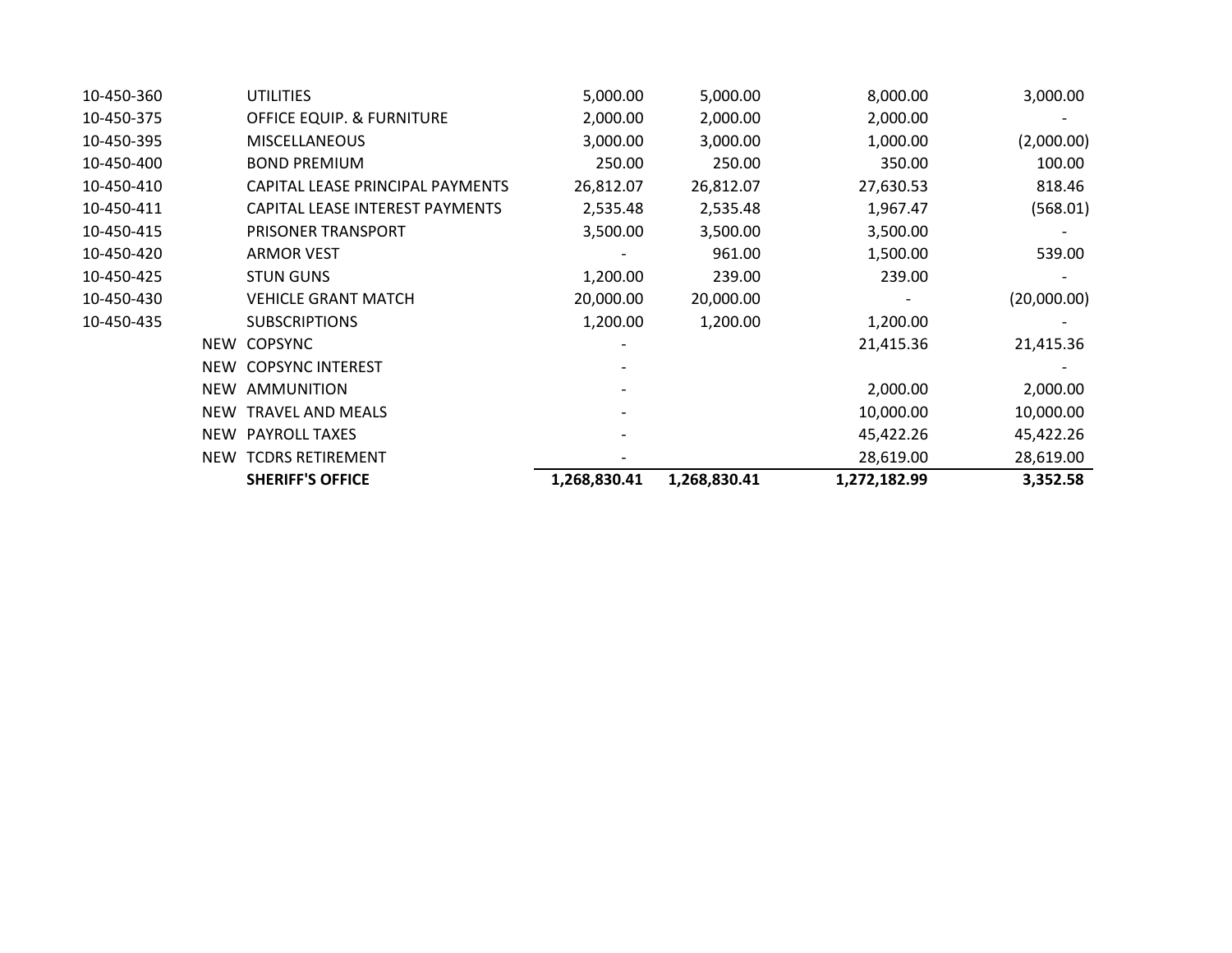#### **460 Courthouse Building**

|                                                                                     | 24,037.73  |              |
|-------------------------------------------------------------------------------------|------------|--------------|
|                                                                                     |            |              |
| 23,566.40<br>10-460-106<br>SALARY, JANITOR<br>23,566.40                             |            | 471.33       |
| 3,600.00<br>10-460-108<br>SALARY, SUPERVISOR BUILDING MAINTEN<br>3,600.00           | 3,600.00   |              |
| 10-460-112<br><b>COUNTY EMPLOYEES BENEFITS</b><br>3,558.80<br>3,558.80              |            | (3,558.80)   |
| <b>EMPLOYEE HEALTH &amp; LIFE INSURANCE</b><br>10-460-113<br>10,366.80<br>10,366.80 | 10,808.64  | 441.84       |
| 10-460-115<br><b>TRAVEL ALLOWANCE</b><br>500.00<br>500.00                           |            | (500.00)     |
| 10-460-120<br>CONTRACT CLEANING SERVICE<br>11,277.00<br>11,277.00                   |            | (11, 277.00) |
| 10-460-260<br><b>COURTHOUSE SUPPLIES</b><br>6,500.00<br>6,500.00                    | 7,000.00   | 500.00       |
| 10-460-265<br>LAWN CARE & TREE SERVICE<br>5,000.00<br>5,000.00                      | 5,000.00   |              |
| 10-460-285<br><b>COURTHOUSE BUILDING REPAIRS</b><br>13,023.00<br>20,238.50          | 50,000.00  | 29,761.50    |
| 10-460-290<br>ELEVATOR MAINT. & REPAIR<br>10,000.00<br>10,000.00                    | 10,000.00  |              |
| 10-460-295<br>PEST CONTROL<br>350.00<br>350.00                                      | 360.00     | 10.00        |
| 10-460-385<br><b>BOILER CERTIFICATE &amp; REPAIRS</b><br>350.00<br>350.00           |            | (350.00)     |
| 10-460-395<br>500.00<br><b>MISCELLANEOUS</b><br>500.00                              | 500.00     |              |
| OLD JAIL RENOVATIONS<br><b>NEW</b>                                                  | 10,000.00  | 10,000.00    |
| NEW ANNEX RENOVATIONS                                                               | 150,000.00 | 150,000.00   |
| NEW TRAVEL AND MEALS                                                                | 200.00     | 200.00       |
| NEW PAYROLL TAXES                                                                   | 2,114.29   | 2,114.29     |
| NEW TCDRS RETIREMENT                                                                | 1,332.14   | 1,332.14     |
| <b>COURTHOUSE BUILDING</b><br>88,592.00<br>95,807.50                                | 274,952.79 | 179,145.29   |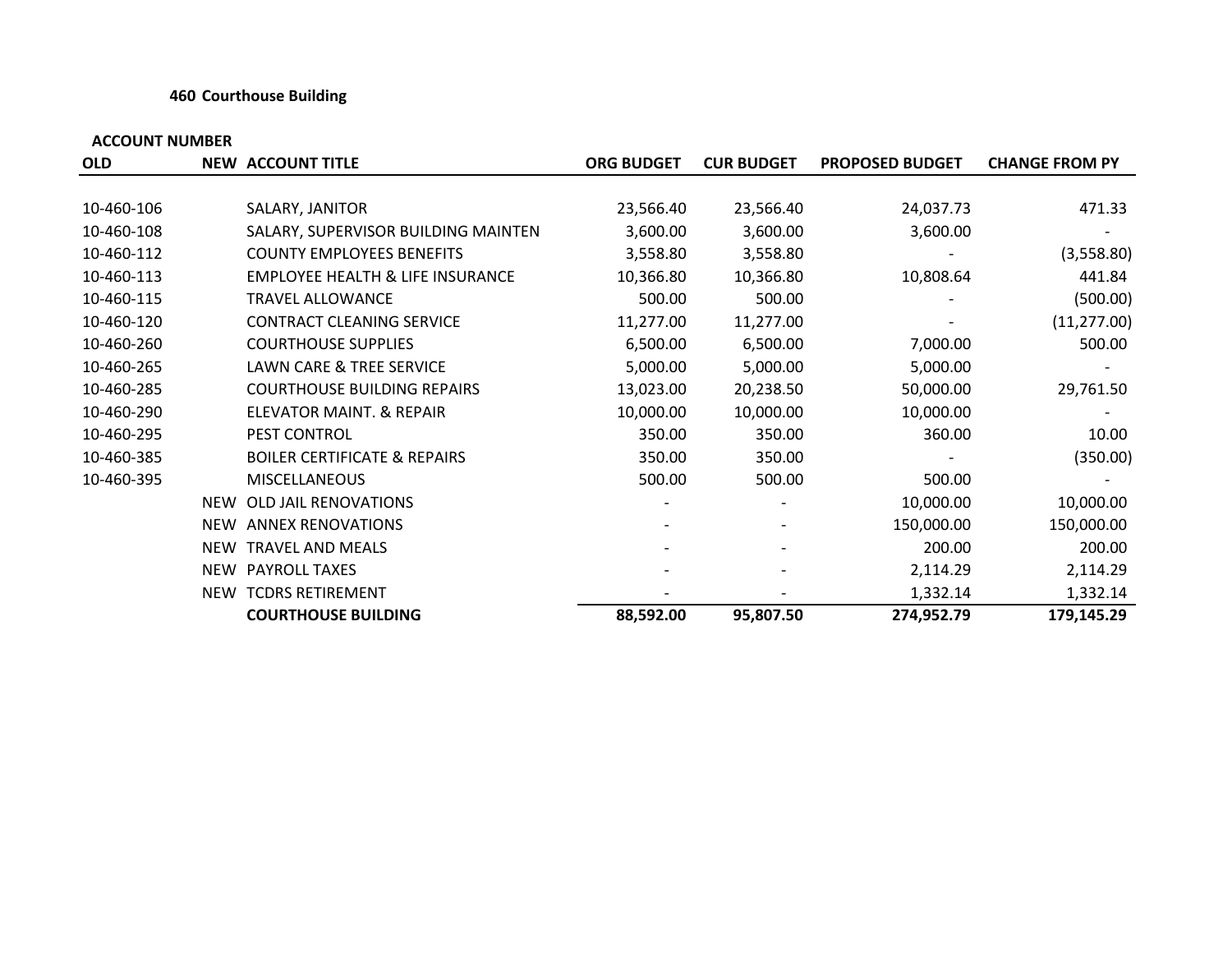#### **465 County Insurance**

| <b>OLD</b> |   | NEW ACCOUNT TITLE                  | <b>ORG BUDGET</b> | <b>CUR BUDGET</b> | <b>PROPOSED BUDGET</b> | <b>CHANGE FROM PY</b>    |
|------------|---|------------------------------------|-------------------|-------------------|------------------------|--------------------------|
|            |   |                                    |                   |                   |                        |                          |
| 10-465-160 | E | PUBLIC OFFICIALS LIABILITY INS.    | 12,000.00         | 12,000.00         | 12,000.00              | $\overline{\phantom{0}}$ |
| 10-465-165 | Е | LAW ENFORCEMENT/CRIME INS.         | 7,000.00          | 7,000.00          | 8,000.00               | 1,000.00                 |
| 10-465-170 | Е | BLANKET NOTARY ERRORS/OMISSION     | 200.00            | 200.00            | 200.00                 | $\overline{\phantom{0}}$ |
| 10-465-370 | Е | PROPERTY COVERAGE INSURANCE        | 29.856.20         | 29.856.20         | 32,500.00              | 2,643.80                 |
| 10-465-375 | F | <b>GENERAL LIABILITY INSURANCE</b> | 4.000.00          | 4.000.00          | 4,000.00               | $\overline{\phantom{a}}$ |
|            |   | <b>COUNTY INSURANCE POLICIES</b>   | 53,056.20         | 53,056.20         | 56,700.00              | 3,643.80                 |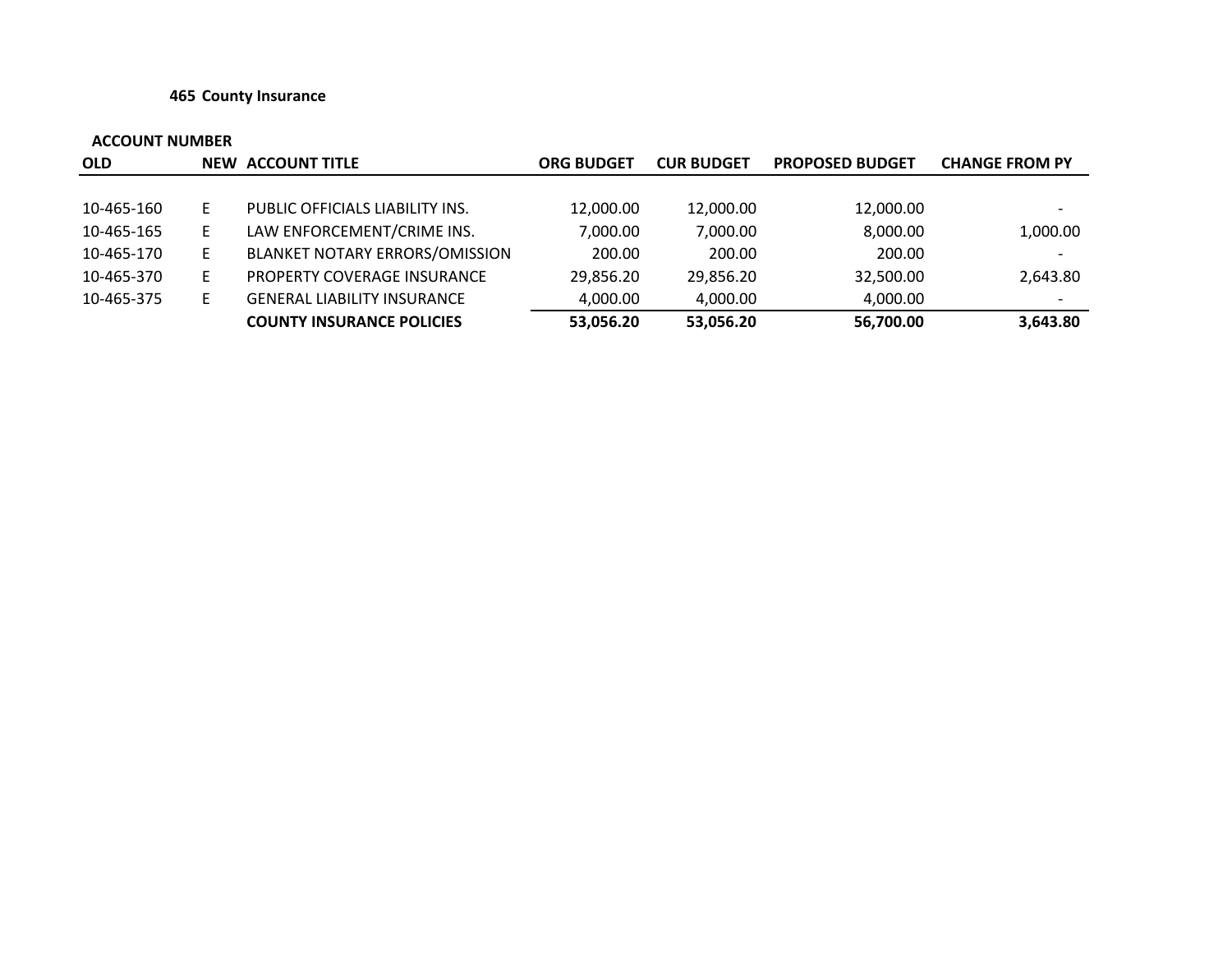### **470 Ag/Extension Services**

| <b>OLD</b> |            | <b>NEW ACCOUNT TITLE</b>               | <b>ORG BUDGET</b> | <b>CUR BUDGET</b> | <b>PROPOSED BUDGET</b> | <b>CHANGE FROM PY</b> |
|------------|------------|----------------------------------------|-------------------|-------------------|------------------------|-----------------------|
|            |            |                                        |                   |                   |                        |                       |
| 10-470-101 |            | SALARY, SECRETARY                      | 22,377.41         | 22,377.41         | 22,824.96              | 447.55                |
| 10-470-105 |            | SALARY, PART-TIME HELP                 |                   |                   |                        |                       |
| 10-470-107 |            | SALARY, EXTENSION OFFICER              | 13,696.91         | 13,696.91         | 13,970.74              | 273.83                |
| 10-470-112 |            | <b>COUNTY EMPLOYEES BENEFITS</b>       | 4,725.74          | 4,725.74          |                        | (4, 725.74)           |
| 10-470-113 |            | <b>EMPLOYEE HEALTH &amp; LIFE INS.</b> | 10,366.80         | 10,366.80         | 10,808.64              | 441.84                |
| 10-470-115 |            | <b>TRAVEL EXPENSE</b>                  | 10,500.00         | 10,500.00         |                        | (10,500.00)           |
| 10-470-130 |            | OFFICE SUPPLIES                        | 750.00            | 750.00            | 750.00                 |                       |
| 10-470-135 |            | DEMONSTRATION SUPPLIES                 | 400.00            | 400.00            | 400.00                 |                       |
| 10-470-170 |            | REPAIR OF OFFICE EQUIP.                | 500.00            | 500.00            | 500.00                 |                       |
| 10-470-180 |            | DUES, CONF., SCHOOLS, ETC.             | 1,000.00          | 1,000.00          | 1,000.00               |                       |
| 10-470-200 |            | STOCK SHOW HOTEL & PER DIEM            | 5,500.00          | 5,500.00          |                        | (5,500.00)            |
| 10-470-210 |            | <b>SERVICE &amp; MAINT. CONTRACT</b>   | 540.00            | 540.00            | 828.00                 | 288.00                |
| 10-470-280 |            | <b>CONTRACT LABOR</b>                  | 500.00            | 500.00            |                        | (500.00)              |
| 10-470-285 |            | <b>REPAIR ON SHOWBARN</b>              |                   |                   |                        |                       |
| 10-470-365 |            | <b>MOBILE PHONE</b>                    | 1,275.00          | 1,275.00          |                        | (1, 275.00)           |
| 10-470-375 |            | <b>OFFICE EQUIP. &amp; FURNITURE</b>   | 200.00            | 200.00            | 200.00                 |                       |
| 10-470-395 |            | <b>MISCELLANEOUS</b>                   | 100.00            | 100.00            | 100.00                 |                       |
|            | <b>NEW</b> | <b>MOBILE PHONES &amp; DATA</b>        |                   |                   | 1,056.00               | 1,056.00              |
|            | NEW        | <b>4H REGISTRATION</b>                 |                   |                   | 500.00                 | 500.00                |
|            |            | NEW TRAVEL AND MEALS                   |                   |                   | 17,500.00              | 17,500.00             |
|            |            | NEW PAYROLL TAXES                      |                   |                   | 2,814.87               | 2,814.87              |
|            |            | NEW TCDRS RETIREMENT                   |                   |                   | 1,773.55               | 1,773.55              |
|            |            | <b>AGRICULTURE/EXTENSION SER</b>       | 72,431.86         | 72,431.86         | 75,026.76              | 2,594.90              |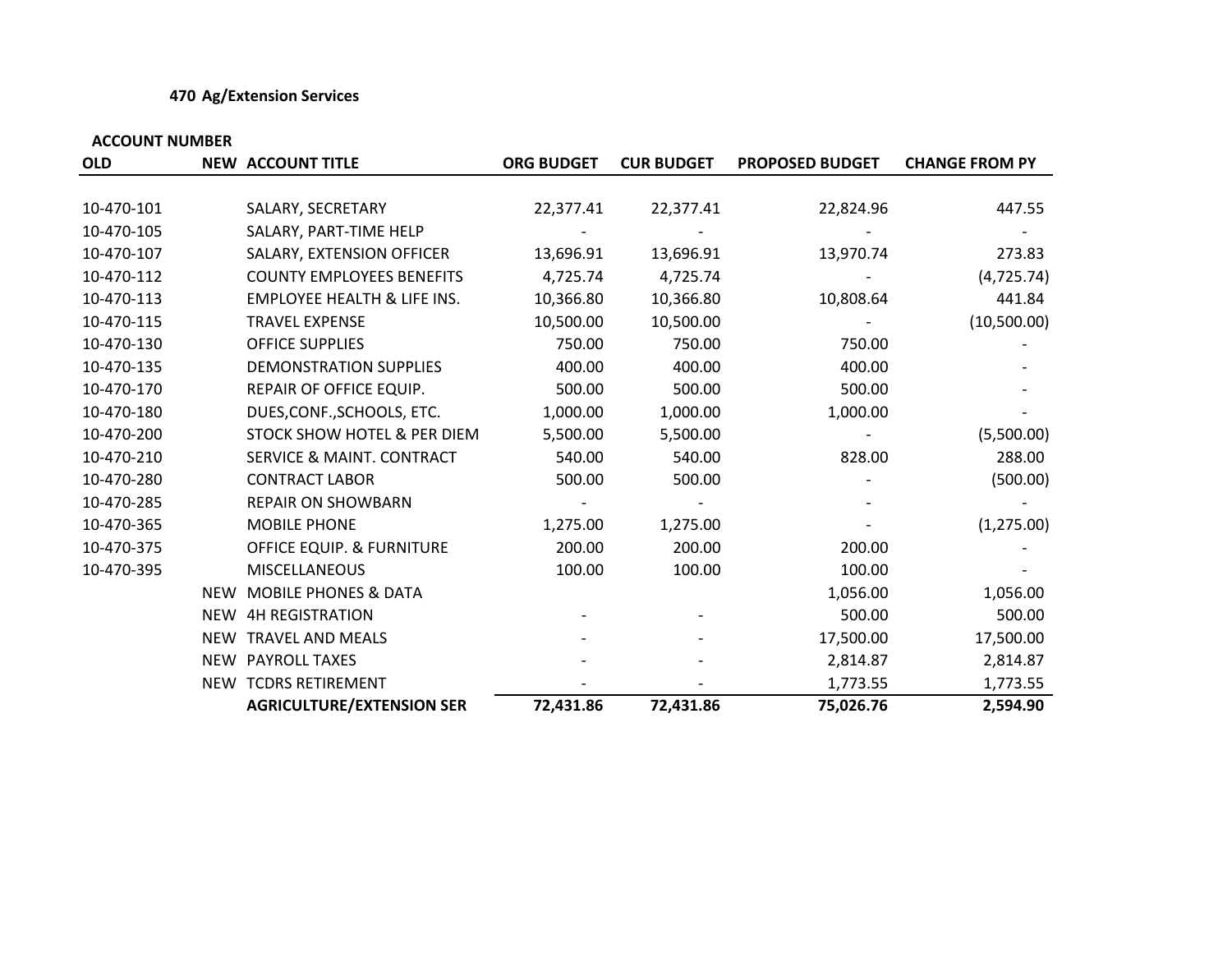### **480 County Library**

| <b>OLD</b> |            | <b>NEW ACCOUNT TITLE</b>         | <b>ORG BUDGET</b>        | <b>CUR BUDGET</b>        | <b>PROPOSED BUDGET</b>   | <b>CHANGE FROM PY</b> |
|------------|------------|----------------------------------|--------------------------|--------------------------|--------------------------|-----------------------|
|            |            |                                  |                          |                          |                          |                       |
| 10-480-100 |            | SALARY, LIBRARIAN                | 12,854.40                | 12,854.40                | 13,111.49                | 257.09                |
| 10-480-112 |            | <b>COUNTY EMPLOYEES BENEFITS</b> | 1,683.93                 | 1,683.93                 | $\overline{\phantom{a}}$ | (1,683.93)            |
| 10-480-130 |            | <b>OFFICE SUPPLIES</b>           | 200.00                   | 200.00                   | 400.00                   | 200.00                |
| 10-480-140 |            | <b>LIBRARY MATERIALS</b>         | 800.00                   | 800.00                   | 1,000.00                 | 200.00                |
| 10-480-280 |            | <b>CONTRACT LABOR</b>            | 500.00                   | 500.00                   | 500.00                   |                       |
| 10-480-395 |            | <b>MISCELLANEOUS</b>             | 200.00                   | 200.00                   | 200.00                   |                       |
|            | NEW        | DUES, CONF., SCHOOLS, ETC        | $\overline{\phantom{a}}$ | $\overline{\phantom{a}}$ | 100.00                   | 100.00                |
|            | <b>NEW</b> | TRAVEL AND MEALS                 |                          |                          | 200.00                   | 200.00                |
|            |            | NEW PAYROLL TAXES                | $\overline{\phantom{a}}$ | $\overline{\phantom{0}}$ | 1,003.03                 | 1,003.03              |
|            | NEW        | <b>TCDRS RETIREMENT</b>          |                          | $\overline{\phantom{a}}$ | 631.97                   | 631.97                |
|            |            | <b>COUNTY LIBRARY</b>            | 16,238.33                | 16,238.33                | 17,146.49                | 908.16                |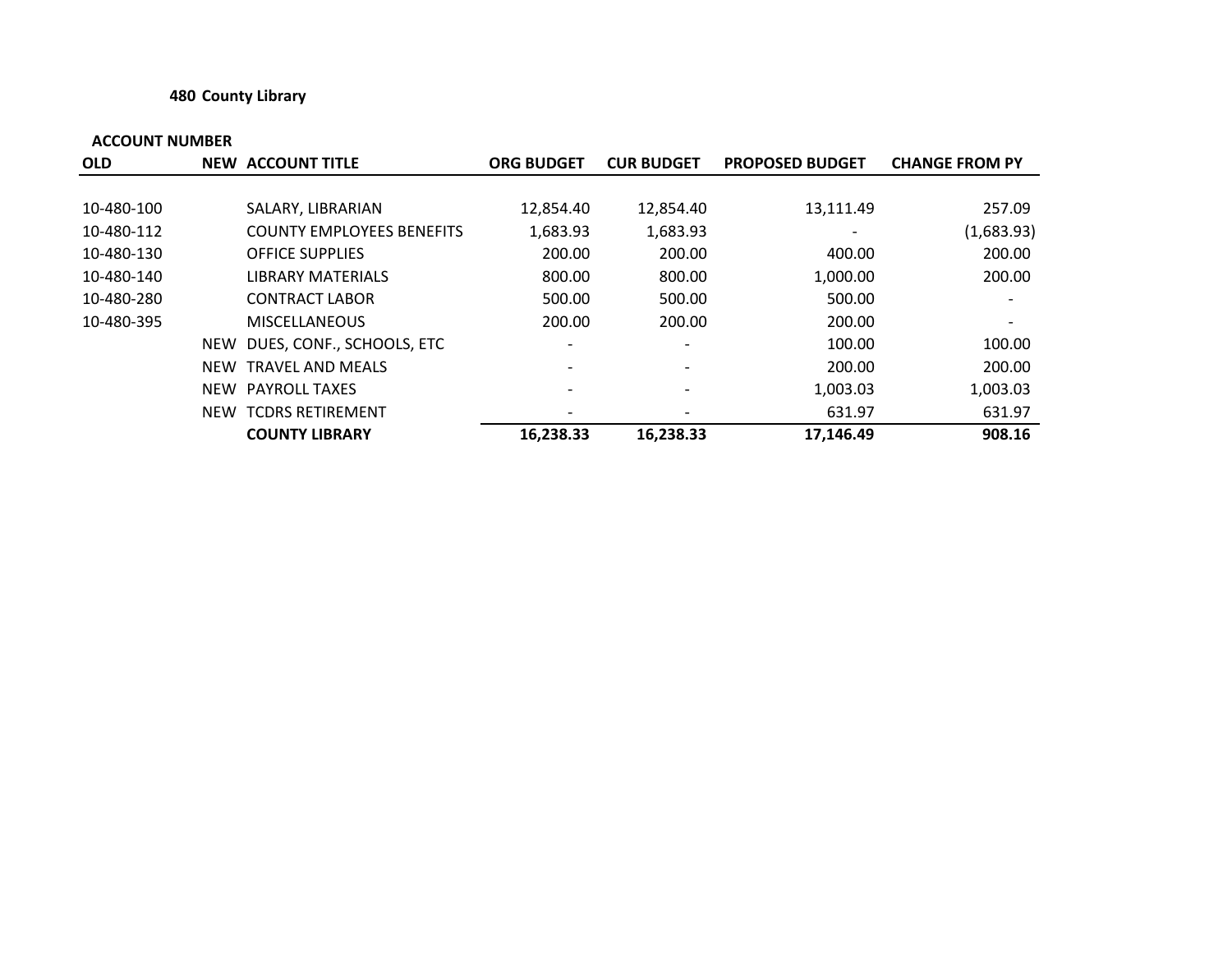#### **484 Constable**

| <b>OLD</b> | <b>NEW ACCOUNT TITLE</b>        | <b>ORG BUDGET</b>        | <b>CUR BUDGET</b> | <b>PROPOSED BUDGET</b>   | <b>CHANGE FROM PY</b>    |
|------------|---------------------------------|--------------------------|-------------------|--------------------------|--------------------------|
|            |                                 |                          |                   |                          |                          |
| 10-484-100 | SALARY, CONSTABLE               | 12.00                    | 12.00             | 12.00                    | $\overline{\phantom{a}}$ |
| 10-484-112 | <b>COUNTY EMPLOYEE BENEFITS</b> | 1.57                     | 1.57              | $\overline{\phantom{a}}$ | (1.57)                   |
| 10-484-160 | <b>BOND PREMIUM</b>             | $\overline{\phantom{a}}$ |                   | $\overline{\phantom{a}}$ |                          |
| 10-484-181 | <b>LEOSE EDUCATION</b>          | 700.00                   | 700.00            | 700.00                   |                          |
| 10-484-365 | <b>TELEPHONE</b>                | 540.00                   | 540.00            | 540.00                   |                          |
| 10-484-395 | <b>MISCELLANEOUS</b>            | 450.00                   | 450.00            | 450.00                   |                          |
|            | NEW TRAVEL AND MEALS            |                          |                   | $\overline{\phantom{a}}$ | $\overline{\phantom{a}}$ |
|            | NEW PAYROLL TAXES               |                          |                   | 0.92                     | 0.92                     |
|            | NEW TCDRS RETIREMENT            |                          |                   | 0.58                     | 0.58                     |
|            | <b>CONSTABLE #4</b>             | 1,703.57                 | 1,703.57          | 1,703.50                 | (0.07)                   |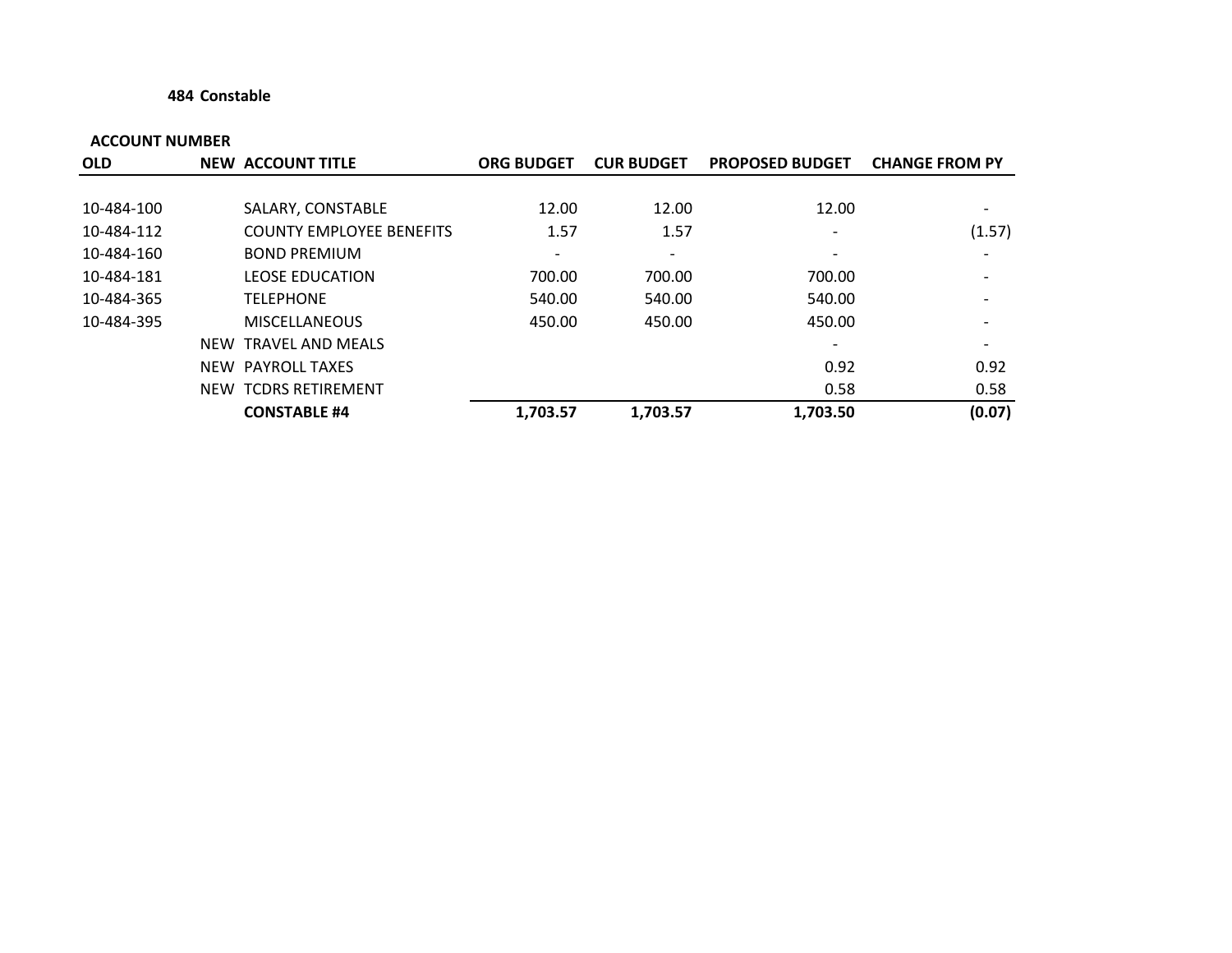#### **490 DPS**

| <b>OLD</b> | <b>NEW ACCOUNT TITLE</b>                    | <b>ORG BUDGET</b> | <b>CUR BUDGET</b> | <b>PROPOSED BUDGET</b> | <b>CHANGE FROM PY</b> |
|------------|---------------------------------------------|-------------------|-------------------|------------------------|-----------------------|
|            |                                             |                   |                   |                        |                       |
| 10-490-102 | SALARY, SECRETARY                           | 27,697.03         | 27,697.03         | 28,250.97              | 553.94                |
| 10-490-112 | <b>COUNTY EMPLOYEES BENEFITS</b>            | 3,628.31          | 3,628.31          |                        | (3,628.31)            |
| 10-490-113 | <b>EMPLOYEE HEALTH &amp; LIFE INSURANCE</b> | 10,366.80         | 10,366.80         | 10,808.64              | 441.84                |
| 10-490-115 | <b>TRAVEL EXPENSE</b>                       | 50.00             | 50.00             |                        | (50.00)               |
| 10-490-130 | <b>OFFICE SUPPLIES</b>                      | 1,000.00          | 1,000.00          | 1,200.00               | 200.00                |
| 10-490-136 | SOFTWARE MAINT., ETC.                       | 500.00            |                   |                        |                       |
| 10-490-165 | <b>REPAIR EQUIPMENT</b>                     | 600.00            | 600.00            | 600.00                 |                       |
| 10-490-170 | REPAIR OFFICE EQUIPMENT                     | 450.00            | 450.00            | 450.00                 |                       |
| 10-490-190 | <b>MOBILE PHONES</b>                        | 3,240.00          | 3,240.00          | 3,240.00               |                       |
| 10-490-210 | SERVICE & MAINTENANCE CONTRACT              | 680.40            | 680.40            | 730.40                 | 50.00                 |
| 10-490-375 | OFFICE EQUIPMENT & FURN.                    | 1,900.00          | 1,200.00          | 1,200.00               |                       |
| 10-490-395 | <b>MISCELLANEOUS</b>                        | 344.00            | 344.00            | 200.00                 | (144.00)              |
| 10-490-396 | <b>NOTARY FEE</b>                           |                   |                   |                        |                       |
| 10-490-397 | <b>TAPES &amp; MICROPHONE FOR CAMERAS</b>   | 220.00            | 220.00            |                        | (220.00)              |
|            | NEW TRAVEL AND MEALS                        |                   |                   | 130.00                 | 130.00                |
|            | NEW PAYROLL TAXES                           |                   |                   | 2,161.20               | 2,161.20              |
|            | NEW TCDRS RETIREMENT                        |                   |                   | 1,361.70               | 1,361.70              |
|            | <b>DEPT. OF PUBLIC SAFETY</b>               | 50,676.54         | 49,476.54         | 50,332.91              | 856.37                |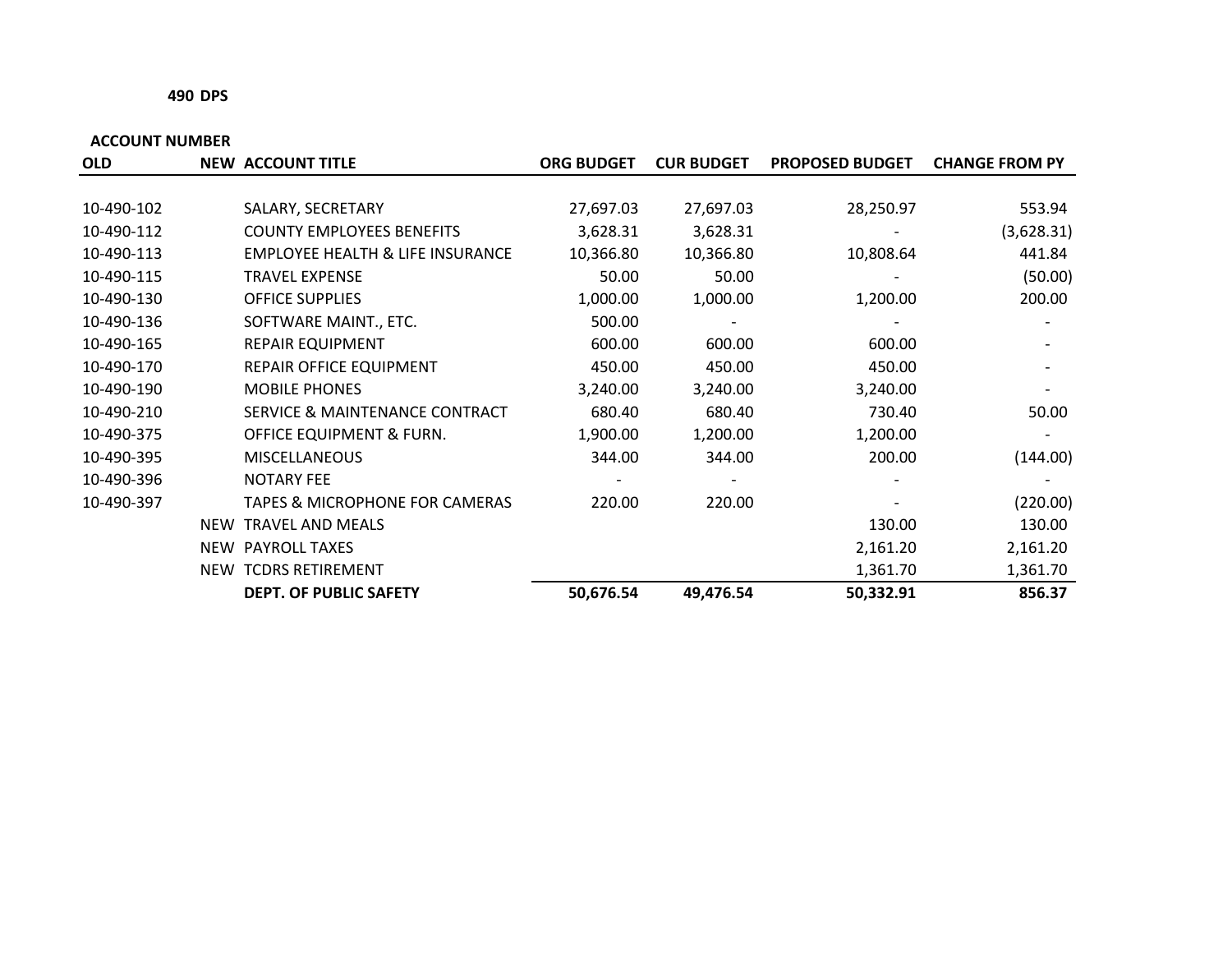#### **500 County Court Costs**

| <b>OLD</b> |            | <b>NEW ACCOUNT TITLE</b>                    | <b>ORG BUDGET</b> | <b>CUR BUDGET</b> | <b>PROPOSED BUDGET</b> | <b>CHANGE FROM PY</b> |
|------------|------------|---------------------------------------------|-------------------|-------------------|------------------------|-----------------------|
|            |            |                                             |                   |                   |                        |                       |
| 10-500-101 |            | SALARY, INVESTIGATOR                        | 11,512.78         | 11,512.78         | 11,743.06              | 230.28                |
| 10-500-102 |            | SALARY, SECRETARY                           | 26,000.00         | 26,000.00         | 15,132.84              | (10, 867.16)          |
| 10-500-103 |            | SALARY, CO. ATTORNEY                        | 3,640.00          | 3,640.00          |                        | (3,640.00)            |
| 10-500-104 |            | SALARY, BAD CHECK PROCESSING & CJIS         | 7,000.00          | 7,000.00          | 9,304.11               | 2,304.11              |
| 10-500-105 |            | SALARY, FROM LAW LIBRARY FUND               |                   |                   | 5,599.70               | 5,599.70              |
| 10-500-112 |            | <b>COUNTY EMPLOYEES BENEFITS</b>            | 6,308.01          | 6,308.01          |                        | (6,308.01)            |
| 10-500-113 |            | <b>EMPLOYEE HEALTH &amp; LIFE INSURANCE</b> | 20,733.60         | 20,733.60         | 21,617.28              | 883.68                |
| 10-500-130 |            | OFFICE SUPPLIES                             | 2,500.00          | 2,500.00          | 2,500.00               |                       |
| 10-500-170 |            | REPAIR OFFICE EQUIPMENT                     | 100.00            | 100.00            | 100.00                 |                       |
| 10-500-180 |            | DUES, CONF., SCHOOLS, ETC                   | 3,500.00          | 3,500.00          | 1,250.00               | (2,250.00)            |
| 10-500-210 |            | SERVICE & MAINT. CONTRACT                   | 420.00            | 420.00            | 420.00                 |                       |
| 10-500-395 |            | <b>MISCELLANEOUS</b>                        | 200.00            | 200.00            | 200.00                 |                       |
| 10-500-480 |            | PETIT JURORS                                | 500.00            | 500.00            | 500.00                 |                       |
| 10-500-485 |            | <b>COURT APPOINTED ATTORNEY - CIVIL</b>     | 5,000.00          | 5,000.00          | 5,000.00               |                       |
| 10-500-486 |            | COURT APPOINTED ATTORNEY - CRIMINAL         |                   |                   | 5,000.00               | 5,000.00              |
| 10-500-515 |            | MISC. COURT EXPENSE                         | 1,500.00          | 1,500.00          | 1,500.00               |                       |
|            | <b>NEW</b> | <b>TRAVEL AND MEALS</b>                     |                   |                   | 2,250.00               | 2,250.00              |
|            |            | NEW PAYROLL TAXES                           |                   |                   | 3,196.15               | 3,196.15              |
|            |            | NEW TCDRS RETIREMENT                        |                   |                   | 2,013.78               | 2,013.78              |
|            |            | <b>COUNTY COURT COST</b>                    | 88,914.39         | 88,914.39         | 87,326.92              | (1,587.47)            |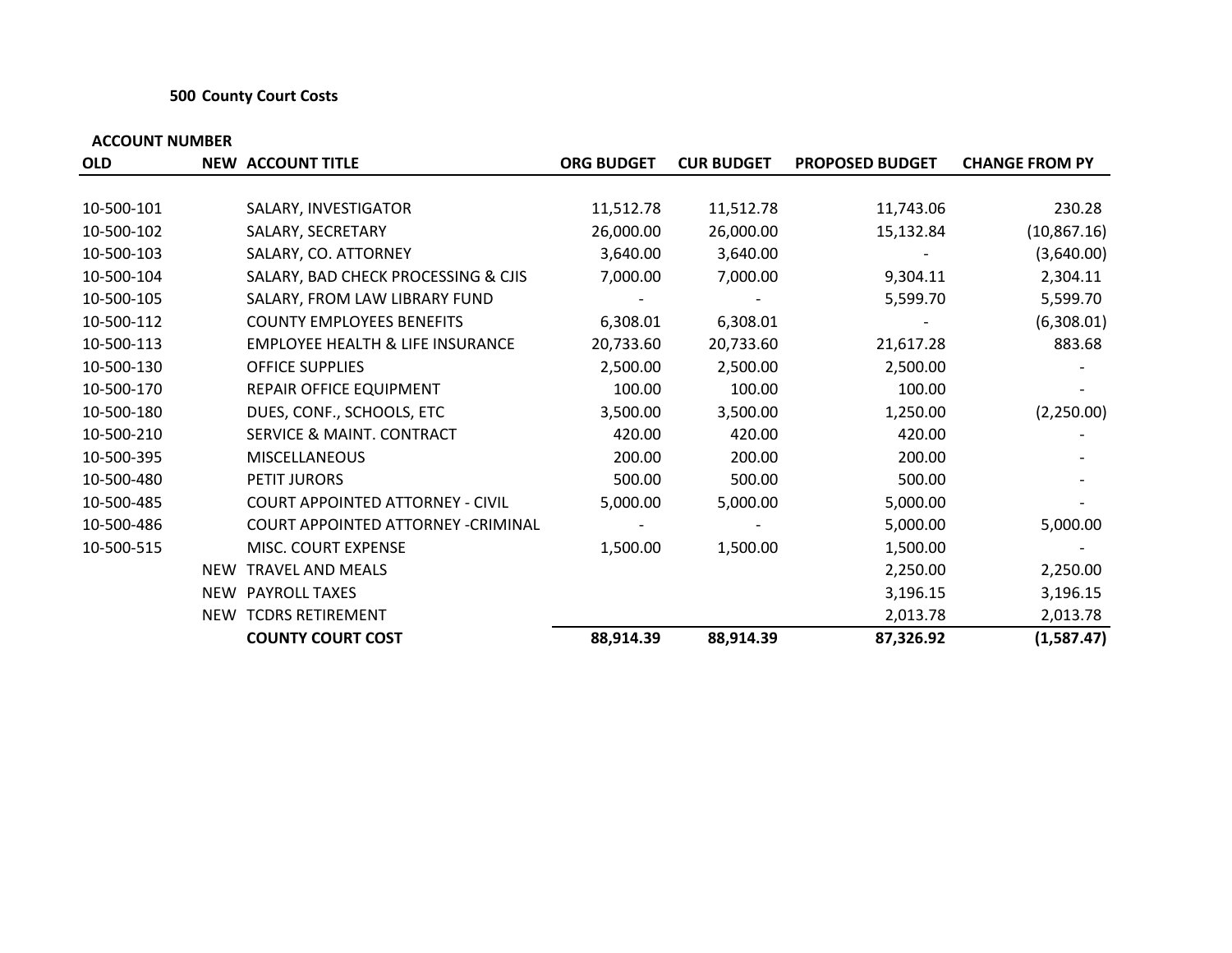#### **510 Veterans**

| <b>OLD</b> |            | <b>NEW ACCOUNT TITLE</b>         | <b>ORG BUDGET</b> | <b>CUR BUDGET</b> | <b>PROPOSED BUDGET</b>       | <b>CHANGE FROM PY</b> |
|------------|------------|----------------------------------|-------------------|-------------------|------------------------------|-----------------------|
|            |            |                                  |                   |                   |                              |                       |
| 10-510-107 |            | SALARY, VETERAN OFFICER          | 11,997.44         | 11,997.44         | 12,237.39                    | 239.95                |
| 10-510-112 |            | <b>COUNTY EMPLOYEES BENEFITS</b> | 1,571.66          | 1,571.66          | $\qquad \qquad$              | (1,571.66)            |
| 10-510-115 |            | <b>TRAVEL EXPENSE</b>            | 300.00            | 119.00            | $\qquad \qquad \blacksquare$ | (119.00)              |
| 10-510-130 |            | <b>OFFICE SUPPLIES</b>           | 500.00            | 500.00            | 1,500.00                     | 1,000.00              |
| 10-510-180 |            | DUES, CONF., SCHOOLS, ETC        | 300.00            | 475.00            | 100.00                       | (375.00)              |
| 10-510-210 |            | <b>COPIER SUPPORT</b>            | 175.00            | 181.00            | 336.00                       | 155.00                |
|            | <b>NEW</b> | <b>TRAVEL AND MEALS</b>          |                   |                   | 1,500.00                     | 1,500.00              |
|            | NEW        | <b>PAYROLL TAXES</b>             |                   |                   | 936.16                       | 936.16                |
|            | NEW        | <b>TCDRS RETIREMENT</b>          |                   |                   | 589.84                       | 589.84                |
|            |            | <b>VETERAN SERVICE OFFICE</b>    | 14,844.10         | 14,844.10         | 17,199.39                    | 2,355.29              |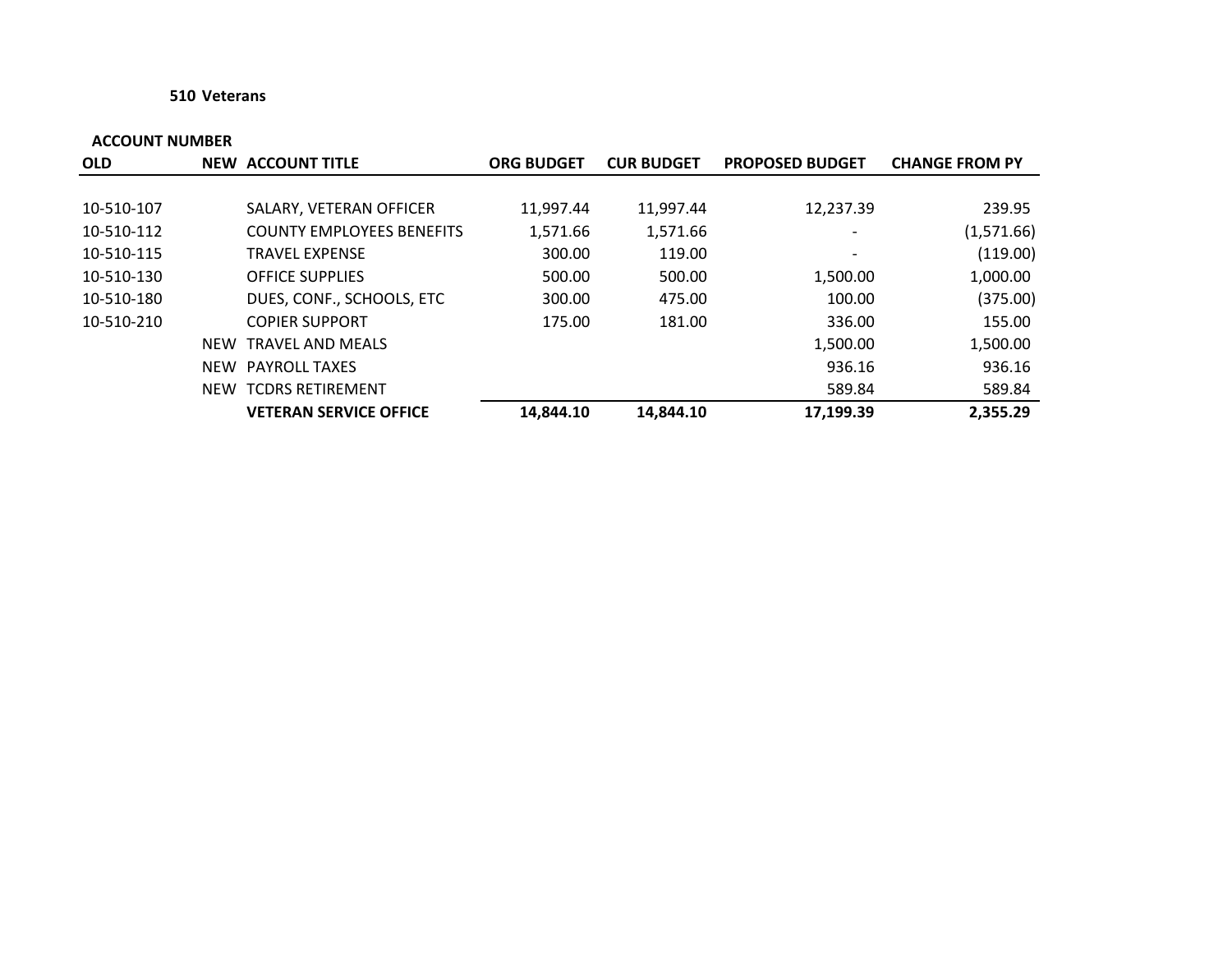#### **520 District Court Costs**

| <b>OLD</b> |     | <b>NEW ACCOUNT TITLE</b>                  | <b>ORG BUDGET</b> | <b>CUR BUDGET</b> | <b>PROPOSED BUDGET</b> | <b>CHANGE FROM PY</b> |
|------------|-----|-------------------------------------------|-------------------|-------------------|------------------------|-----------------------|
|            |     |                                           |                   |                   |                        |                       |
| 10-520-102 |     | SALARY, DIST. COURT ADM.                  | 8,094.61          | 8,094.61          | 8,418.39               | 323.78                |
| 10-520-103 |     | SALARY, BAILIFF                           | 2,600.00          | 2,600.00          | 2,600.00               |                       |
| 10-520-107 |     | SALARY, DIST. COURT RPTR.                 | 5,940.75          | 5,940.75          | 6,178.00               | 237.25                |
| 10-520-108 |     | SUPPLEMENT, DIST. JUDGE                   | 3,480.00          | 3,480.00          | 3,480.00               |                       |
| 10-520-109 |     | SALARY, VISITING JUDGE                    | 1,000.00          | 1,000.00          | 1,000.00               |                       |
| 10-520-110 |     | SALARY, VISITING COURT REPORTER           | 1,000.00          | 1,000.00          | 1,000.00               |                       |
| 10-520-112 |     | <b>COUNTY EMPLOYEES BENEFITS</b>          | 2,897.11          | 2,897.11          |                        | (2,897.11)            |
| 10-520-115 |     | <b>TRAVEL EXPENSE</b>                     | 2,000.00          | 2,000.00          |                        | (2,000.00)            |
| 10-520-475 |     | <b>GRAND JURORS</b>                       | 6,600.00          | 6,600.00          | 6,600.00               |                       |
| 10-520-480 |     | PETIT JURORS                              | 4,000.00          | 4,000.00          | 4,000.00               |                       |
| 10-520-485 |     | <b>COURT APPOINTED ATTORNEYS - FELONY</b> | 95,000.00         | 95,000.00         | 55,500.00              | (39,500.00)           |
| 10-520-486 |     | COURT APPOINTED ATTORNEY - MISDEMEA       |                   |                   |                        |                       |
| 10-520-487 |     | <b>COURT APPOINTED ATTORNEY - FELONY</b>  |                   |                   | 35,000.00              | 35,000.00             |
| 10-520-488 |     | <b>COURT APPOINTED ATTORNEY -JUVENILE</b> |                   |                   | 2,500.00               | 2,500.00              |
| 10-520-510 |     | <b>JUVENILE PROBATION OFFICE</b>          | 6,000.00          | 6,000.00          | 6,000.00               |                       |
| 10-520-511 |     | <b>ADULT PROBATION OFFICE</b>             | 2,500.00          | 2,500.00          | 2,500.00               |                       |
| 10-520-512 |     | <b>JUV. PROBATION OFFICER</b>             |                   |                   |                        |                       |
| 10-520-513 |     | 7TH ADM. DIST. ASSESSMENT                 | 1,815.85          | 1,815.85          | 2,278.07               | 462.22                |
| 10-520-515 |     | MISCELLANEOUS COURT EXP.                  | 5,000.00          | 5,000.00          | 2,000.00               | (3,000.00)            |
|            |     | NEW EXPERT TESTIMONY                      |                   |                   | 2,500.00               | 2,500.00              |
|            |     | NEW PROFESSIONAL SERVICES                 |                   |                   | 2,500.00               | 2,500.00              |
|            |     | NEW TRAVEL AND MEALS                      |                   |                   | 2,000.00               | 2,000.00              |
|            | NEW | <b>PAYROLL TAXES</b>                      |                   |                   | 1,734.74               | 1,734.74              |
|            |     | NEW TCDRS RETIREMENT                      |                   |                   | 1,093.00               | 1,093.00              |
|            |     | <b>DISTRICT COURT COSTS</b>               | 147,928.32        | 147,928.32        | 148,882.21             | 953.89                |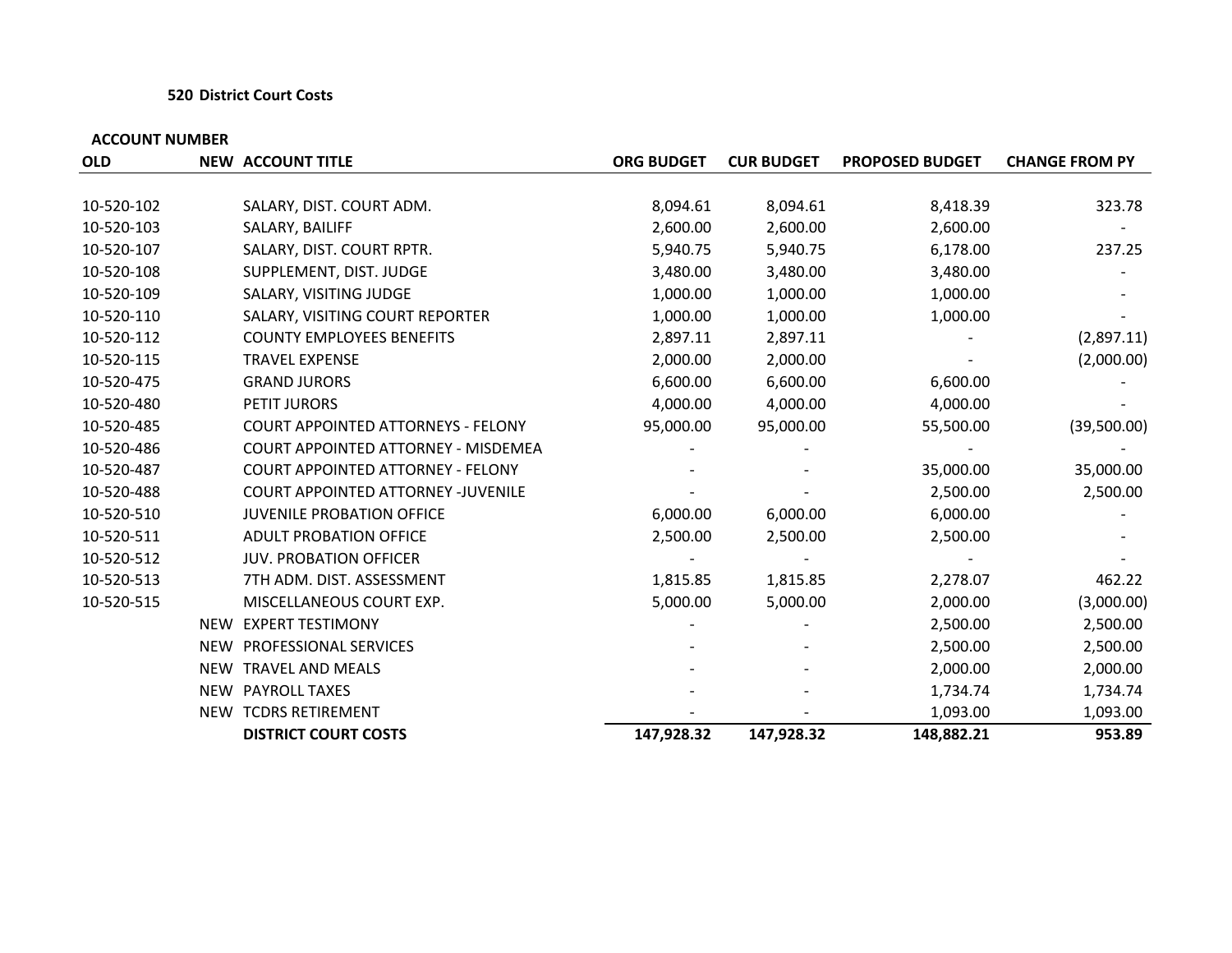#### **525 Auditor**

| <b>OLD</b> |            | <b>NEW ACCOUNT TITLE</b>                | <b>ORG BUDGET</b> | <b>CUR BUDGET</b> | <b>PROPOSED BUDGET</b> | <b>CHANGE FROM PY</b>    |
|------------|------------|-----------------------------------------|-------------------|-------------------|------------------------|--------------------------|
|            |            |                                         |                   |                   |                        |                          |
| 10-525-100 |            | SALARY, COUNTY AUDITOR                  | 28,840.00         | 28,840.00         | 28,840.00              | $\overline{\phantom{a}}$ |
| 10-525-112 |            | <b>COUNTY EMPLOYEE BENEFITS</b>         | 3,778.04          | 3,778.04          |                        | (3,778.04)               |
| 10-525-130 |            | <b>OFFICE SUPPLIES</b>                  | 1,000.00          | 1,000.00          | 500.00                 | (500.00)                 |
| 10-525-160 |            | <b>BOND PREMIUM</b>                     | 100.00            | 100.00            | 100.00                 |                          |
| 10-525-170 |            | REPAIR OF OFFICE EQUIPMENT              | 200.00            | 200.00            | 1.00                   | (199.00)                 |
| 10-525-180 |            | DUES, CONFERENCE, SCHOOLS, ETC          | 2,500.00          | 2,500.00          | 1,000.00               | (1,500.00)               |
| 10-525-210 |            | SERVICE & MAINTENANCE CONTRACT          |                   |                   | 336.00                 | 336.00                   |
| 10-525-375 |            | <b>OFFICE EQUIPMENT &amp; FURNITURE</b> | 2,000.00          | 2,000.00          | 500.00                 | (1,500.00)               |
| 10-525-395 |            | <b>MISCELLANEOUS</b>                    | 400.00            | 400.00            | 200.00                 | (200.00)                 |
|            | <b>NEW</b> | TRAVEL AND MEALS                        |                   |                   | 1,000.00               | 1,000.00                 |
|            | <b>NEW</b> | <b>PAYROLL TAXES</b>                    |                   |                   | 2,206.26               | 2,206.26                 |
|            | NEW        | <b>TCDRS RETIREMENT</b>                 |                   |                   | 1,390.09               | 1,390.09                 |
|            |            | <b>COUNTY AUDITOR</b>                   | 38,818.04         | 38,818.04         | 36,073.35              | (2,744.69)               |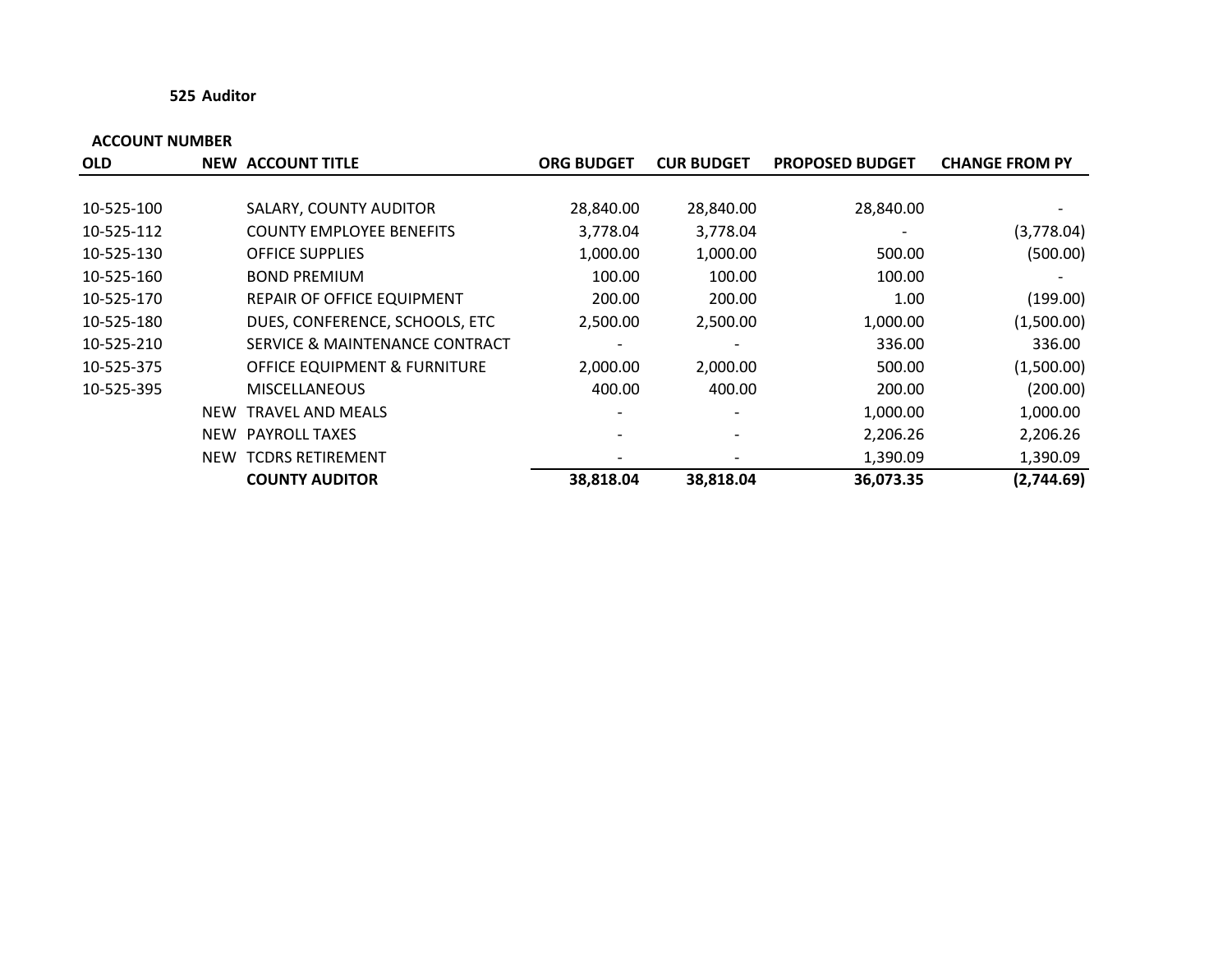#### **530 Civil Defense Director**

| <b>OLD</b> |       | <b>NEW ACCOUNT TITLE</b>             | <b>ORG BUDGET</b>        | <b>CUR BUDGET</b>        | <b>PROPOSED BUDGET</b> | <b>CHANGE FROM PY</b> |
|------------|-------|--------------------------------------|--------------------------|--------------------------|------------------------|-----------------------|
|            |       |                                      |                          |                          |                        |                       |
| 10-530-107 |       | SALARY, CIVIL DEFENSE                | 7,210.00                 | 7,210.00                 | 7,210.00               |                       |
| 10-530-112 |       | <b>COUNTY EMPLOYEE BENEFITS</b>      | 944.51                   | 944.51                   |                        | (944.51)              |
| 10-530-115 |       | <b>TRAVEL EXPENSE</b>                | 400.00                   | 400.00                   |                        | (400.00)              |
| 10-530-130 |       | <b>OFFICE SUPPLIES</b>               | 200.00                   | 200.00                   | 200.00                 |                       |
| 10-530-180 |       | DUES, CONF., SCHOOLS, ETC.           | 1,500.00                 | 1,500.00                 | 1,000.00               | (500.00)              |
| 10-530-375 |       | <b>OFFICE EQUIP. &amp; FURNITURE</b> | 250.00                   | 250.00                   | 250.00                 |                       |
|            | NEW   | <b>TELEPHONE</b>                     | $\overline{\phantom{a}}$ | $\overline{\phantom{0}}$ | 698.40                 | 698.40                |
|            |       | NEW EXERCISES                        |                          |                          |                        |                       |
|            |       | NEW CODE RED                         |                          |                          | 4,000.00               | 4,000.00              |
|            | NEW . | TRAVEL AND MEALS                     |                          |                          |                        |                       |
|            |       | NEW PAYROLL TAXES                    |                          |                          | 551.57                 | 551.57                |
|            |       | <b>NEW TCDRS RETIREMENT</b>          |                          |                          | 347.52                 | 347.52                |
|            |       | <b>CIVIL DEFENSE DIRECTOR</b>        | 10,504.51                | 10,504.51                | 14,257.49              | 3,752.98              |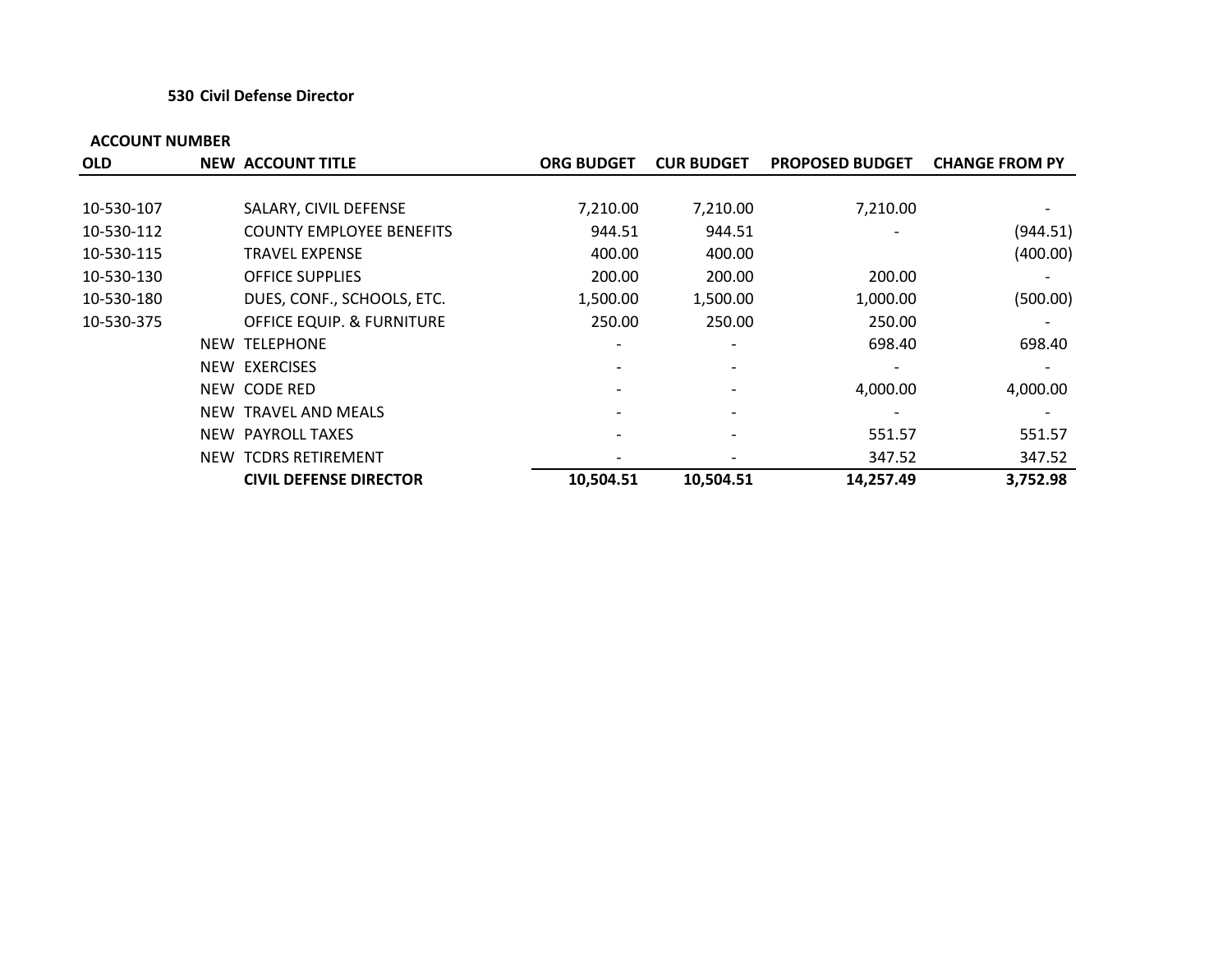#### **540 Nutrition Project**

| <b>OLD</b> | NEW ACCOUNT TITLE                     | <b>ORG BUDGET</b>        | <b>CUR BUDGET</b>        | <b>PROPOSED BUDGET</b>   | <b>CHANGE FROM PY</b> |
|------------|---------------------------------------|--------------------------|--------------------------|--------------------------|-----------------------|
|            |                                       |                          |                          |                          |                       |
| 10-540-310 | CALLAHAN CO. NUTRITION PROJECT        | 13.362.00                | 13.362.00                | $\overline{\phantom{0}}$ | (13,362.00)           |
| 10-540-445 | WEST TX COUNCIL OF GOVT.              | $\overline{\phantom{0}}$ | $\overline{\phantom{0}}$ |                          |                       |
|            | <b>CALLAHAN CO. NUTRITION PROJECT</b> | 13,362.00                | 13,362.00                | $\,$                     | (13, 362.00)          |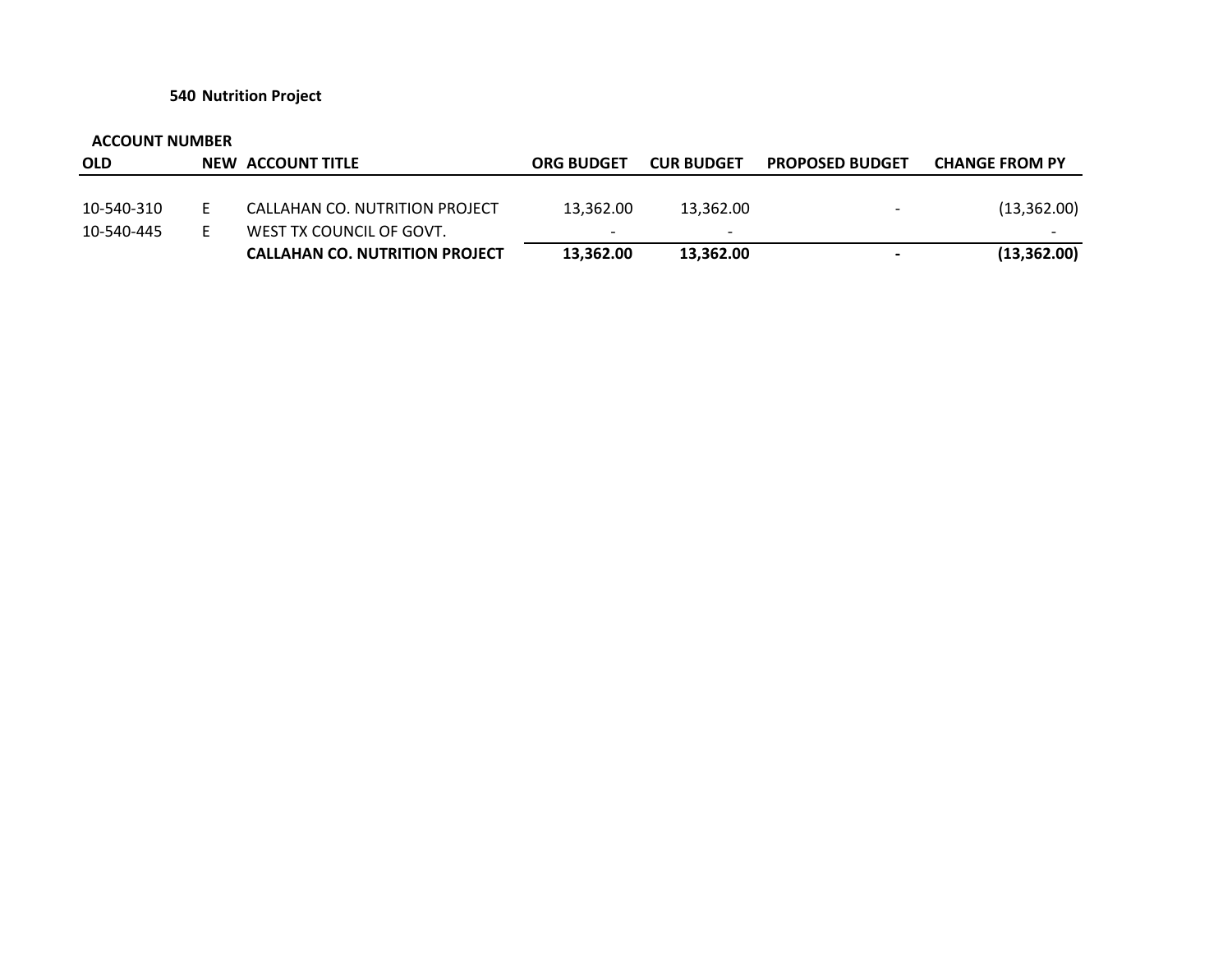#### **550 Elections**

| <b>OLD</b> |            | <b>NEW ACCOUNT TITLE</b>                    | <b>ORG BUDGET</b>        | <b>CUR BUDGET</b> | <b>PROPOSED BUDGET</b> | <b>CHANGE FROM PY</b> |
|------------|------------|---------------------------------------------|--------------------------|-------------------|------------------------|-----------------------|
|            |            |                                             |                          |                   |                        |                       |
| 10-550-112 |            | <b>COUNTY EMPLOYEES BENEFTS</b>             |                          |                   |                        |                       |
| 10-550-113 |            | <b>EMPLOYEE HEALTH &amp; LIFE INSURANCE</b> | $\overline{\phantom{a}}$ |                   |                        |                       |
| 10-550-185 |            | PRE-EMPLOYMENT TESTING                      |                          |                   | 15.00                  | 15.00                 |
| 10-550-410 |            | CAPITAL LEASE PRINCIPAL                     | 24,415.50                | 24,415.50         | 24,530.29              | 114.79                |
| 10-550-411 |            | <b>CAPITAL LEASE INTEREST</b>               | 5,546.71                 | 5,546.71          | 5,431.92               | (114.79)              |
| 10-550-510 |            | ELECTION JUDGE & CLERKS                     | 9,000.00                 | 14,763.50         | 22,700.00              | 7,936.50              |
| 10-550-515 |            | SUPPLIES, BALLOTS                           | 4,500.00                 | 5,396.96          | 5,700.00               | 303.04                |
| 10-550-520 |            | <b>RENTAL OF SPACE</b>                      | 350.00                   | 350.00            |                        | (350.00)              |
| 10-550-525 |            | <b>VOTING MACHINE MAINTENANCE</b>           | 3,000.00                 |                   |                        |                       |
| 10-550-530 |            | <b>ELECTION SCHOOL</b>                      | 2,500.00                 | 2,500.00          | 500.00                 | (2,000.00)            |
| 10-550-535 |            | <b>VOTING MACHINES</b>                      |                          | 770.00            |                        | (770.00)              |
| 10-550-540 |            | ANNUAL SUPPORT                              | 12,000.00                | 12,000.00         | 12,150.00              | 150.00                |
| 10-550-595 |            | <b>MISCELLANEOUS</b>                        | 1,000.00                 | 1,777.79          | 200.00                 | (1,577.79)            |
|            | <b>NEW</b> | <b>ADMIN FEE</b>                            |                          |                   | 1,000.00               | 1,000.00              |
|            | <b>NEW</b> | <b>TRAVEL AND MEALS</b>                     |                          |                   | 2,000.00               | 2,000.00              |
|            |            | <b>ELECTIONS</b>                            | 62,312.21                | 67,520.46         | 74,227.21              | 6,706.75              |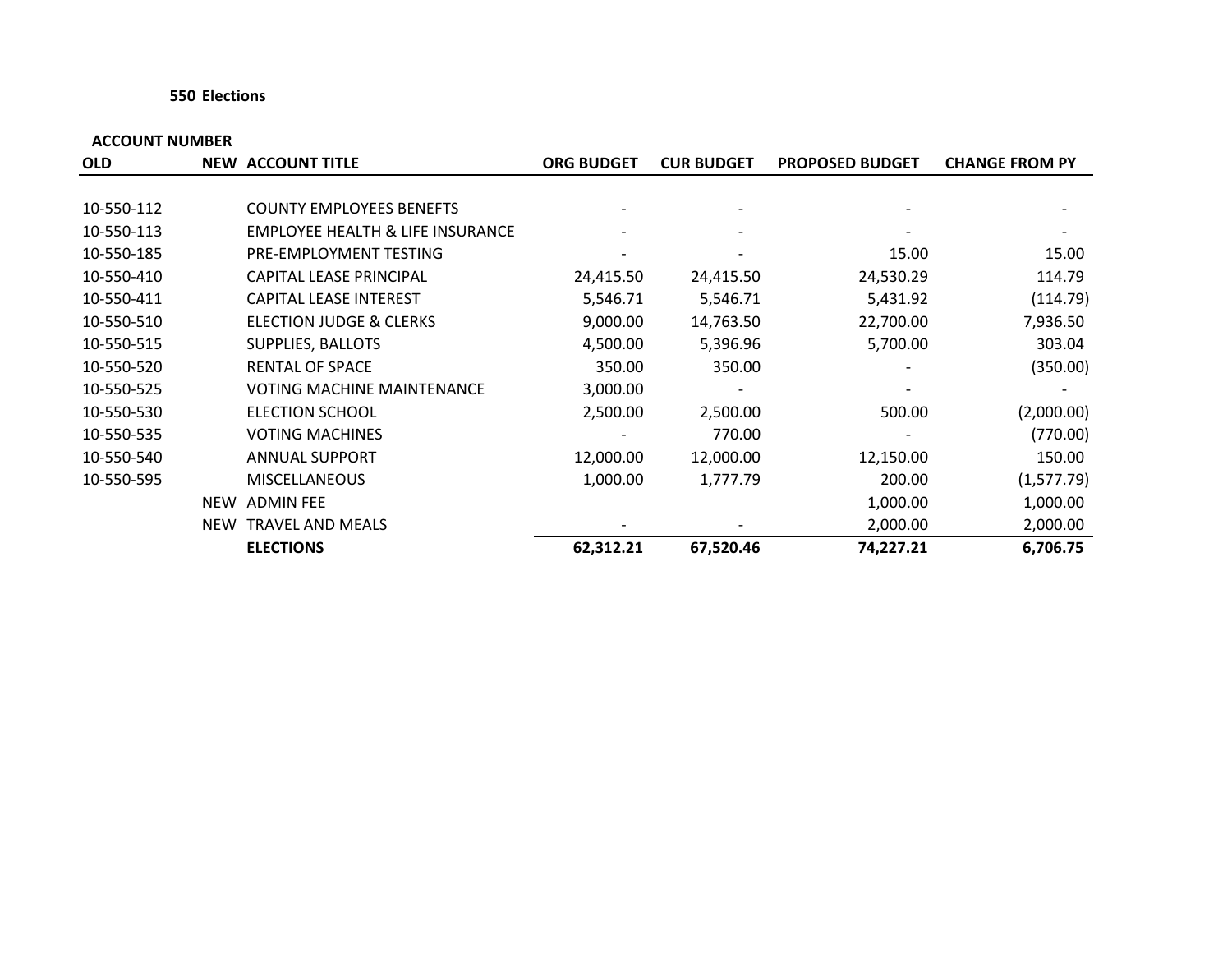#### **560 Nondepartment expenses**

| <b>OLD</b> | <b>NEW ACCOUNT TITLE</b>                       | <b>ORG BUDGET</b> | <b>CUR BUDGET</b> | <b>PROPOSED BUDGET</b> | <b>CHANGE FROM PY</b> |
|------------|------------------------------------------------|-------------------|-------------------|------------------------|-----------------------|
|            |                                                |                   |                   |                        |                       |
| 10-560-104 | <b>COUNTY PROBATE &amp; JUDICIAL EDUCATION</b> | 1,500.00          | 1,500.00          | 1,500.00               |                       |
| 10-560-105 | <b>LONGEVITY PAY</b>                           | 19,335.00         | 19,335.00         | 18,750.00              | (585.00)              |
| 10-560-110 | ON-SITE SEWERAGE INSPECTION EXP.               | 2,000.00          | 2,000.00          | 2,000.00               |                       |
| 10-560-112 | <b>COUNTY EMPLOYEE BENEFITS</b>                | 2,905.90          | 2,905.90          |                        | (2,905.90)            |
| 10-560-113 | <b>EMPLOYEE HEALTH INSURANCE</b>               | 30,588.48         | 30,588.48         |                        | (30, 588.48)          |
| 10-560-125 | SHERIFF FEES TO CONSTABLES                     | 12,000.00         | 12,000.00         | 13,000.00              | 1,000.00              |
| 10-560-128 | TIME CLOCK SYSTEM                              | 1,860.00          | 1,860.00          | 1,860.00               |                       |
| 10-560-129 | PUBLIC NOTICES                                 | 1,500.00          | 1,612.50          | 1,600.00               | (12.50)               |
| 10-560-130 | <b>COUNTY OFFICE SUPPLIES</b>                  | 1,200.00          | 1,200.00          | 1,200.00               |                       |
| 10-560-131 | <b>POSTAGE</b>                                 | 25,000.00         | 25,234.95         | 30,000.00              | 4,765.05              |
| 10-560-137 | APPELLATE JUDICAL FEE                          | 1,000.00          | 1,000.00          | 1,000.00               |                       |
| 10-560-150 | TAX A/C SALES TAX COMMISSION R&B               | 75,000.00         | 75,000.00         |                        | (75,000.00)           |
| 10-560-182 | <b>DIST.CLERK FEES TO CONSTABLES</b>           | 14,000.00         | 14,000.00         | 13,000.00              | (1,000.00)            |
| 10-560-223 | <b>CROSS PLAINS LIBRARY</b>                    | 2,250.00          | 2,250.00          | 2,250.00               |                       |
| 10-560-224 | <b>CLYDE LIBRARY</b>                           | 2,250.00          | 2,250.00          | 2,250.00               |                       |
| 10-560-225 | M.H.M.R.                                       | 2,600.00          | 2,600.00          | 2,600.00               |                       |
| 10-560-226 | <b>CITIZENS EMS</b>                            | 72,962.40         | 72,962.40         | 79,500.00              | 6,537.60              |
| 10-560-227 | <b>CROSS PLAINS EMS</b>                        | 4,000.00          | 4,000.00          | 4,000.00               |                       |
| 10-560-228 | BAIRD VOL. FIRE DEPT.                          | 600.00            | 600.00            | 600.00                 |                       |
| 10-560-229 | CLYDE VOL. FIRE DEPT.                          | 600.00            | 600.00            | 600.00                 |                       |
| 10-560-230 | CROSS PLAINS V. FIRE DEPT                      | 600.00            | 600.00            | 600.00                 |                       |
| 10-560-231 | PUTNAM VOL FIRE DEPT                           | 600.00            | 600.00            | 600.00                 |                       |
| 10-560-232 | EULA VOL FIRE DEPT                             | 600.00            | 600.00            | 600.00                 |                       |
| 10-560-233 | COTTONWOOD VOL FIRE DEPT                       | 600.00            | 600.00            | 600.00                 |                       |
| 10-560-234 | OPLIN VOL FIRE DEPT                            | 600.00            | 600.00            | 600.00                 |                       |
| 10-560-360 | <b>UTILITIES</b>                               | 42,000.00         | 42,000.00         | 42,000.00              |                       |
| 10-560-375 | <b>COUNTY MEMBERSHIP DUES</b>                  | 2,000.00          | 2,000.00          | 2,000.00               |                       |
| 10-560-380 | APPRAISAL DISTRICT-BUDGET                      | 105,657.10        | 105,657.10        | 119,124.43             | 13,467.33             |
| 10-560-385 | <b>AUDITOR FEES</b>                            | 23,000.00         | 23,000.00         | 23,000.00              |                       |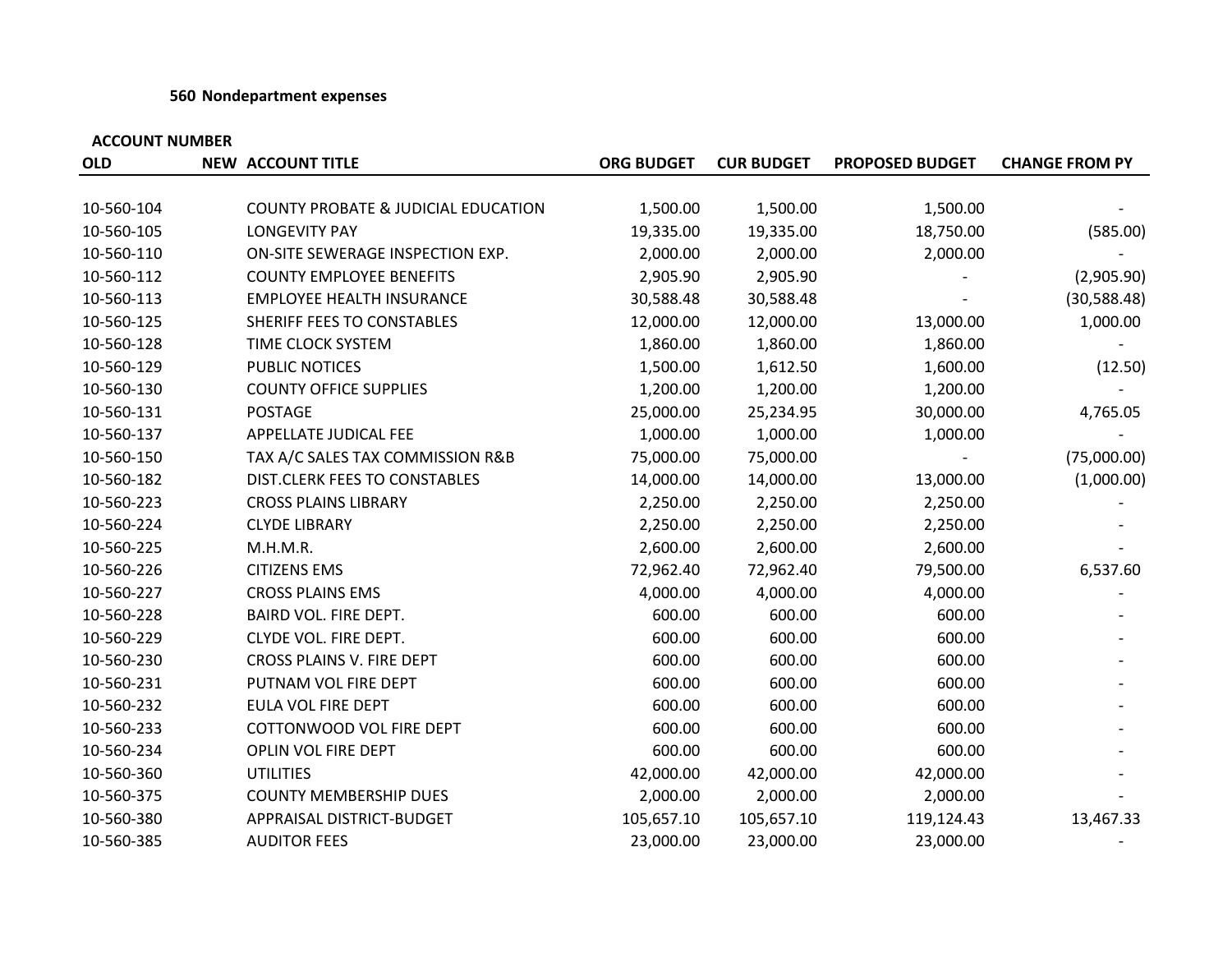| 10-560-390 | <b>STATE FEES</b>                        | 297,125.00 | 297,125.00 | 232,550.00 | (64, 575.00)  |
|------------|------------------------------------------|------------|------------|------------|---------------|
| 10-560-395 | <b>MISCELLANEOUS</b>                     | 5,000.00   | 5,000.00   | 3,000.00   | (2,000.00)    |
| 10-560-397 | COMMITMENTS-MHMR                         | 4,000.00   | 4,000.00   | 4,000.00   |               |
| 10-560-398 | <b>INDIGENT FUNERALS</b>                 | 3,000.00   | 3,000.00   | 4,000.00   | 1,000.00      |
| 10-560-400 | <b>WORKERS COMPENSATION</b>              | 25,000.00  | 25,000.00  | 25,000.00  |               |
| 10-560-405 | UNEMPLOYMENT CONTRIBUTIONS               | 5,000.00   | 5,000.00   | 5,000.00   |               |
| 10-560-456 | I.H.C.                                   | 251,468.23 | 251,468.23 |            | (251, 468.23) |
| 10-560-458 | J.P.#1 FEES TO CONSTABLES                | 4,500.00   | 4,500.00   | 4,500.00   |               |
| 10-560-459 | J.P.#3 FEES TO CONSTABLES                | 2,500.00   | 2,500.00   | 2,500.00   |               |
| 10-560-460 | J.P.#4 FEES TO CONSTABLES                | 1,500.00   | 1,500.00   | 1,500.00   |               |
| 10-560-461 | <b>CO.CLERK FEES TO CONSTABLES</b>       | 300.00     | 300.00     | 300.00     |               |
| 10-560-470 | <b>LEGAL FEES</b>                        | 10,000.00  | 10,000.00  | 12,500.00  | 2,500.00      |
| 10-560-475 | COURT INT. AD LITEM ATTORNEY             | 2,000.00   | 2,000.00   |            | (2,000.00)    |
| 10-560-480 | <b>RADIO TOWER EXPENSES</b>              | 4,500.00   | 4,500.00   | 4,500.00   |               |
| 10-560-515 | FEES FOR TAX COLLECTION                  | 75,000.00  | 75,000.00  | 75,000.00  |               |
| 10-560-520 | TCDRS SUPP.LIFE INSURANCE                | 20,000.00  | 20,000.00  | 20,000.00  |               |
| 10-560-545 | MVBA COLLECTION OUTSTANDING WARRANT      | 55,000.00  | 55,000.00  | 55,000.00  |               |
| 10-560-565 | <b>ANIMAL CONTROL</b>                    | 1,500.00   | 1,500.00   | 1,500.00   |               |
| 10-560-575 | <b>ESTRAY ANIMAL</b>                     | 200.00     | 200.00     | 200.00     |               |
| 10-560-595 | <b>INMATE CALLING CARDS</b>              | 1,500.00   | 1,500.00   | 1,750.00   | 250.00        |
| 10-560-600 | OMNI COLLECTION FEES FOR JP FINES        | 3,500.00   | 3,500.00   | 3,500.00   |               |
| 10-560-625 | J.P.#1 AUTOPSIES                         | 6,000.00   | 6,000.00   | 6,000.00   |               |
| 10-560-630 | J.P.#3 AUTOPSIES                         | 5,000.00   | 5,000.00   | 5,000.00   |               |
| 10-560-635 | J.P.#4 AUTOPSIES                         | 5,000.00   | 5,000.00   | 5,000.00   |               |
| 10-560-640 | <b>STATE GRANTS</b>                      |            |            |            |               |
| 10-560-650 | <b>FEMA</b>                              |            |            |            |               |
| 10-560-651 | FEMA ADM PAYROLL                         | 2,847.47   | 2,847.47   | 4,000.00   | 1,152.53      |
| 10-560-670 | <b>TELECOM SERVICES</b>                  |            |            |            |               |
| 10-560-675 | CAP IMP NETWORK/SEC PAYMENT              | 71,254.63  | 71,254.63  | 69,083.56  | (2, 171.07)   |
| 10-560-676 | RADIO & TOWER SITE IMPRMT PAYMENT        | 17,219.30  | 17,219.30  | 15,843.78  | (1, 375.52)   |
| 10-560-690 | COUNTY HEALTH CARE SAVINGS/REIMBURS      | 21,000.00  | 21,000.00  | 20,000.00  | (1,000.00)    |
| 10-560-695 | COPSYNC PROGRAM PAYMENT                  | 21,415.36  | 21,415.36  | $ \,$      | (21, 415.36)  |
|            | NEW CAP IMP NETWORK/SEC - INTEREST       |            |            | 2,171.07   | 2,171.07      |
|            | NEW RADIO & TOWER SITE IMPRMT - INTEREST |            |            | 1,375.52   | 1,375.52      |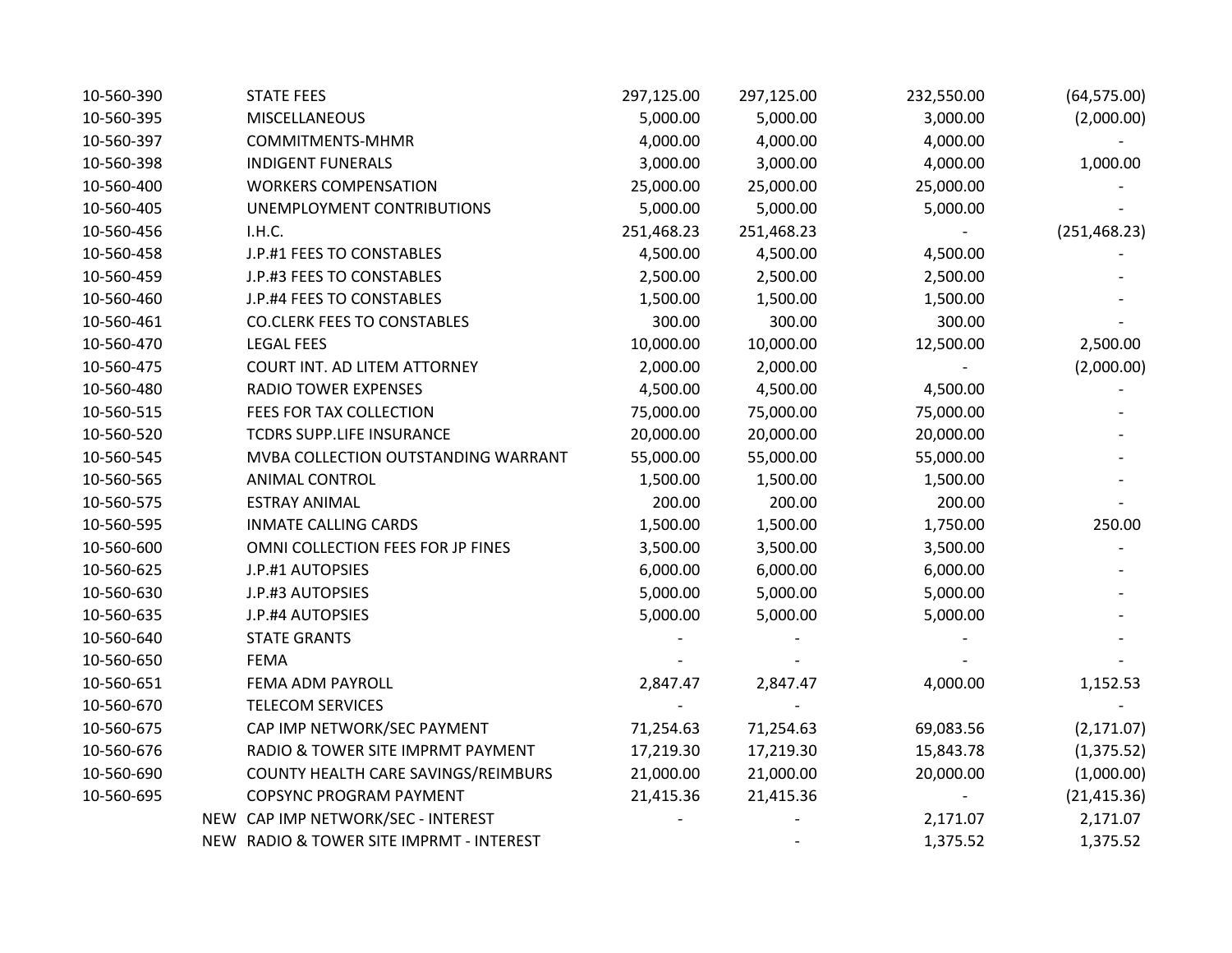| <b>NON-DEPARTMENT EXPENSE</b>   | 1,371,138.87 | 1,371,486.32 | 966,307.29 | (405, 179.04) |
|---------------------------------|--------------|--------------|------------|---------------|
| NEW TCDRS RETIREMENT            |              |              | 1.096.55   | 1.096.55      |
| NEW PAYROLL TAXES               |              |              | 1,740.38   | 1,740.38      |
| NEW PUBLIC RELATIONS            |              |              | -          |               |
| NEW CALL, CO. NUTRITION PROJECT |              |              | 13,362.00  | 13,362.00     |
| NEW JR LIVESTOCK ASSOC          |              |              | 500.00     | 500.00        |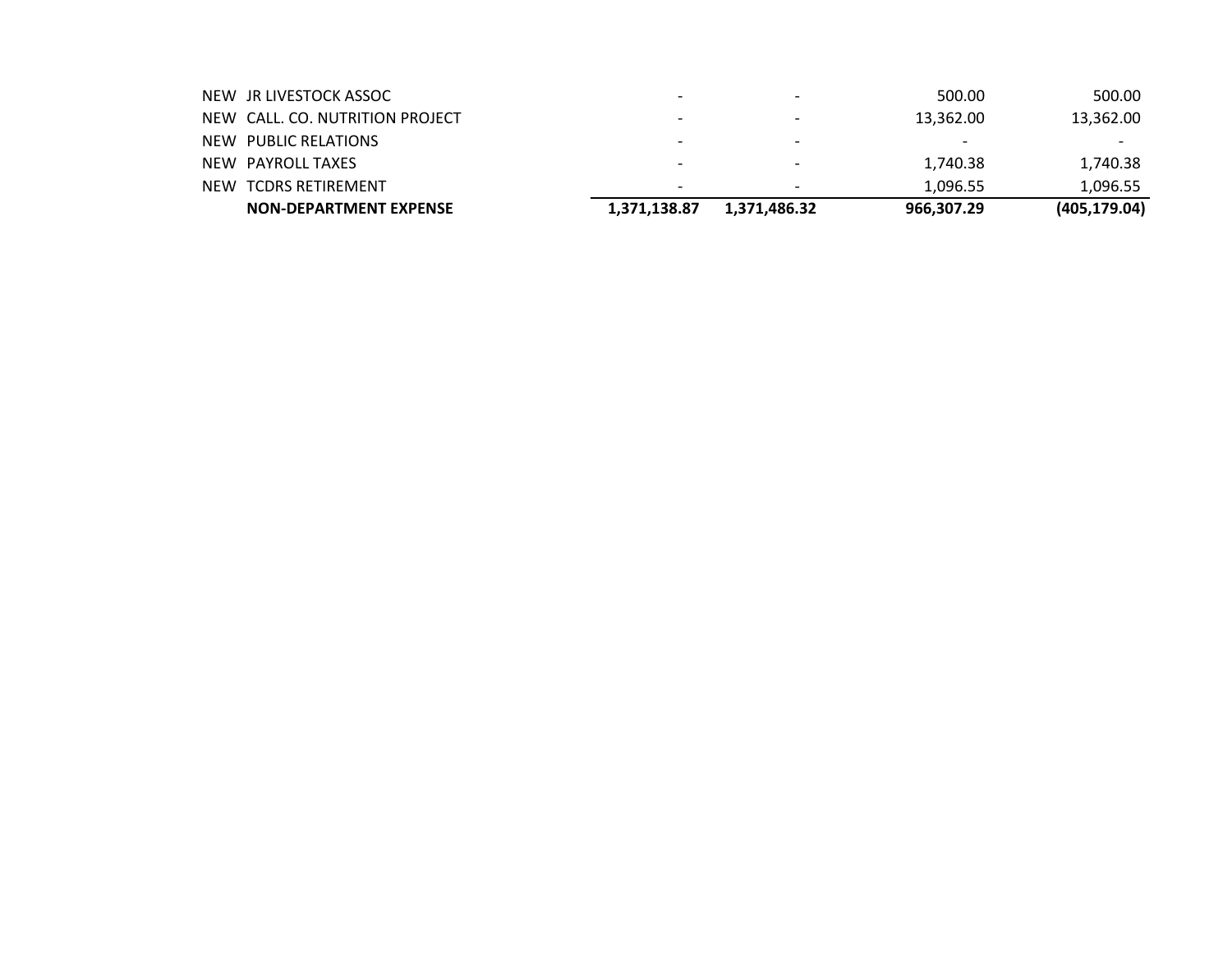# **570 IT/Software/Copier**

| <b>OLD</b> | <b>NEW ACCOUNT TITLE</b>             | <b>ORG BUDGET</b> | <b>CUR BUDGET</b> | <b>PROPOSED BUDGET</b> | <b>CHANGE FROM PY</b> |
|------------|--------------------------------------|-------------------|-------------------|------------------------|-----------------------|
|            |                                      |                   |                   |                        |                       |
| 10-570-400 | CO. JUDGE SOFTWARE                   | 2,400.00          | 2,400.00          | 2,400.00               |                       |
| 10-570-410 | CO CLERK SOFTWARE                    | 14,040.00         | 14,040.00         | 12,840.00              | (1,200.00)            |
| 10-570-415 | <b>DIST CLERK SOFTWARE</b>           | 9,990.00          | 9,990.00          | 7,440.00               | (2,550.00)            |
| 10-570-420 | CO TREASURER SOFTWARE                | 2,910.00          | 2,910.00          | 2,910.00               |                       |
| 10-570-431 | JP#1 SOFTWARE                        | 2,710.00          | 2,710.00          | 3,560.00               | 850.00                |
| 10-570-433 | JP#3 SOFTWARE                        | 2,710.00          | 2,710.00          | 3,560.00               | 850.00                |
| 10-570-434 | JP#4 SOFTWARE                        | 2,710.00          | 2,710.00          | 3,560.00               | 850.00                |
| 10-570-440 | CO TAX A/C SOFTWARE                  | 16,986.00         | 16,986.00         | 16,886.00              | (100.00)              |
| 10-570-450 | SHERIFF'S OFFICE SOFTWARE            | 14,952.00         | 13,904.00         | 14,952.00              | 1,048.00              |
| 10-570-490 | <b>DPS - SOFTWARE</b>                |                   | 1,200.00          | 1,200.00               |                       |
| 10-570-500 | CO ATTORNEY SOFTWARE                 | 7,260.00          | 7,260.00          | 7,260.00               |                       |
| 10-570-520 | <b>DIST JUDGE SOFTWARE</b>           | 2,400.00          | 2,400.00          | 2,400.00               |                       |
| 10-570-525 | <b>COUNTY AUDITOR SOFTWARE</b>       | 1,455.00          | 1,455.00          | 350.00                 | (1, 105.00)           |
| 10-570-550 | <b>ELECTION SOFTWARE</b>             | 16,000.00         |                   |                        |                       |
| 10-570-555 | <b>VETERAN'S OFFICER SOFTWARE</b>    |                   | 1,048.00          | 1,048.00               |                       |
| 10-570-560 | TELECOM SERVICES-PHONE SYSTEM        | 9,200.00          | 9,200.00          | 29,616.00              | 20,416.00             |
| 10-570-561 | HOSTED SERVICES-EMAIL, CIRA, ETC     | 23,290.00         | 23,290.00         | 34,402.00              | 11,112.00             |
| 10-570-562 | HARDWARE & PC SOFTWARE               | 40,545.00         | 40,545.00         | 24,150.00              | (16, 395.00)          |
| 10-570-563 | PROFESSIONAL SERVICE & SUPPORT       | 55,000.00         | 55,000.00         | 87,450.00              | 32,450.00             |
| 10-570-564 | CONTRACT MAINTENANCE SVC-PHONE, DELL | 72,260.00         | 72,260.00         | 86,760.00              | 14,500.00             |
| 10-570-565 | COPIER CONTRACT LEASE PAYMENT        | 24,327.00         | 24,327.00         | 24,327.00              |                       |
| 10-570-570 | <b>TOWER REPEATER</b>                | 19,744.00         | 19,744.00         |                        | (19,744.00)           |
| 10-570-575 | <b>WIRELESS BACKUP &amp; MIFI</b>    | 1,800.00          | 1,800.00          | 1,848.00               | 48.00                 |
|            | NEW GENERATOR                        |                   |                   | 15,000.00              | 15,000.00             |
|            | NEW IT STIPEND                       |                   |                   | 1,040.00               | 1,040.00              |
|            | NEW PAYROLL TAXES                    |                   |                   | 79.56                  | 79.56                 |
|            | NEW TCDRS RETIREMENT                 |                   |                   | 50.13                  | 50.13                 |
|            | IT, SOFTWARE, COPIER EXPENSE         | 342,689.00        | 327,889.00        | 385,038.56             | 57,199.69             |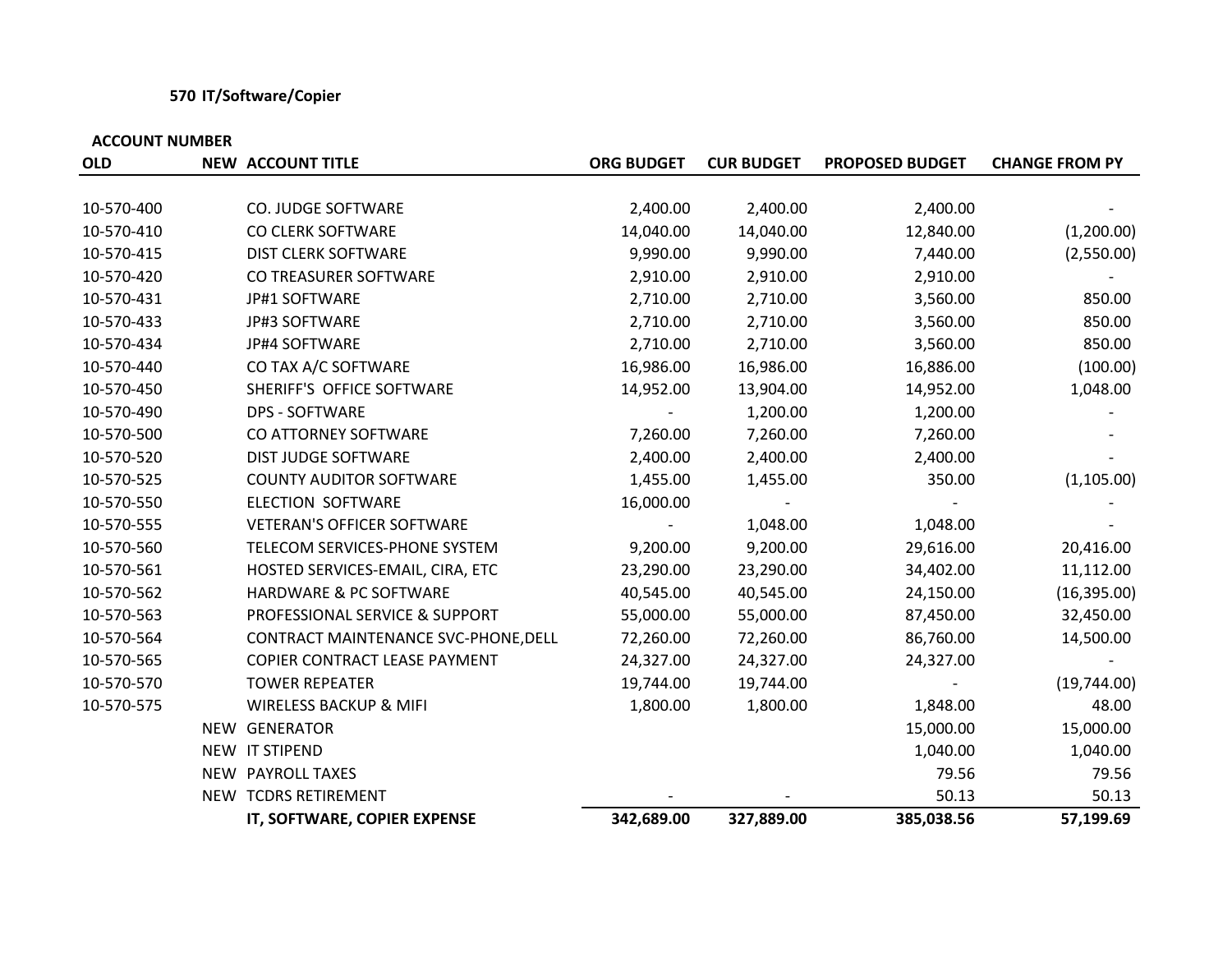| <b>OLD</b> | <b>NEW ACCOUNT TITLE</b>         | <b>ORG BUDGET</b> | <b>CUR BUDGET</b> | <b>PROPOSED BUDGET</b>   | <b>CHANGE FROM PY</b> |
|------------|----------------------------------|-------------------|-------------------|--------------------------|-----------------------|
|            |                                  |                   |                   |                          |                       |
| 10-621-100 | SALARY, COMMISSIONER             | 20,521.39         | 20,521.39         | 10,260.71                | (10, 260.69)          |
| 10-621-112 | <b>COUNTY EMPLOYEES BENEFITS</b> | 2,688.30          | 2,688.30          | $\overline{\phantom{0}}$ | (2,688.30)            |
| 10-621-113 | EMPLOYEE HEALTH & LIFE INSURANCE | 5,183.40          | 5,183.40          | 5,404.32                 | 220.92                |
|            | NEW PAYROLL TAXES                |                   |                   | 784.94                   | 784.94                |
|            | NEW TCDRS RETIREMENT             |                   |                   | 494.57                   | 494.57                |
|            | <b>COMM. PREC. #1 SALARY</b>     | 28.393.09         | 28,393.09         | 16,449.97                | (11, 448.56)          |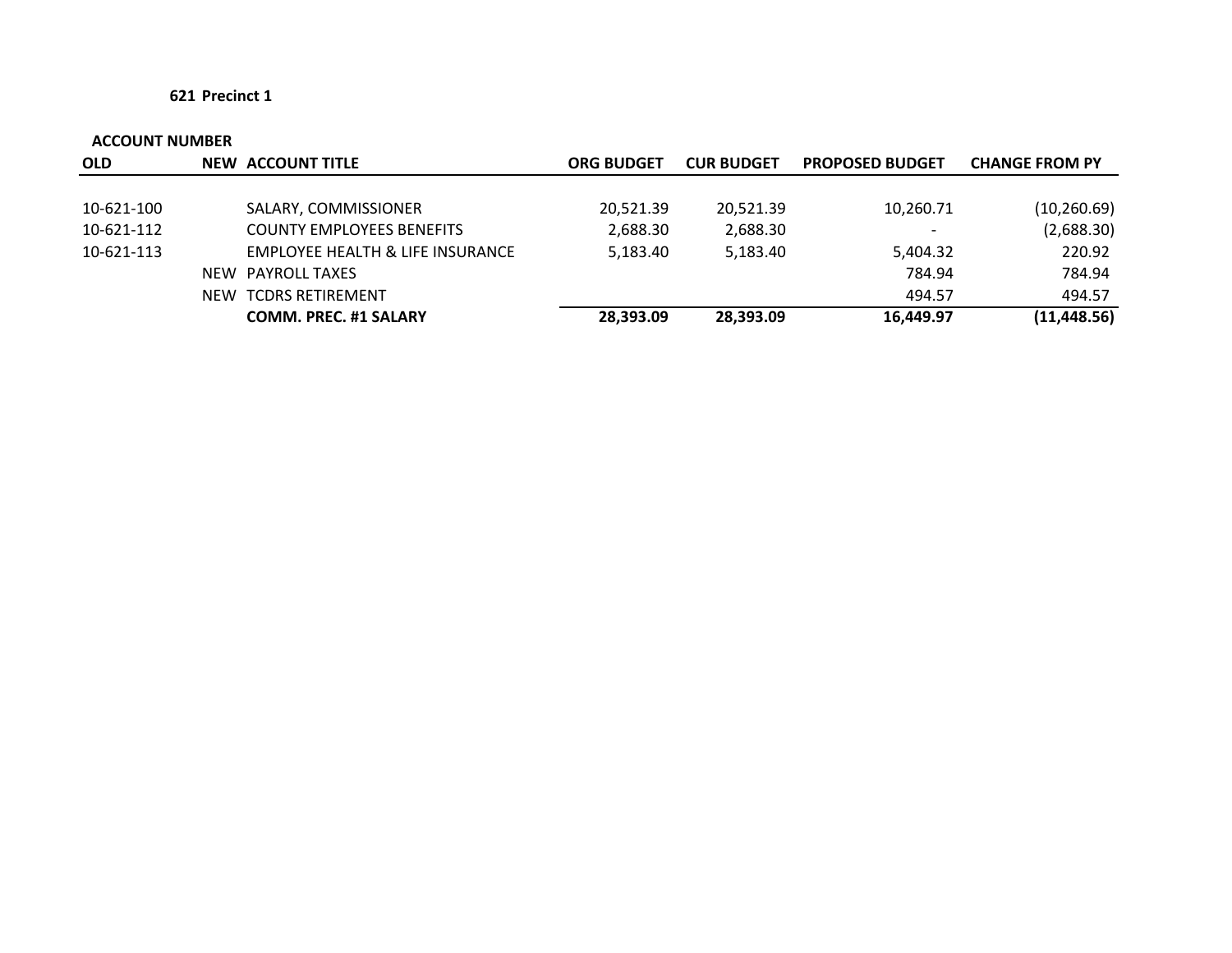| <b>OLD</b> | <b>NEW ACCOUNT TITLE</b>         | <b>ORG BUDGET</b> | <b>CUR BUDGET</b> | <b>PROPOSED BUDGET</b>   | <b>CHANGE FROM PY</b> |
|------------|----------------------------------|-------------------|-------------------|--------------------------|-----------------------|
|            |                                  |                   |                   |                          |                       |
| 10-622-100 | SALARY, COMMISSIONER             | 20,521.39         | 20,521.39         | 10,260.71                | (10, 260.69)          |
| 10-622-112 | <b>COUNTY EMPLOYEES BENEFITS</b> | 2,688.30          | 2,688.30          | $\overline{\phantom{0}}$ | (2,688.30)            |
| 10-622-113 | EMPLOYEE HEALTH & LIFE INSURANCE | 5,183.40          | 5,183.40          | 5,404.32                 | 220.92                |
|            | NEW PAYROLL TAXES                |                   |                   | 784.94                   | 784.94                |
|            | NEW TCDRS RETIREMENT             |                   |                   | 494.57                   | 494.57                |
|            | <b>COMM. PREC. #2 SALARY</b>     | 28.393.09         | 28,393.09         | 16,449.97                | (11, 448.56)          |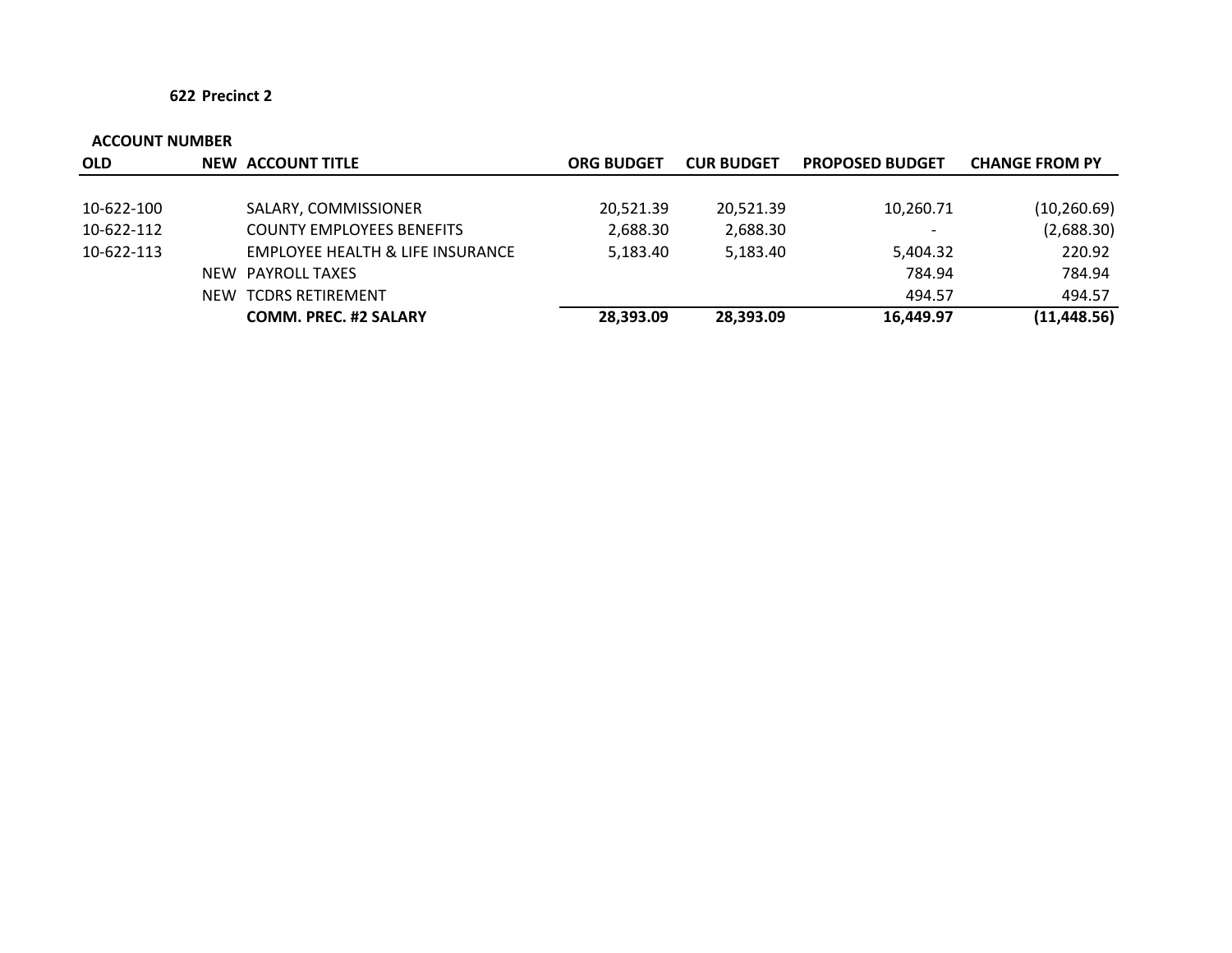| <b>OLD</b> | <b>NEW ACCOUNT TITLE</b>         | ORG BUDGET | <b>CUR BUDGET</b> | <b>PROPOSED BUDGET</b>   | <b>CHANGE FROM PY</b> |
|------------|----------------------------------|------------|-------------------|--------------------------|-----------------------|
|            |                                  |            |                   |                          |                       |
| 10-623-100 | SALARY, COMMISSIONER             | 20,521.39  | 20,521.39         | 10,260.71                | (10, 260.69)          |
| 10-623-112 | <b>COUNTY EMPLOYEES BENEFITS</b> | 2,688.30   | 2,688.30          | $\overline{\phantom{a}}$ | (2,688.30)            |
| 10-623-113 | EMPLOYEE HEALTH & LIFE INSURANCE | 5,183.40   | 5,183.40          | 5,404.32                 | 220.92                |
|            | NEW PAYROLL TAXES                |            |                   | 784.94                   | 784.94                |
|            | NEW TCDRS RETIREMENT             |            |                   | 494.57                   | 494.57                |
|            | <b>COMM. PREC. #3 SALARY</b>     | 28,393.09  | 28,393.09         | 16,449.97                | (11, 448.56)          |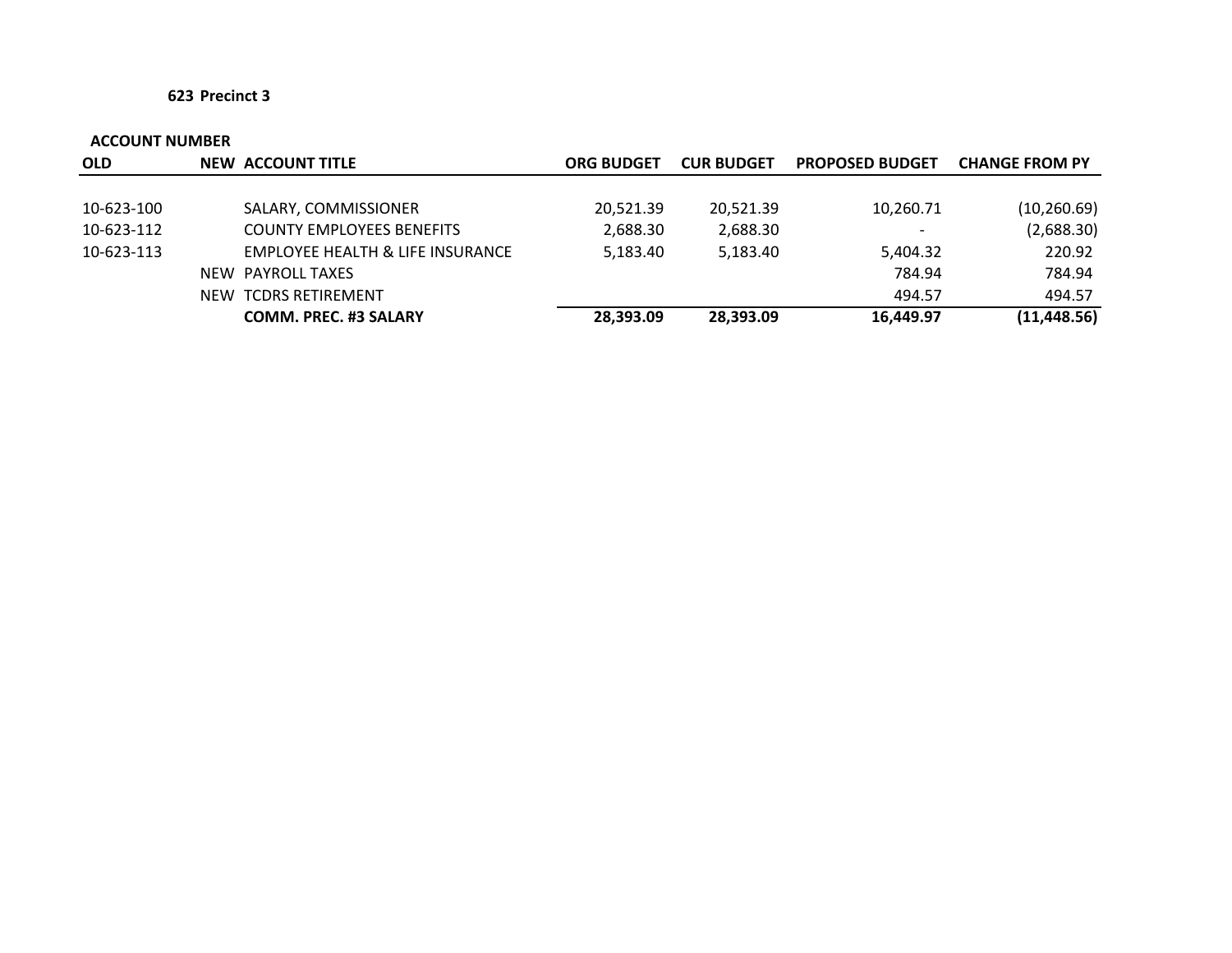| <b>OLD</b> | <b>NEW ACCOUNT TITLE</b>         | <b>ORG BUDGET</b> | <b>CUR BUDGET</b> | <b>PROPOSED BUDGET</b>   | <b>CHANGE FROM PY</b> |
|------------|----------------------------------|-------------------|-------------------|--------------------------|-----------------------|
|            |                                  |                   |                   |                          |                       |
| 10-624-100 | SALARY, COMMISSIONER             | 20,521.39         | 20,521.39         | 10,260.71                | (10, 260.69)          |
| 10-624-112 | <b>COUNTY EMPLOYEES BENEFITS</b> | 2,688.30          | 2,688.30          | $\overline{\phantom{0}}$ | (2,688.30)            |
| 10-624-113 | EMPLOYEE HEALTH & LIFE INSURANCE | 5,183.40          | 5,183.40          | 5,404.32                 | 220.92                |
|            | NEW PAYROLL TAXES                |                   |                   | 784.94                   | 784.94                |
|            | NEW TCDRS RETIREMENT             |                   |                   | 494.57                   | 494.57                |
|            | <b>COMM. PREC. #4 SALARY</b>     | 28,393.09         | 28,393.09         | 16,449.97                | (11, 448.56)          |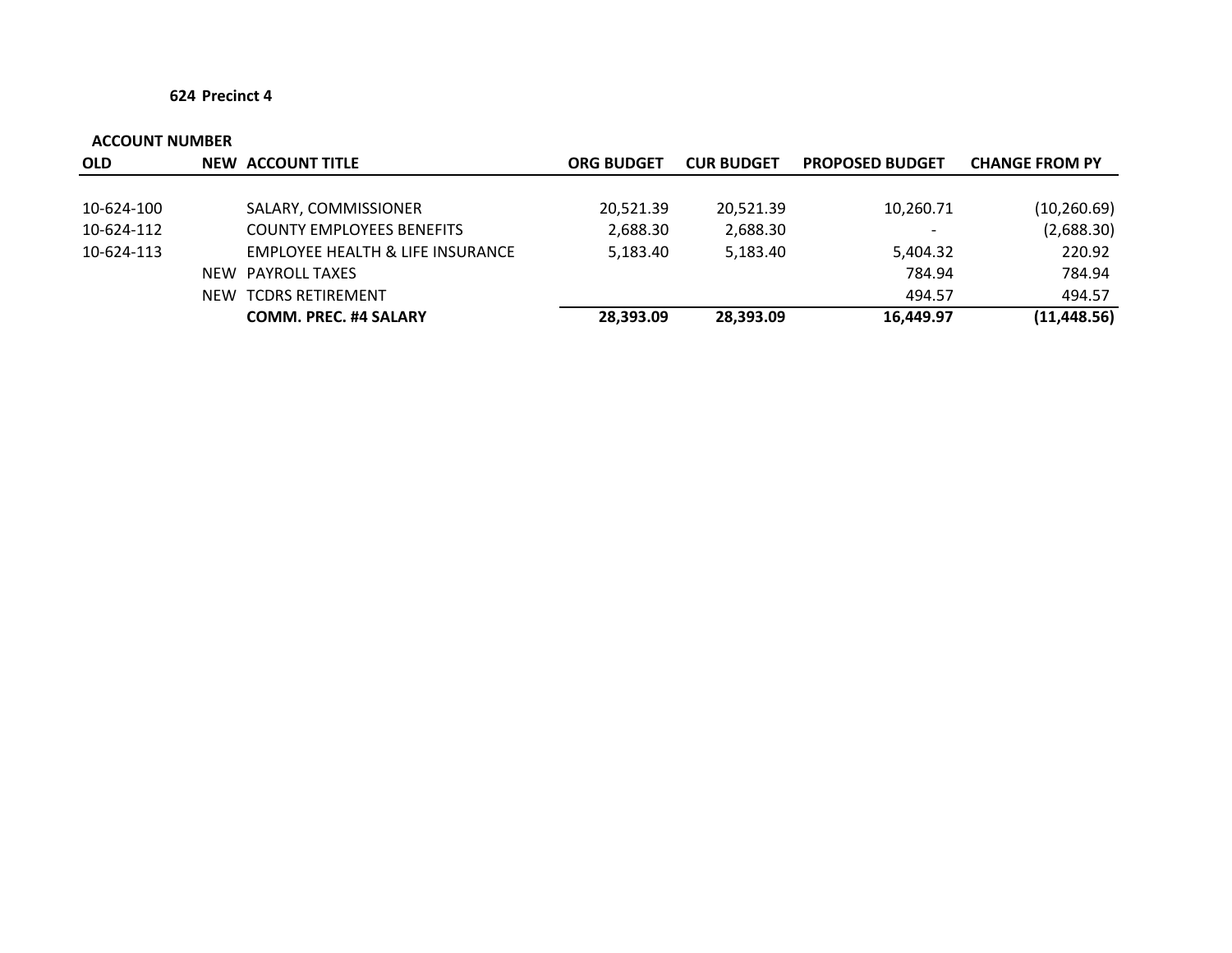# **ROAD & BRIDGE FUND**

| Revenues                          |          |                      |
|-----------------------------------|----------|----------------------|
| Certified Tax Value               |          | \$<br>732,838,670.00 |
| Per 100                           |          | 7,328,386.70         |
| x Adopted Tax Rate of             | 0.165247 | \$<br>1,210,993.92   |
| Frozen Levy                       |          | 114,234.21           |
|                                   |          | 1,325,228.13         |
| Delinquent Taxes                  |          | 14,500.00            |
| Allowance for uncollectible       |          | (19, 878.42)         |
| <b>Total Property Tax Revenue</b> |          | 1,319,849.71         |
| Motor Vehicle Registration        |          | 387,000.00           |
| Road & Bridge                     |          | 150,000.00           |
| Lateral Road                      |          | 21,900.00            |
| Miscellaneous                     |          | 2,050.00             |
| Sale of Equipment                 |          |                      |
| Interest Income                   |          | 4,000.00             |
| <b>Fund Balance</b>               |          |                      |
| <b>State Fees</b>                 |          | 40,000.00            |
| <b>Grant Revenue</b>              |          | 1,191,759.27         |
| <b>Other Revenue</b>              |          | 1,796,709.27         |
| <b>Total Revenue</b>              |          | 3,116,558.98         |
| <b>Expenses</b>                   |          |                      |
| Precinct 1                        |          | 461,197.22           |
| Precinct 2                        |          | 717,199.57           |
| Precinct 3                        |          | 1,047,247.84         |
| Precinct 4                        |          | 890,914.33           |
| <b>Total Expenses</b>             |          | 3,116,558.97         |
|                                   |          |                      |
| Surplus (deficit)                 |          | \$<br>0.01           |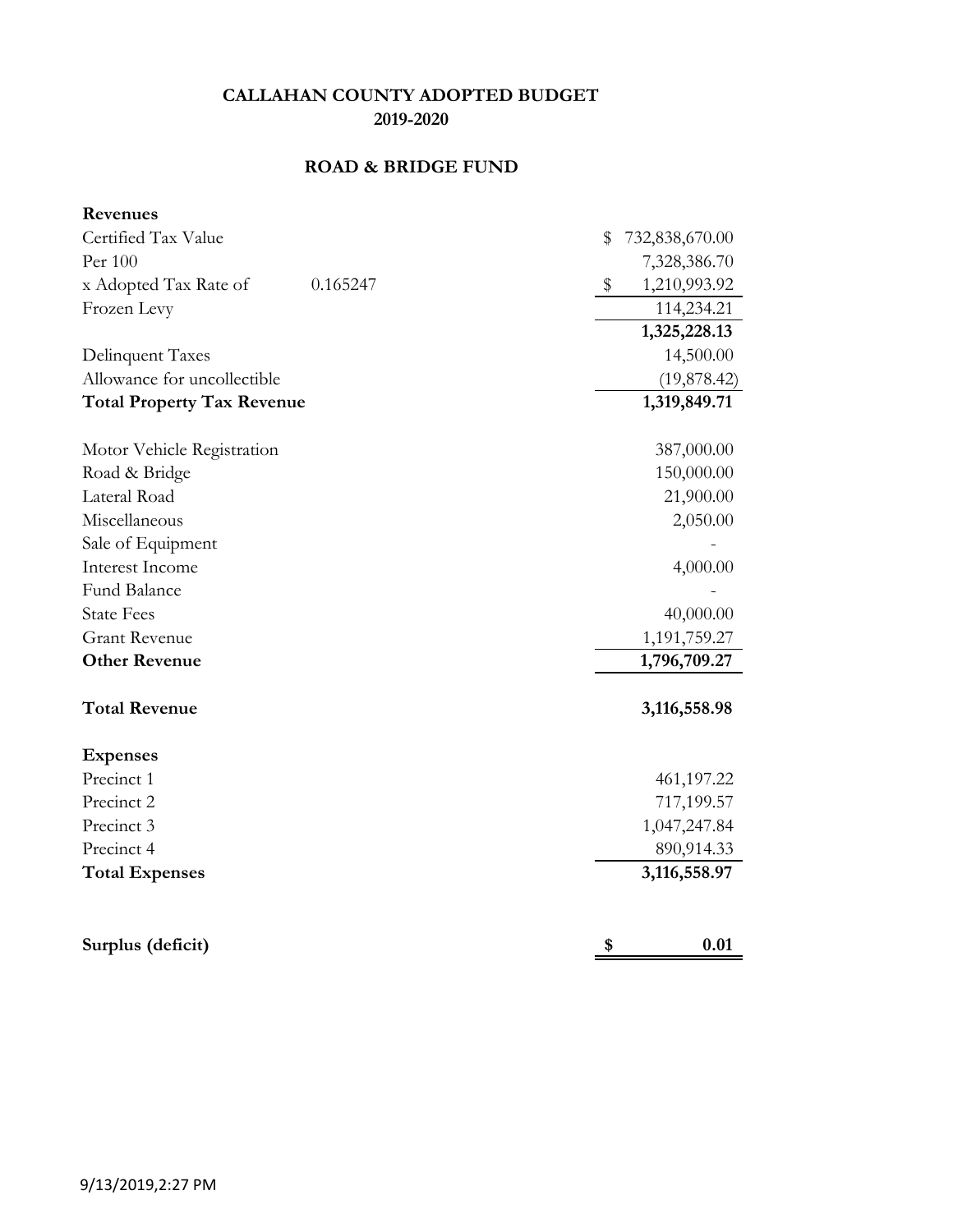### **Road & Bridge Fund Revenue**

| <b>OLD</b> |     | <b>NEW ACCOUNT TITLE</b>        | <b>ORG BUDGET</b> | <b>CUR BUDGET</b> | <b>PROPOSED BUDGET</b> | <b>CHANGE FROM PY</b> |
|------------|-----|---------------------------------|-------------------|-------------------|------------------------|-----------------------|
|            |     |                                 |                   |                   |                        |                       |
| 21-300-100 |     | <b>CURRENT TAXES</b>            | 254,245.04        | 254,245.04        | 278,297.91             | 24,052.87             |
| 21-300-110 |     | <b>DELINQUENT TAXES</b>         | 3,045.00          | 3,045.00          | 3,045.00               |                       |
| 21-300-130 |     | <b>MTR.VEHICLE REGISTRATION</b> | 81,270.00         | 81,270.00         | 81,270.00              |                       |
| 21-300-140 |     | <b>ROAD &amp; BRIDGE</b>        | 31,500.00         | 31,500.00         | 31,500.00              |                       |
| 21-300-150 |     | LATERAL ROAD                    | 4,599.00          | 4,599.00          | 4,599.00               |                       |
| 21-300-170 |     | MISCELLANEOUS INCOME            | 500.00            | 500.00            | 500.00                 |                       |
| 21-300-190 |     | <b>FUND TRANSFER</b>            |                   |                   |                        |                       |
| 21-300-300 |     | <b>SELL OF EQUIPMENT</b>        |                   |                   |                        |                       |
| 21-300-305 |     | <b>CETRZ GRANT</b>              |                   |                   |                        |                       |
| 21-300-310 |     | FEMA DISASTER PROCEEDS          | 41,825.06         | 41,825.06         | 55,159.79              | 13,334.73             |
| 21-300-311 |     | EQUIPMENT RENTAL INCOME         |                   |                   |                        |                       |
| 21-300-315 |     | ORCA GRANT                      |                   |                   |                        |                       |
| 21-300-521 |     | <b>INSURANCE CLAIM REIMB</b>    |                   | 514.94            |                        | (514.94)              |
|            | NEW | STATE GROSS WEIGHT COLLECTION   |                   |                   | 10,000.00              | 10,000.00             |
|            | NEW | ALLOWANCE FOR UNCOLLECTIBLE     |                   |                   | (4, 174.47)            | (4, 174.47)           |
|            |     | <b>ROAD AND BRIDGE INCOME</b>   | 416,984.10        | 417,499.04        | 460,197.23             | 42,698.19             |
| 21-330-300 |     | <b>INTEREST EARNING</b>         | 1,000.00          | 1,000.00          | 1,000.00               |                       |
|            |     | <b>R &amp; B INTEREST FUND</b>  | 1,000.00          | 1,000.00          | 1,000.00               |                       |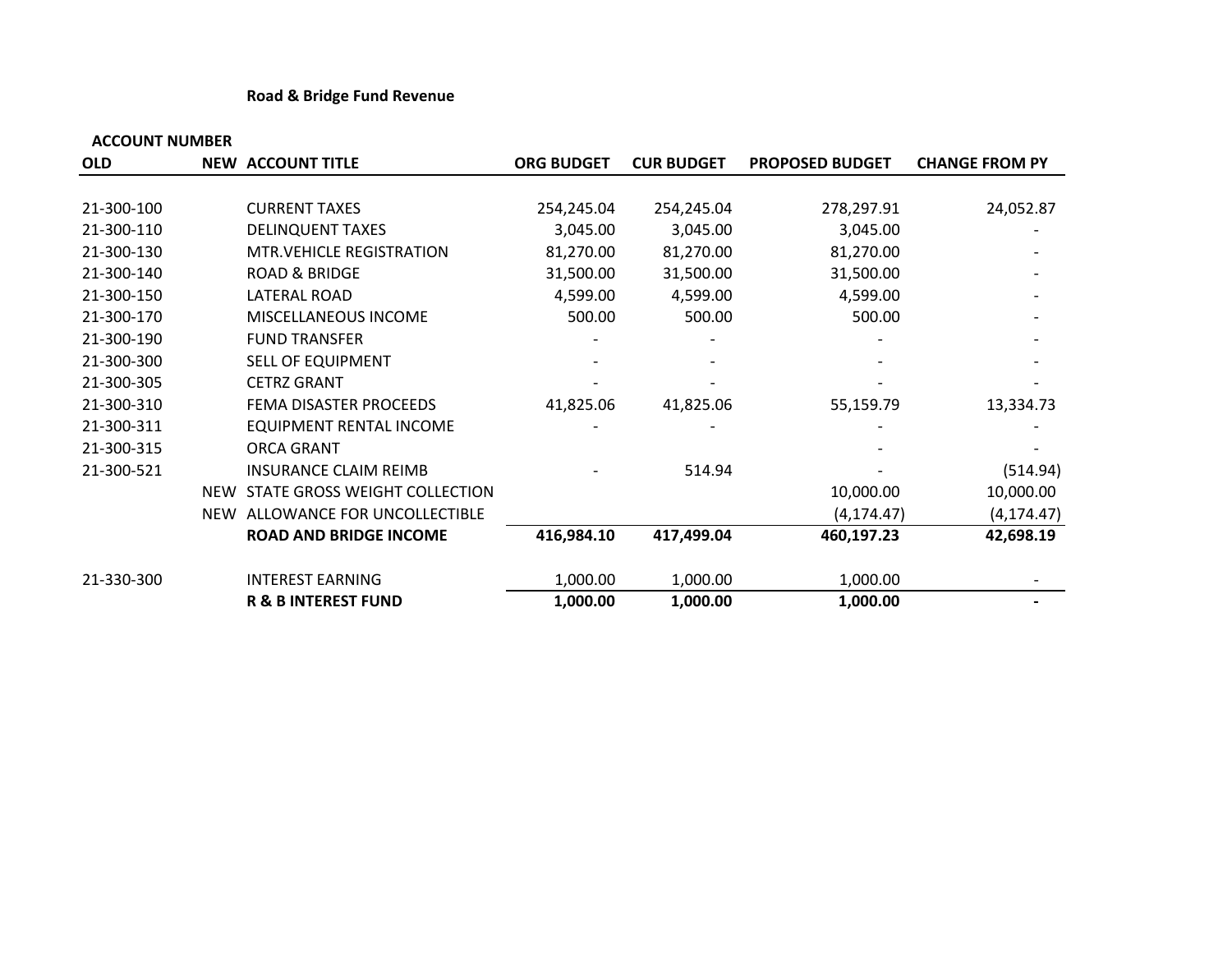|            |            | <b>R &amp; B INTEREST FUND</b> | 1,000.00   | 1,000.00   | 1,000.00   |            |
|------------|------------|--------------------------------|------------|------------|------------|------------|
| 22-330-300 |            | <b>INTEREST EARNING</b>        | 1,000.00   | 1,000.00   | 1,000.00   |            |
|            |            | <b>ROAD AND BRIDGE INCOME</b>  | 545,998.35 | 545,998.35 | 716,199.57 | 170,201.22 |
|            | <b>NEW</b> | ALLOWANCE FOR UNCOLLECTIBLE    |            |            | (5,565.96) | (5,565.96) |
|            | <b>NEW</b> | STATE GROSS WEIGHT COLLECTION  |            |            | 10,000.00  | 10,000.00  |
| 22-300-521 |            | <b>INSURANCE CLAIM REIMB</b>   |            |            |            |            |
| 22-300-315 |            | ORCA GRANT                     |            |            |            |            |
| 22-300-311 |            | EQUIPMENT RENTAL INCOM         |            |            |            |            |
| 22-300-310 |            | FEMA DISASTER PROCEEDS         | 45,952.96  | 45,952.96  | 179,649.65 | 133,696.69 |
| 22-300-305 |            | <b>CETRZ GRANT</b>             |            |            |            |            |
| 22-300-300 |            | <b>SELL OF EQUIPMENT</b>       |            |            |            |            |
| 22-300-190 |            | <b>FUND TRANSFER</b>           |            |            |            |            |
| 22-300-170 |            | <b>MISCELLANEOUS INCOME</b>    | 500.00     | 500.00     | 500.00     |            |
| 22-300-150 |            | LATERAL ROAD                   | 6,132.00   | 6,132.00   | 6,132.00   |            |
| 22-300-140 |            | <b>ROAD &amp; BRIDGE</b>       | 42,000.00  | 42,000.00  | 42,000.00  |            |
| 22-300-130 |            | MTR. VEHICLE REGISTRATION      | 108,360.00 | 108,360.00 | 108,360.00 |            |
| 22-300-110 |            | <b>DELINQUENT TAXES</b>        | 4,060.00   | 4,060.00   | 4,060.00   |            |
| 22-300-100 |            | <b>CURRENT TAXES</b>           | 338,993.39 | 338,993.39 | 371,063.88 | 32,070.49  |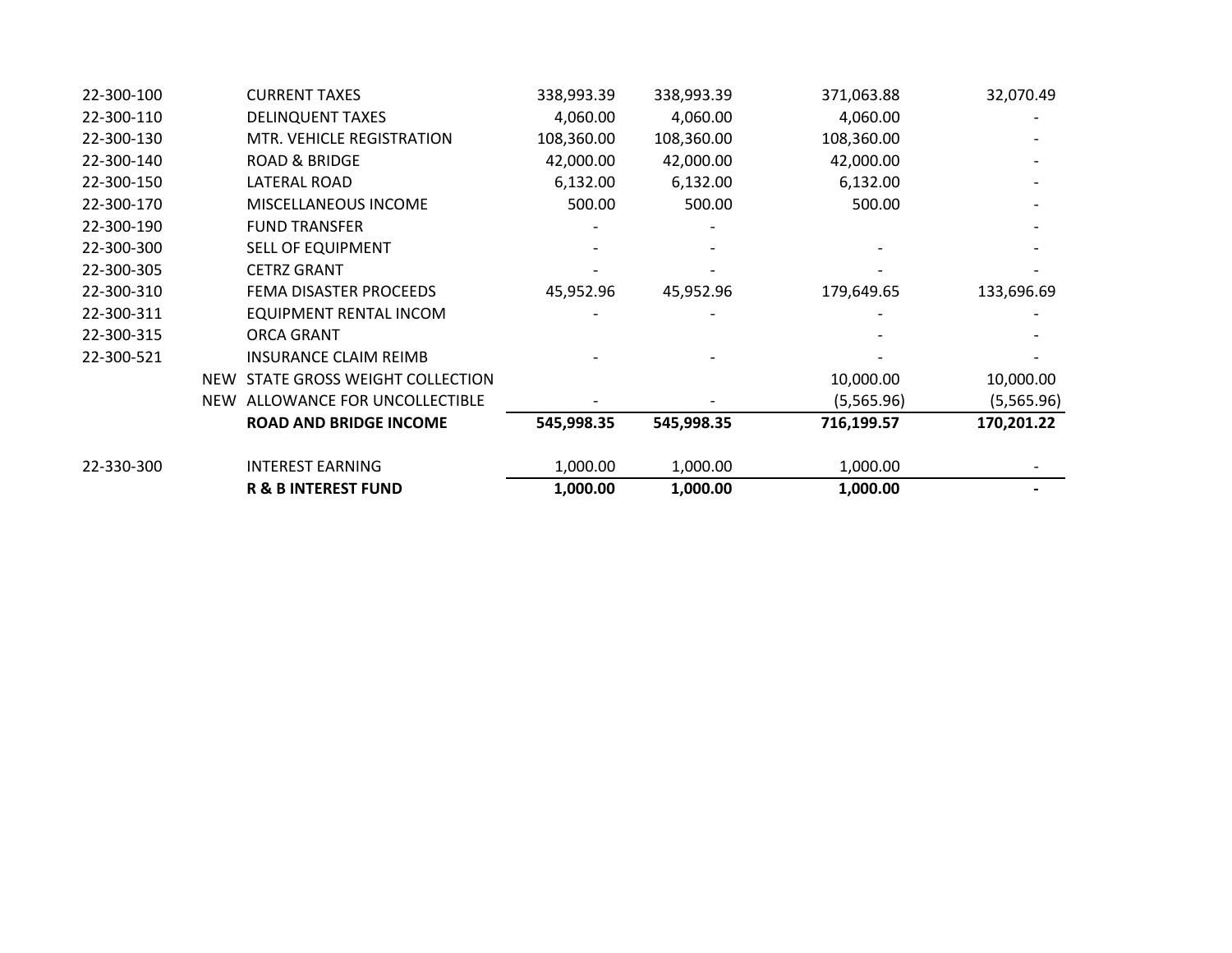| 23-300-100 |     | <b>CURRENT TAXES</b>              | 254,245.04 | 254,245.04 | 278,297.91   | 24,052.87   |
|------------|-----|-----------------------------------|------------|------------|--------------|-------------|
| 23-300-110 |     | <b>DELINQUENT TAXES</b>           | 3,045.00   | 3,045.00   | 3,045.00     |             |
| 23-300-130 |     | MTR. VEHICLE REGISTRATION         | 81,270.00  | 81,270.00  | 81,270.00    |             |
| 23-300-140 |     | <b>ROAD &amp; BRIDGE</b>          | 31,500.00  | 31,500.00  | 31,500.00    |             |
| 23-300-150 |     | LATERAL ROAD                      | 4,599.00   | 4,599.00   | 4,599.00     |             |
| 23-300-170 |     | MISCELLANEOUS INCOME              | 500.00     | 550.00     | 550.00       |             |
| 23-300-190 |     | <b>FUND TRANSFER</b>              |            |            |              |             |
| 23-300-300 |     | SELL OF EQUIPMENT                 |            |            |              |             |
| 23-300-305 |     | <b>CETRZ GRANT</b>                |            |            |              |             |
| 23-300-310 |     | FEMA DISASTER PROCEEDS            | 436,836.92 | 436,836.92 | 641,160.41   | 204,323.49  |
| 23-300-311 |     | EQUIPMENT RENTAL INCOME           |            |            |              |             |
| 23-300-312 |     | <b>MATERIAL REIMBURSEMENT</b>     |            |            |              |             |
| 23-300-315 |     | <b>ORCA GRANT</b>                 |            |            |              |             |
| 23-300-521 |     | <b>INSURANCE CLAIM REIMB</b>      |            |            |              |             |
|            |     | NEW STATE GROSS WEIGHT COLLECTION |            |            | 10,000.00    | 10,000.00   |
|            | NEW | ALLOWANCE FOR UNCOLLECTIBLE       |            |            | (4, 174.47)  | (4, 174.47) |
|            |     | <b>ROAD AND BRIDGE INCOME</b>     | 811,995.96 | 812,045.96 | 1,046,247.85 | 234,201.89  |
| 23-330-300 |     | <b>INTEREST EARNING</b>           | 1,000.00   | 1,000.00   | 1,000.00     |             |
|            |     | <b>R &amp; B INTEREST FUND</b>    | 1,000.00   | 1,000.00   | 1,000.00     |             |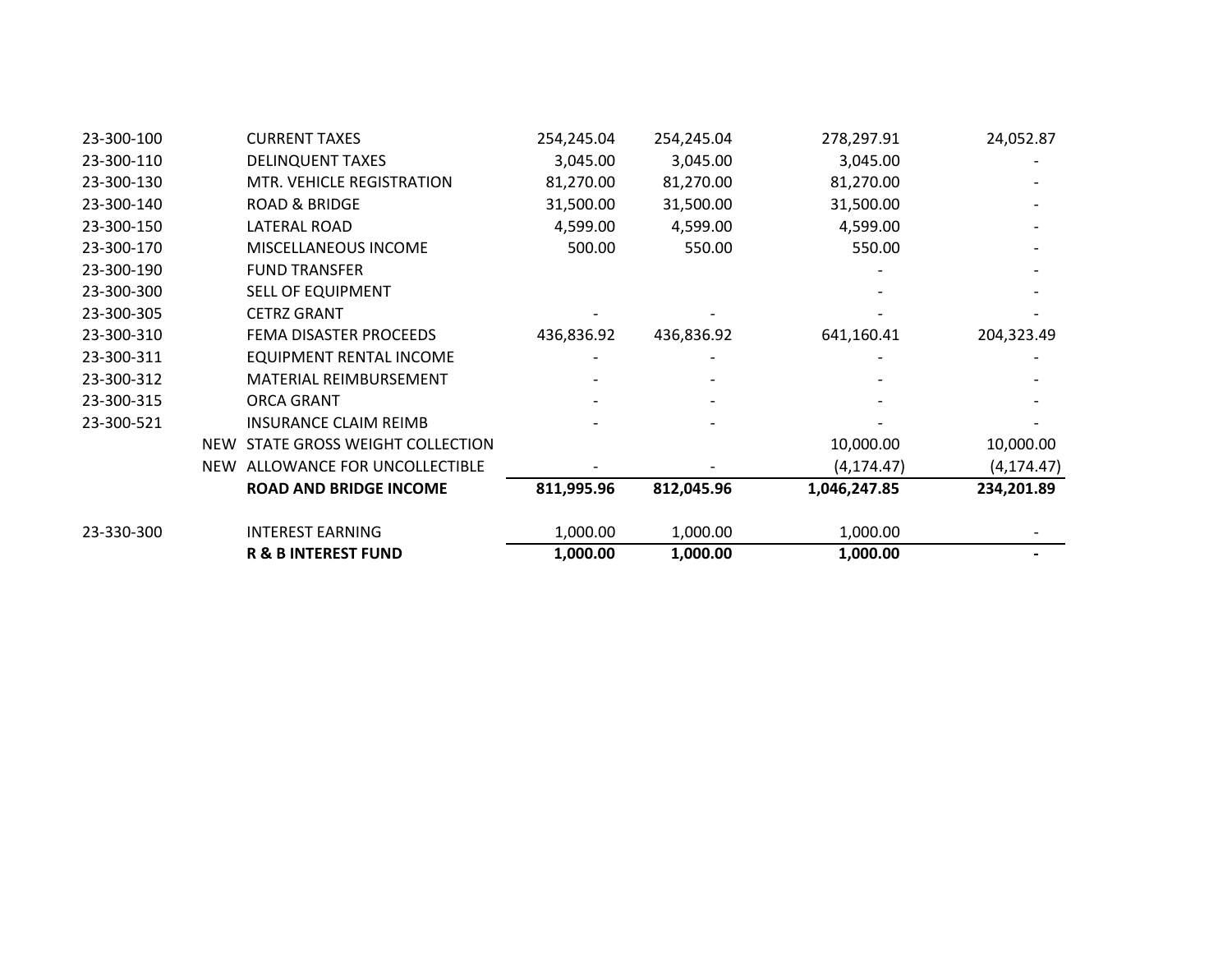| <b>TOTAL</b> |            |                                | 2,995,564.59 | 3,009,299.40 | 3,116,558.98 | 107,259.58    |
|--------------|------------|--------------------------------|--------------|--------------|--------------|---------------|
|              |            | <b>R &amp; B INTEREST FUND</b> | 1,000.00     | 1,000.00     | 1,000.00     |               |
| 24-330-300   |            | <b>INTEREST EARNING</b>        | 1,000.00     | 1,000.00     | 1,000.00     |               |
|              |            | <b>ROAD AND BRIDGE INCOME</b>  | 1,216,586.18 | 1,229,756.05 | 889,914.33   | (339, 841.72) |
|              | <b>NEW</b> | ALLOWANCE FOR UNCOLLECTIBLE    |              |              | (5,963.53)   | (5,963.53)    |
|              | <b>NEW</b> | STATE GROSS WEIGHT COLLECTION  |              |              | 10,000.00    | 10,000.00     |
| 24-300-521   |            | <b>INSURANCE CLAIM REIMB</b>   |              | 13,169.87    |              | (13, 169.87)  |
| 24-300-315   |            | ORCA GRANT                     |              |              |              |               |
| 24-300-311   |            | EQUIPMENT RENTAL INCOME        |              |              |              |               |
| 24-300-310   |            | FEMA DISASTER PROCEEDS         | 680,858.98   | 680,858.98   | 315,789.42   | (365,069.56)  |
| 24-300-305   |            | <b>CETRZ GRANT</b>             |              |              |              |               |
| 24-300-300   |            | SELL OF EQUIPMENT              |              |              |              |               |
| 24-300-190   |            | <b>FUND TRANSFER</b>           |              |              |              |               |
| 24-300-170   |            | <b>MISCELLANEOUS INCOME</b>    | 500.00       | 500.00       | 500.00       |               |
| 24-300-150   |            | LATERAL ROAD                   | 6,570.00     | 6,570.00     | 6,570.00     |               |
| 24-300-140   |            | <b>ROAD &amp; BRIDGE</b>       | 45,000.00    | 45,000.00    | 45,000.00    |               |
| 24-300-130   |            | MTR. VEHICLE REGISTRATION      | 116,100.00   | 116,100.00   | 116,100.00   |               |
| 24-300-110   |            | <b>DELINQUENT TAXES</b>        | 4,350.00     | 4,350.00     | 4,350.00     |               |
| 24-300-100   |            | <b>CURRENT TAXES</b>           | 363,207.20   | 363,207.20   | 397,568.44   | 34,361.24     |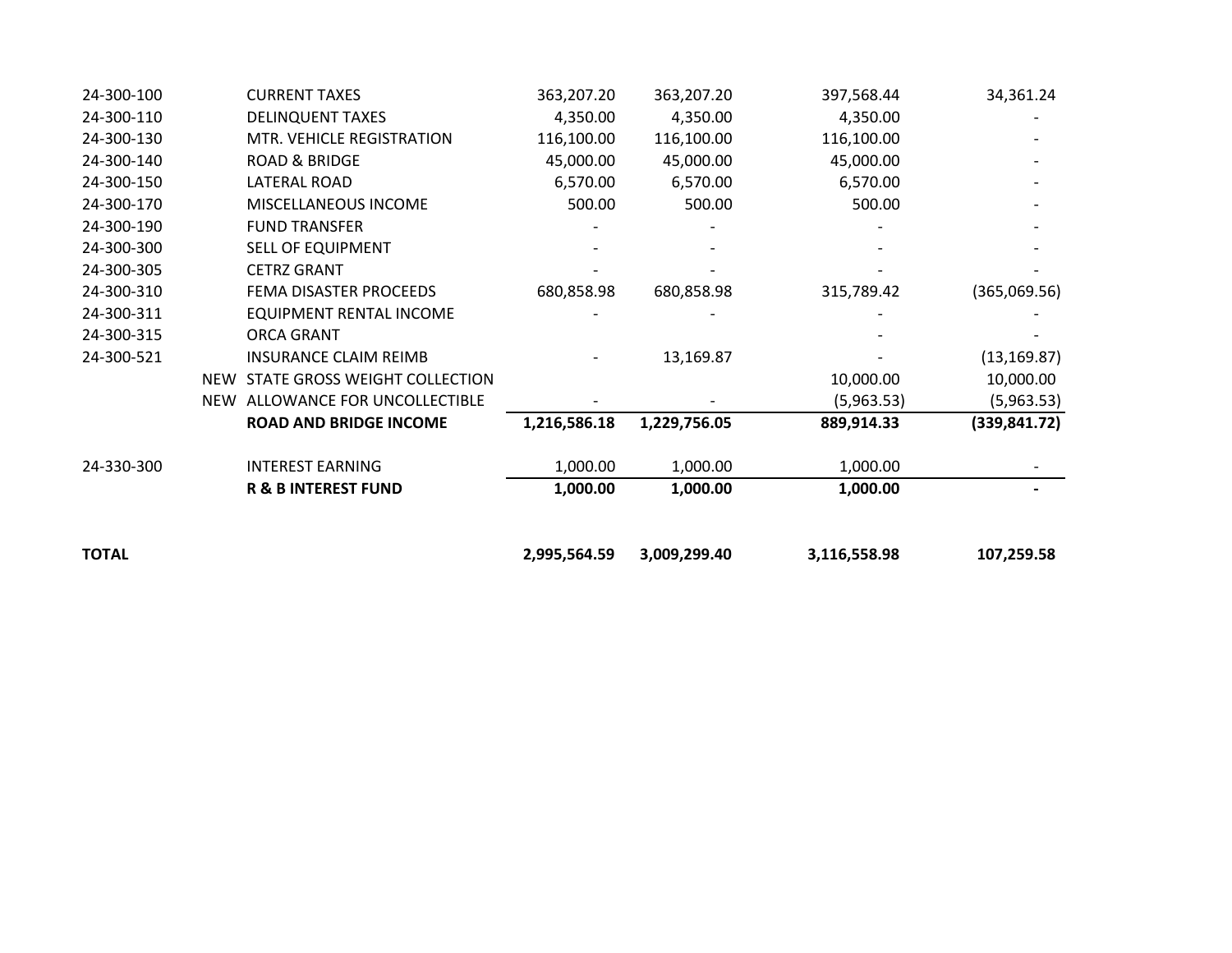| <b>OLD</b> | <b>NEW ACCOUNT TITLE</b>                    | <b>ORG BUDGET</b> | <b>CUR BUDGET</b> | <b>PROPOSED BUDGET</b> | <b>CHANGE FROM PY</b> |
|------------|---------------------------------------------|-------------------|-------------------|------------------------|-----------------------|
| 21-600-100 | SALARY, COMMISSIONER                        | 20,521.39         | 20,521.39         | 30,782.12              | 10,260.73             |
| 21-600-101 | SALARY, ROAD HANDS                          | 50,551.80         | 50,551.80         | 51,562.84              | 1,011.04              |
| 21-600-105 | SALARY, PART-TIME HELP                      |                   |                   |                        |                       |
| 21-600-106 | <b>LONGEVITY PAY</b>                        | 2,238.00          | 2,238.00          | 2,310.00               | 72.00                 |
| 21-600-112 | <b>COUNTY EMPLOYEES BENEFITS</b>            | 9,603.77          | 9,603.77          |                        | (9,603.77)            |
| 21-600-113 | <b>EMPLOYEE HEALTH &amp; LIFE INSURANCE</b> | 25,917.00         | 25,917.00         | 27,021.60              | 1,104.60              |
| 22-600-129 | PUBLIC NOTICES                              |                   |                   | 100.00                 | 100.00                |
| 21-600-160 | <b>BOND PREMIUM</b>                         | 178.00            | 178.00            | 178.00                 |                       |
| 21-600-180 | DUES, CONF., SCHOOL, ETC.                   | 4,500.00          | 4,500.00          | 2,000.00               | (2,500.00)            |
| 21-600-225 | <b>TIRES &amp; TIRE REPAIR</b>              | 7,000.00          | 7,000.00          | 7,000.00               |                       |
| 21-600-230 | GAS, OIL AND LUBRICANTS                     | 34,000.00         | 34,000.00         | 34,000.00              |                       |
| 21-600-240 | <b>VEHICLE &amp; EQUIP. REPAIR</b>          | 28,000.00         | 28,514.94         | 28,514.94              |                       |
| 21-600-245 | <b>EQUIPMENT INSURANCE</b>                  | 4,500.00          | 4,500.00          | 4,500.00               |                       |
| 21-600-280 | <b>CONTRACT LABOR</b>                       |                   |                   |                        |                       |
| 21-600-285 | <b>REPAIR ON COUNTY BARN</b>                | 16,500.00         | 16,500.00         | 16,500.00              |                       |
| 21-600-360 | <b>UTILITIES</b>                            | 4,400.00          | 4,400.00          | 4,400.00               |                       |
| 21-600-365 | <b>TELEPHONE</b>                            | 2,000.00          | 2,000.00          |                        | (2,000.00)            |
| 21-600-380 | APPRAISAL DISTRICT-BUDGET                   | 8,759.90          | 8,759.90          | 9,437.75               | 677.85                |
| 21-600-395 | <b>MISCELLANEOUS</b>                        | 500.00            | 500.00            | 500.00                 |                       |
| 21-600-440 | LATERAL ROAD                                | 4,600.00          | 4,600.00          | 4,600.00               |                       |
| 21-600-515 | FEES FOR TAX COLLECTION                     | 6,300.00          | 6,300.00          | 6,300.00               |                       |
| 21-600-520 | CALLAHAN DIVIDE SWCD                        | 1,250.00          | 1,250.00          | 1,250.00               |                       |
| 21-600-535 | <b>ROAD &amp; BRIDGE MATERIALS</b>          | 136,165.32        | 136,165.32        | 151,935.18             | 15,769.86             |
| 21-600-549 | CAPITAL LEASE INTEREST PAYMENTS             | 6,572.43          | 6,572.43          | 9,675.13               | 3,102.70              |
| 21-600-550 | CAPITAL LEASE PRINCIPLE & OTHER EQU         | 42,426.49         | 42,426.49         | 53,533.20              | 11,106.71             |
| 21-600-551 | <b>EQUIPMENT LEASE</b>                      |                   |                   |                        |                       |
| 21-600-555 | <b>FEMA DISASTER</b>                        |                   |                   |                        |                       |
| 21-600-690 | HEALTH CARE SAVINGS/REIMBURSEMENT           | 1,500.00          | 1,500.00          | 1,500.00               |                       |
|            | NEW MOBILE PHONES & DATA                    |                   |                   | 540.00                 | 540.00                |
|            | NEW EQUIPMENT PURCHASE                      |                   |                   |                        |                       |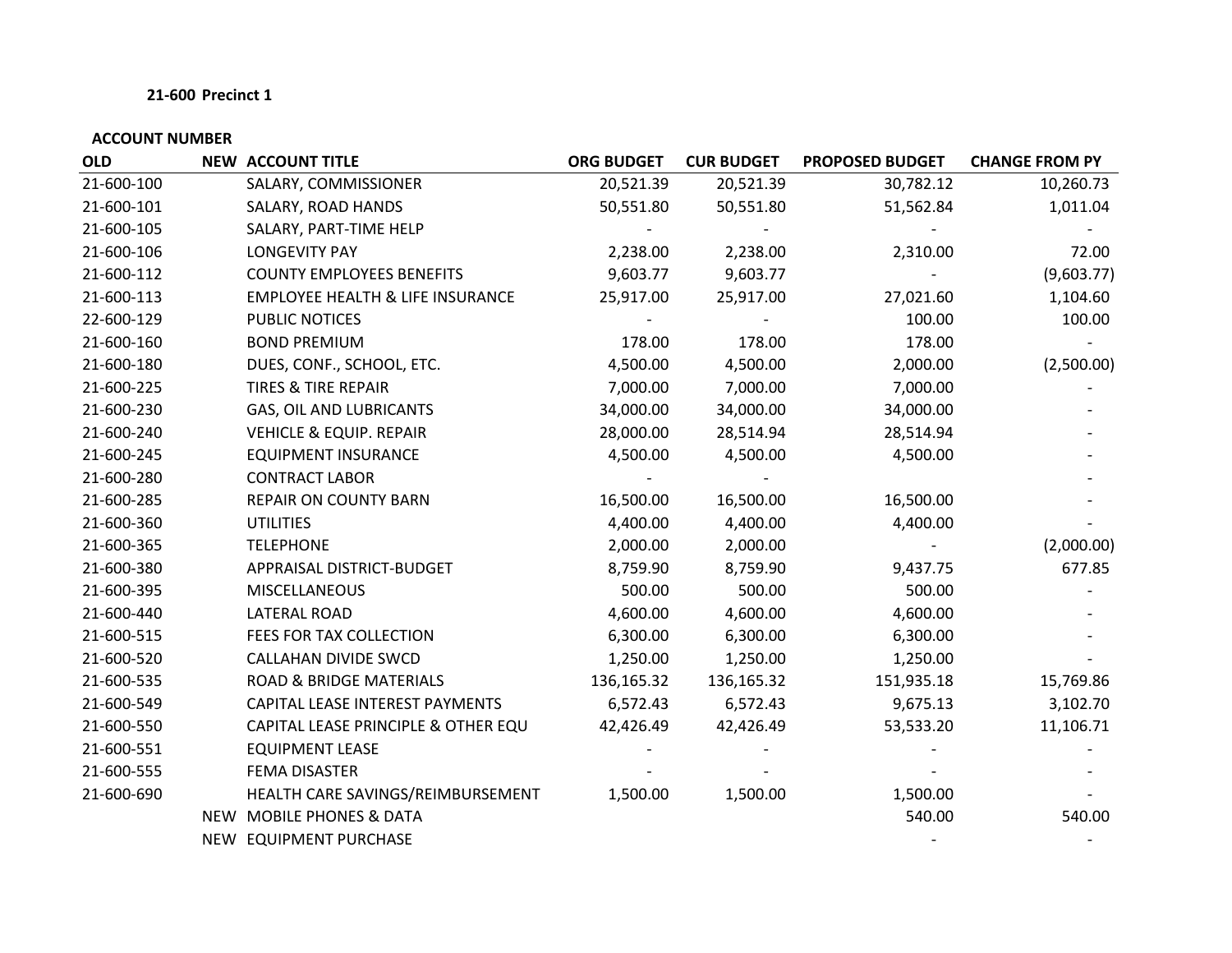| <b>PRECINCT #1 EXPENSES</b> | 417.984.10 | 418.499.04 | 461.197.22 | 42.698.18 |
|-----------------------------|------------|------------|------------|-----------|
| NEW TCDRS RETIREMENT        |            |            | 4.080.37   | 4,080.37  |
| NEW PAYROLL TAXES           |            |            | 6.476.10   | 6,476.10  |
| NEW TRAVEL AND MEALS        |            |            | 2,500.00   | 2,500.00  |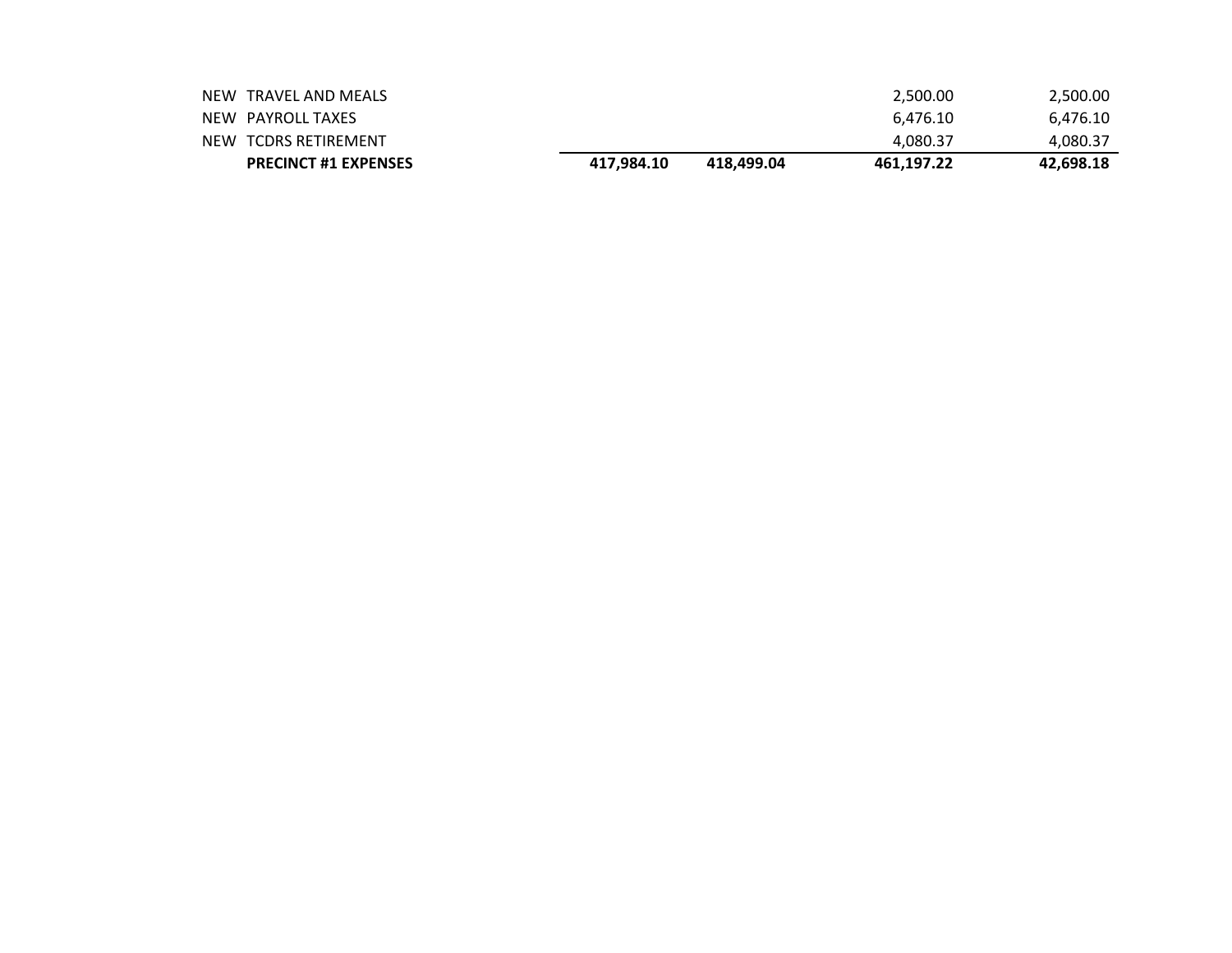| <b>OLD</b> | <b>NEW ACCOUNT TITLE</b>                    | <b>ORG BUDGET</b> | <b>CUR BUDGET</b> | <b>PROPOSED BUDGET</b> | <b>CHANGE FROM PY</b> |
|------------|---------------------------------------------|-------------------|-------------------|------------------------|-----------------------|
| 22-600-100 | SALARY, COMMISSIONER                        | 20,521.39         | 20,521.39         | 30,782.12              | 10,260.73             |
| 22-600-101 | SALARY, ROAD HANDS                          | 93,616.45         | 93,616.45         | 95,488.97              | 1,872.52              |
| 22-600-105 | SALARY, PART-TIME HELP                      | 10,176.40         | 10,176.40         | 10,379.93              | 203.53                |
| 22-600-106 | <b>LONGEVITY PAY</b>                        | 4,950.00          | 4,950.00          | 5,088.00               | 138.00                |
| 22-600-112 | <b>COUNTY EMPLOYEES BENEFITS</b>            | 16,933.62         | 16,933.62         |                        | (16,933.62)           |
| 22-600-113 | <b>EMPLOYEE HEALTH &amp; LIFE INSURANCE</b> | 36,283.80         | 36,283.80         | 37,830.24              | 1,546.44              |
| 22-600-129 | PUBLIC NOTICES                              |                   |                   | 100.00                 | 100.00                |
| 22-600-160 | <b>BOND PREMIUM</b>                         | 178.00            | 178.00            | 178.00                 |                       |
| 22-600-180 | DUES, CONF., SCHOOL, ETC.                   | 5,000.00          | 5,000.00          | 2,500.00               | (2,500.00)            |
| 22-600-225 | <b>TIRES &amp; TIRE REPAIR</b>              | 6,000.00          | 6,000.00          | 6,000.00               |                       |
| 22-600-230 | GAS, OIL AND LUBRICANTS                     | 35,000.00         | 35,000.00         | 35,000.00              |                       |
| 22-600-240 | <b>VEHICLE &amp; EQUIP. REPAIR</b>          | 31,000.00         | 31,000.00         | 31,000.00              |                       |
| 22-600-245 | <b>EQUIPMENT INSURANCE</b>                  | 5,000.00          | 5,000.00          | 5,000.00               |                       |
| 22-600-285 | <b>REPAIR ON COUNTY BARN</b>                |                   |                   |                        |                       |
| 22-600-360 | <b>UTILITIES</b>                            | 1,800.00          | 1,800.00          | 2,500.00               | 700.00                |
| 22-600-365 | <b>TELEPHONE</b>                            | 1,224.00          | 1,224.00          |                        | (1,224.00)            |
| 22-600-380 | APPRAISAL DISTRICT-BUDGET                   | 11,679.87         | 11,679.87         | 12,583.67              | 903.80                |
| 22-600-395 | <b>MISCELLANEOUS</b>                        | 1,300.00          | 1,300.00          | 1,300.00               |                       |
| 22-600-440 | <b>LATERAL ROAD</b>                         | 6,132.00          | 6,132.00          | 6,132.00               |                       |
| 22-600-515 | FEES FOR TAX COLLECTION                     | 8,400.00          | 8,400.00          | 8,400.00               |                       |
| 22-600-520 | CALLAHAN DIVIDE SWCD                        | 1,250.00          | 1,250.00          | 1,250.00               |                       |
| 22-600-535 | ROAD & BRIDGE MATERIALS                     | 142,342.74        | 142,342.74        | 292,407.73             | 150,064.99            |
| 22-600-549 | CAPITAL LEASE INTEREST PAYMENT              | 21,576.83         | 21,576.83         | 18,555.20              | (3,021.63)            |
| 22-600-550 | CAPITAL LEASE PRINCIPAL                     | 85,133.25         | 85,133.25         | 92,508.86              | 7,375.61              |
| 22-600-551 | <b>EQUIPMENT LEASE</b>                      |                   |                   |                        |                       |
| 22-600-555 | FEMA DISASTER                               |                   |                   |                        |                       |
| 22-600-690 | HEALTH CARE SAVINGS/REIMBURSEMENT           | 1,500.00          | 1,500.00          | 1,500.00               |                       |
|            | NEW MOBILE PHONES & DATA                    |                   |                   | 540.00                 | 540.00                |
|            | NEW EQUIPMENT PURCHASE                      |                   |                   |                        |                       |
|            | NEW TRAVEL AND MEALS                        |                   |                   | 2,500.00               | 2,500.00              |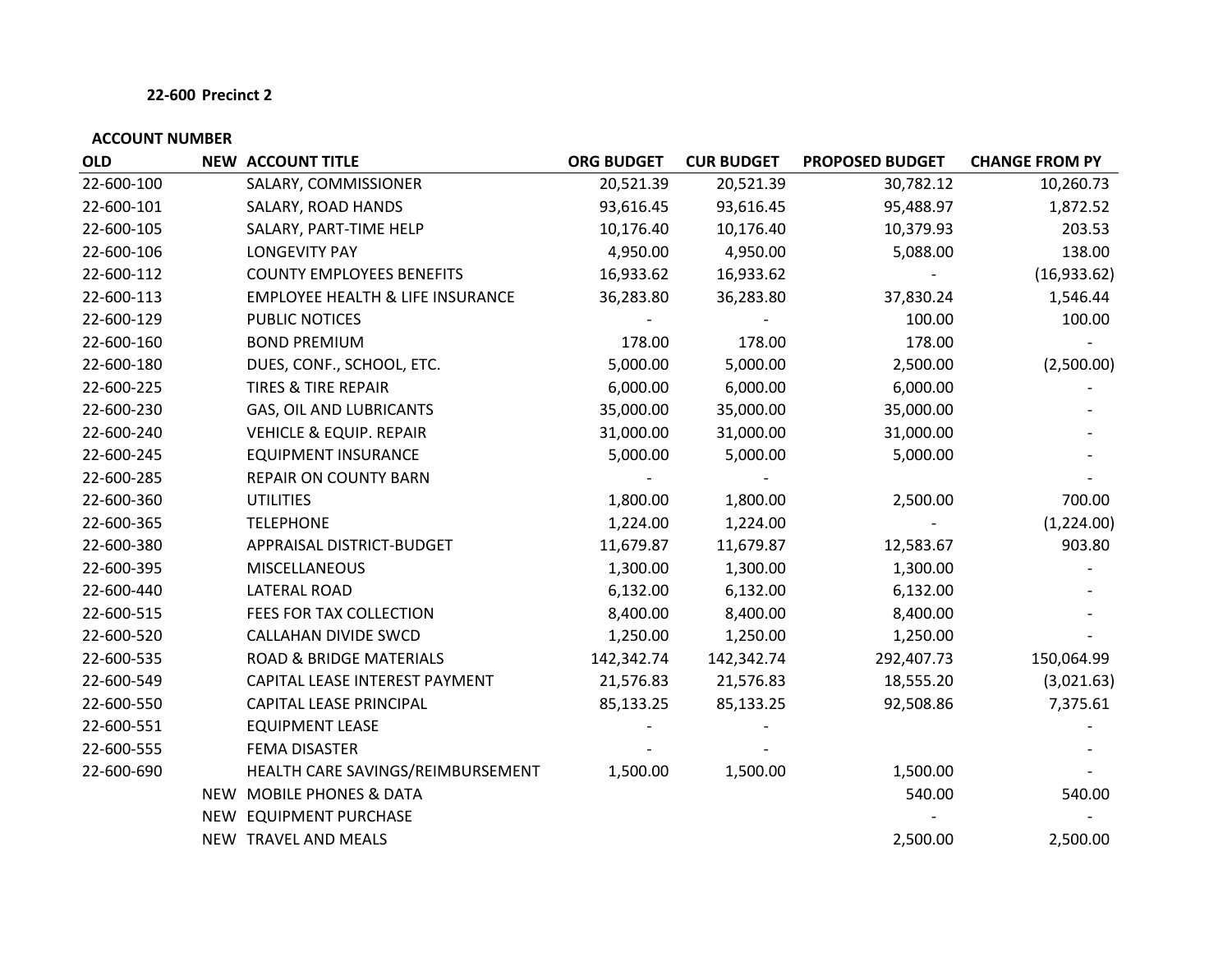| NEW PAYROLL TAXES           |            |            | 10,843.03  | 10,843.03  |
|-----------------------------|------------|------------|------------|------------|
| NEW TCDRS RETIREMENT        |            |            | 6.831.82   | 6.831.82   |
| <b>PRECINCT #2 EXPENSES</b> | 546.998.35 | 546.998.35 | 717.199.57 | 170,201.22 |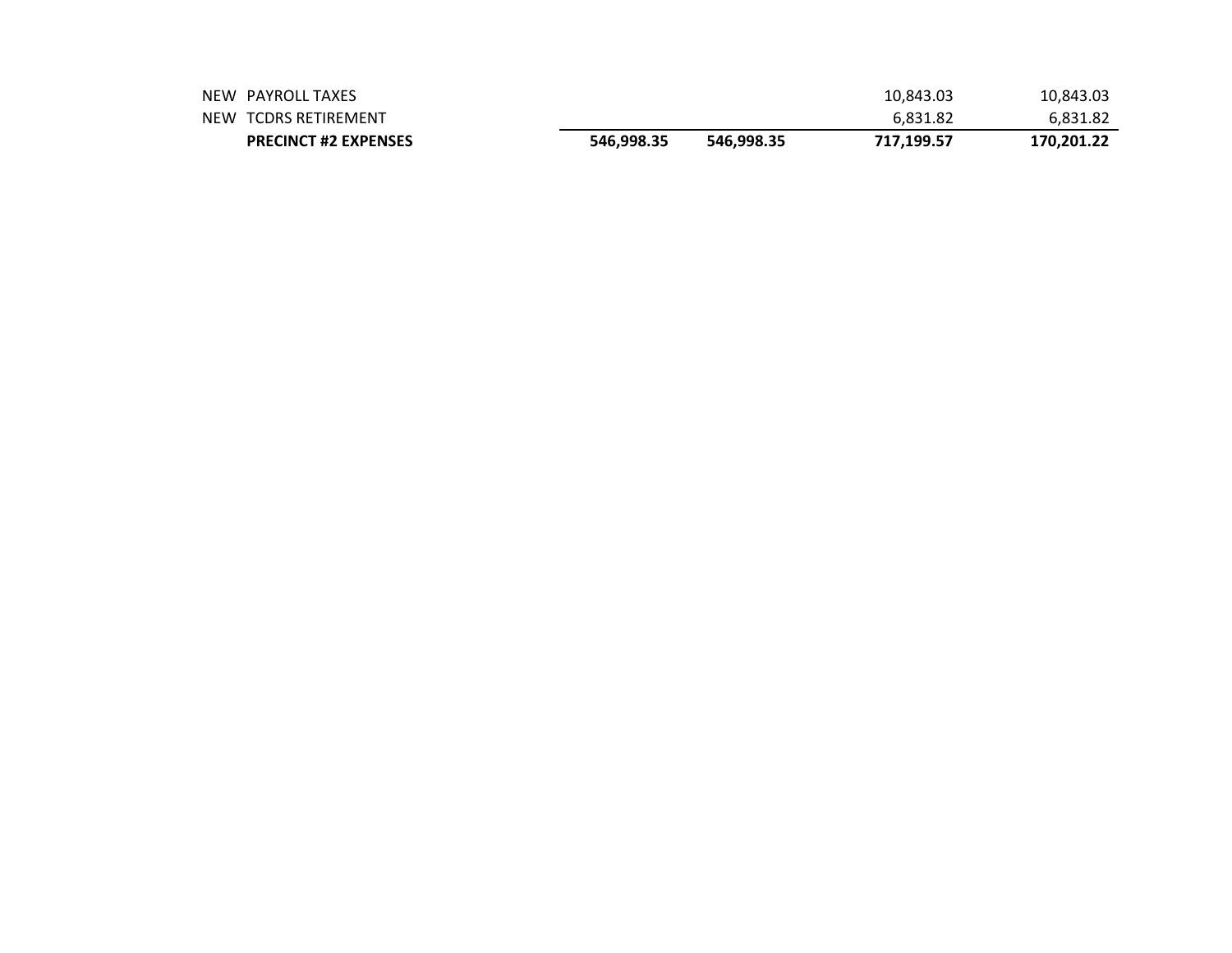| <b>OLD</b> | <b>NEW ACCOUNT TITLE</b>                    | <b>ORG BUDGET</b> | <b>CUR BUDGET</b> | <b>PROPOSED BUDGET</b> | <b>CHANGE FROM PY</b> |
|------------|---------------------------------------------|-------------------|-------------------|------------------------|-----------------------|
| 23-600-100 | SALARY, COMMISSIONER                        | 20,521.39         | 20,521.39         | 30,782.12              | 10,260.73             |
| 23-600-101 | SALARY, ROAD HANDS                          | 109,986.24        | 109,986.24        | 112,326.70             | 2,340.46              |
| 23-600-105 | SALARY, PART-TIME HELP                      | 20,600.00         | 20,600.00         | 20,871.24              | 271.24                |
| 23-600-106 | <b>LONGEVITY PAY</b>                        | 1,260.00          | 1,260.00          | 1,332.00               | 72.00                 |
| 23-600-112 | <b>COUNTY EMPLOYEES BENEFITS</b>            | 19,960.16         | 19,960.16         |                        | (19,960.16)           |
| 23-600-113 | <b>EMPLOYEE HEALTH &amp; LIFE INSURANCE</b> | 46,650.60         | 46,650.60         | 48,638.88              | 1,988.28              |
| 22-600-129 | PUBLIC NOTICES                              |                   |                   | 100.00                 | 100.00                |
| 23-600-160 | <b>BOND PREMIUM</b>                         | 178.00            | 178.00            | 178.00                 |                       |
| 23-600-180 | DUES, CONF., SCHOOL, ETC.                   | 4,500.00          | 4,550.00          | 2,050.00               | (2,500.00)            |
| 23-600-225 | TIRES & TIRE REPAIR                         | 20,000.00         | 20,000.00         | 20,000.00              |                       |
| 23-600-230 | <b>GAS, OIL AND LUBRICANTS</b>              | 30,000.00         | 30,000.00         | 30,000.00              |                       |
| 23-600-240 | <b>VEHICLE &amp; EQUIP. REPAIR</b>          | 25,000.00         | 25,000.00         | 25,000.00              |                       |
| 23-600-245 | <b>EQUIPMENT INSURANCE</b>                  | 7,000.00          | 7,000.00          | 7,000.00               |                       |
| 23-600-285 | <b>REPAIR ON COUNTY BARN</b>                | 4,000.00          | 4,000.00          | 4,000.00               |                       |
| 23-600-360 | <b>UTILITIES</b>                            | 3,300.00          | 3,300.00          | 3,300.00               |                       |
| 23-600-365 | <b>TELEPHONE</b>                            | 1,224.00          | 1,224.00          | 1,224.00               |                       |
| 23-600-380 | APPRAISAL DISTRICT-BUDGET                   | 8,759.90          | 8,759.90          | 9,437.75               | 677.85                |
| 23-600-395 | <b>MISCELLANEOUS</b>                        | 2,500.00          | 2,500.00          | 2,500.00               |                       |
| 23-600-400 | <b>BRIDGE REPLACEMENT</b>                   |                   |                   |                        |                       |
| 23-600-440 | <b>LATERAL ROAD</b>                         | 4,600.00          | 4,600.00          | 4,600.00               |                       |
| 23-600-515 | FEES FOR TAX COLLECTION                     | 6,300.00          | 6,300.00          | 6,300.00               |                       |
| 23-600-520 | <b>CALLAHAN DIVIDE SWCD</b>                 | 1,250.00          | 1,250.00          | 1,250.00               |                       |
| 23-600-535 | <b>ROAD &amp; BRIDGE MATERIALS</b>          | 323,905.60        | 323,905.60        | 511,202.74             | 187,297.14            |
| 23-600-549 | CAPITAL LEASE INTEREST PAYMENT              |                   |                   |                        |                       |
| 23-600-550 | CAPITAL LEASE PRINCIPLE & OTHER EQU         | 150,000.00        | 150,000.00        |                        | (150,000.00)          |
| 23-600-551 | <b>EQUIPMENT LEASE</b>                      |                   |                   | 30,000.00              | 30,000.00             |
| 23-600-555 | FEMA DISASTER                               |                   |                   |                        |                       |
| 23-600-690 | HEALTH CARE SAVINGS/REIMBURSEMENT           | 1,500.00          | 1,500.00          | 1,500.00               |                       |
|            | NEW MOBILE PHONES & DATA                    |                   |                   | 540.00                 | 540.00                |
|            | NEW EQUIPMENT PURCHASE                      |                   |                   | 150,000.00             | 150,000.00            |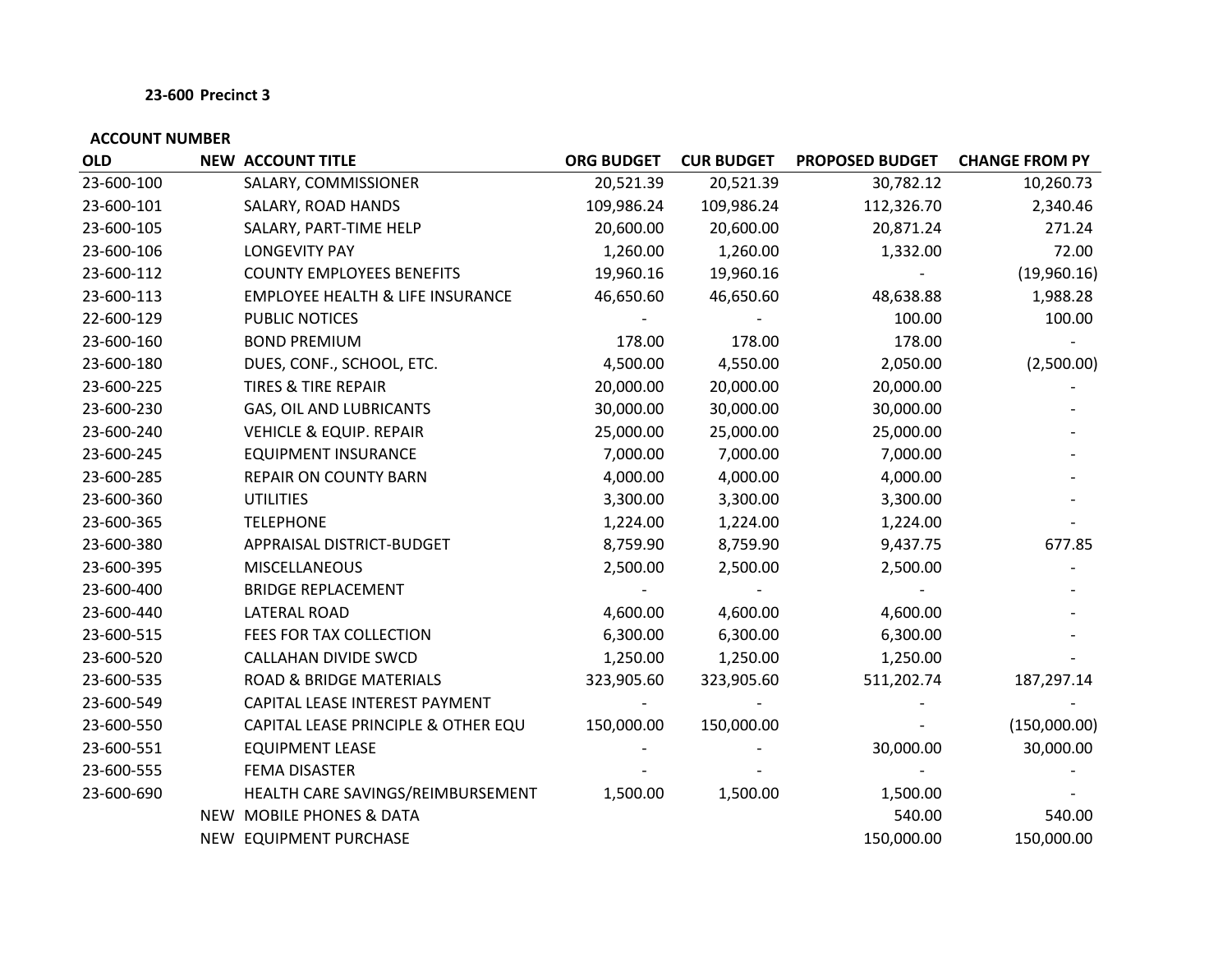| <b>PRECINCT #3 EXPENSES</b> | 812.995.89 | 813.045.89 | 1,047,247.84 | 234,201.95 |
|-----------------------------|------------|------------|--------------|------------|
| NEW TCDRS RETIREMENT        |            |            | 7.968.04     | 7,968.04   |
| NEW PAYROLL TAXES           |            |            | 12.646.37    | 12,646.37  |
| NEW TRAVEL AND MEALS        |            |            | 2.500.00     | 2,500.00   |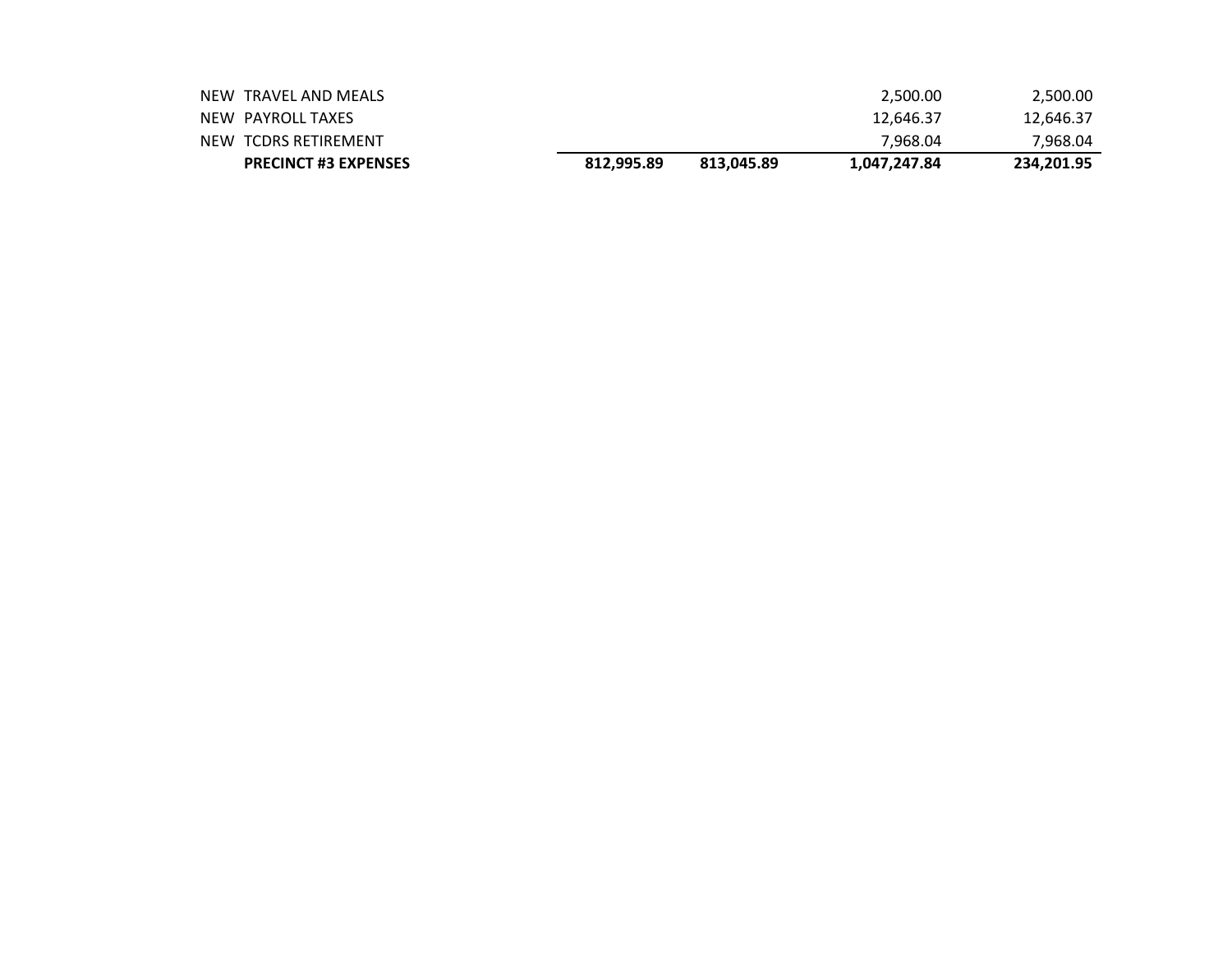| <b>OLD</b> | <b>NEW ACCOUNT TITLE</b>                    | <b>ORG BUDGET</b> | <b>CUR BUDGET</b> | <b>PROPOSED BUDGET</b> | <b>CHANGE FROM PY</b> |
|------------|---------------------------------------------|-------------------|-------------------|------------------------|-----------------------|
| 24-600-100 | SALARY, COMMISSIONER                        | 20,521.39         | 20,521.39         | 30,782.12              | 10,260.73             |
| 24-600-101 | SALARY, ROAD HANDS                          | 94,127.11         | 94,127.11         | 111,033.21             | 16,906.10             |
| 24-600-105 | SALARY, PART-TIME HELP                      | 29,458.00         | 29,458.00         | 15,023.58              | (14, 434.42)          |
| 24-600-106 | <b>LONGEVITY PAY</b>                        | 2,202.00          | 2,202.00          | 1,800.00               | (402.00)              |
| 24-600-112 | <b>COUNTY EMPLOYEES BENEFITS</b>            | 19,166.41         | 19,166.41         |                        | (19, 166.41)          |
| 24-600-113 | <b>EMPLOYEE HEALTH &amp; LIFE INSURANCE</b> | 36,283.80         | 36,283.80         | 48,638.88              | 12,355.08             |
| 22-600-129 | PUBLIC NOTICES                              |                   |                   | 100.00                 | 100.00                |
| 24-600-160 | <b>BOND PREMIUM</b>                         | 178.00            | 178.00            | 178.00                 |                       |
| 24-600-180 | DUES, CONF., SCHOOL, ETC.                   | 3,500.00          | 3,500.00          | 1,500.00               | (2,000.00)            |
| 24-600-225 | <b>TIRES &amp; TIRE REPAIR</b>              | 20,000.00         | 20,000.00         | 20,000.00              |                       |
| 24-600-230 | GAS, OIL AND LUBRICANTS                     | 51,000.00         | 51,000.00         | 51,000.00              |                       |
| 24-600-240 | <b>VEHICLE &amp; EQUIP. REPAIR</b>          | 32,000.00         | 45,169.87         | 65,000.00              | 19,830.13             |
| 24-600-245 | <b>EQUIPMENT INSURANCE</b>                  | 5,000.00          | 5,000.00          | 5,000.00               |                       |
| 24-600-285 | <b>REPAIR ON COUNTY BARN</b>                | 1,000.00          | 1,000.00          | 2,000.00               | 1,000.00              |
| 24-600-290 | <b>NEW COUNTY BARN</b>                      |                   |                   |                        |                       |
| 24-600-360 | <b>UTILITIES</b>                            | 3,000.00          | 3,000.00          | 3,000.00               |                       |
| 24-600-365 | <b>TELEPHONE</b>                            | 1,820.00          | 1,820.00          | 1,820.00               |                       |
| 24-600-380 | APPRAISAL DISTRICT-BUDGET                   | 12,514.15         | 12,514.15         | 13,482.50              | 968.35                |
| 24-600-395 | <b>MISCELLANEOUS</b>                        | 1,000.00          | 1,000.00          | 1,000.00               |                       |
| 24-600-440 | LATERAL ROAD                                | 6,570.00          | 6,570.00          | 6,570.00               |                       |
| 24-600-515 | FEES FOR TAX COLLECTION                     | 9,000.00          | 9,000.00          | 9,000.00               |                       |
| 24-600-520 | <b>CALLAHAN DIVIDE SWCD</b>                 | 1,250.00          | 1,250.00          | 1,250.00               |                       |
| 24-600-535 | <b>ROAD &amp; BRIDGE MATERIALS</b>          | 805,659.73        | 805,659.73        | 413,078.18             | (392, 581.55)         |
| 24-600-549 | CAPITAL LEASE INTEREST PAYMENT              | 12,017.00         | 12,017.00         | 11,487.97              | (529.03)              |
| 24-600-550 | CAPITAL LEASE PRINCIPLE & OTHER EQU         | 18,818.59         | 18,818.59         | 19,347.62              | 529.03                |
| 24-600-551 | <b>EQUIPMENT LEASE</b>                      |                   |                   |                        |                       |
| 24-600-552 | <b>EQUIPMENT PURCHASE</b>                   |                   |                   | 36,000.00              | 36,000.00             |
| 24-600-555 | FEMA DISASTER                               |                   |                   |                        |                       |
| 24-600-690 | HEALTH CARE SAVINGS/REIMBURSEMENT           | 1,500.00          | 1,500.00          | 1,500.00               |                       |
|            | NEW MOBILE PHONES & DATA                    |                   |                   | 540.00                 |                       |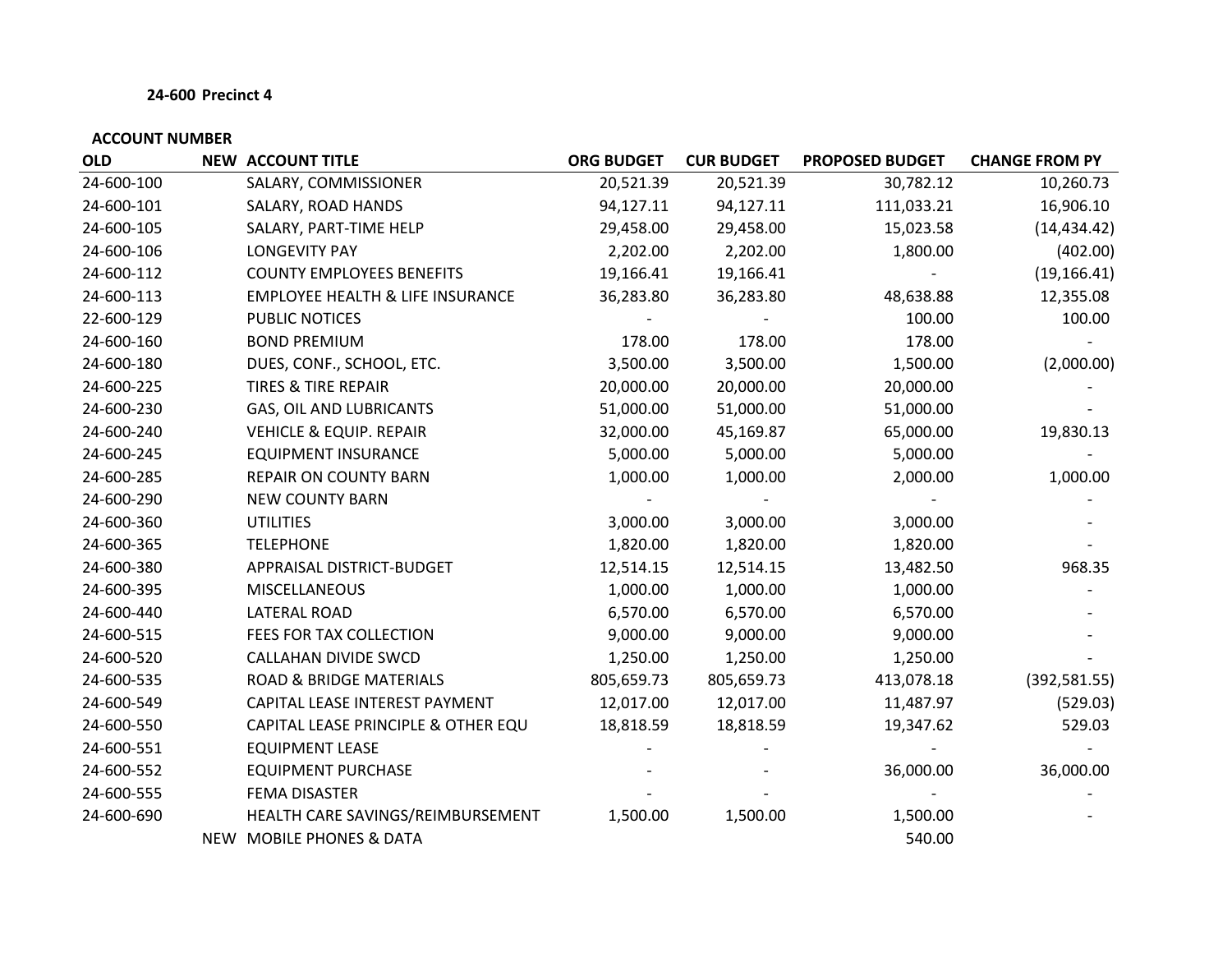| <b>PRECINCT #4 EXPENSES</b> | 1,187,586.18 | 1,200,756.05 | 890.914.33 | (323,517.60) |
|-----------------------------|--------------|--------------|------------|--------------|
| NEW TCDRS RETIREMENT        |              |              | 7.646.40   | 7.646.40     |
| NEW PAYROLL TAXES           |              |              | 12,135.88  |              |
| NEW TRAVEL AND MEALS        |              |              | 1.000.00   |              |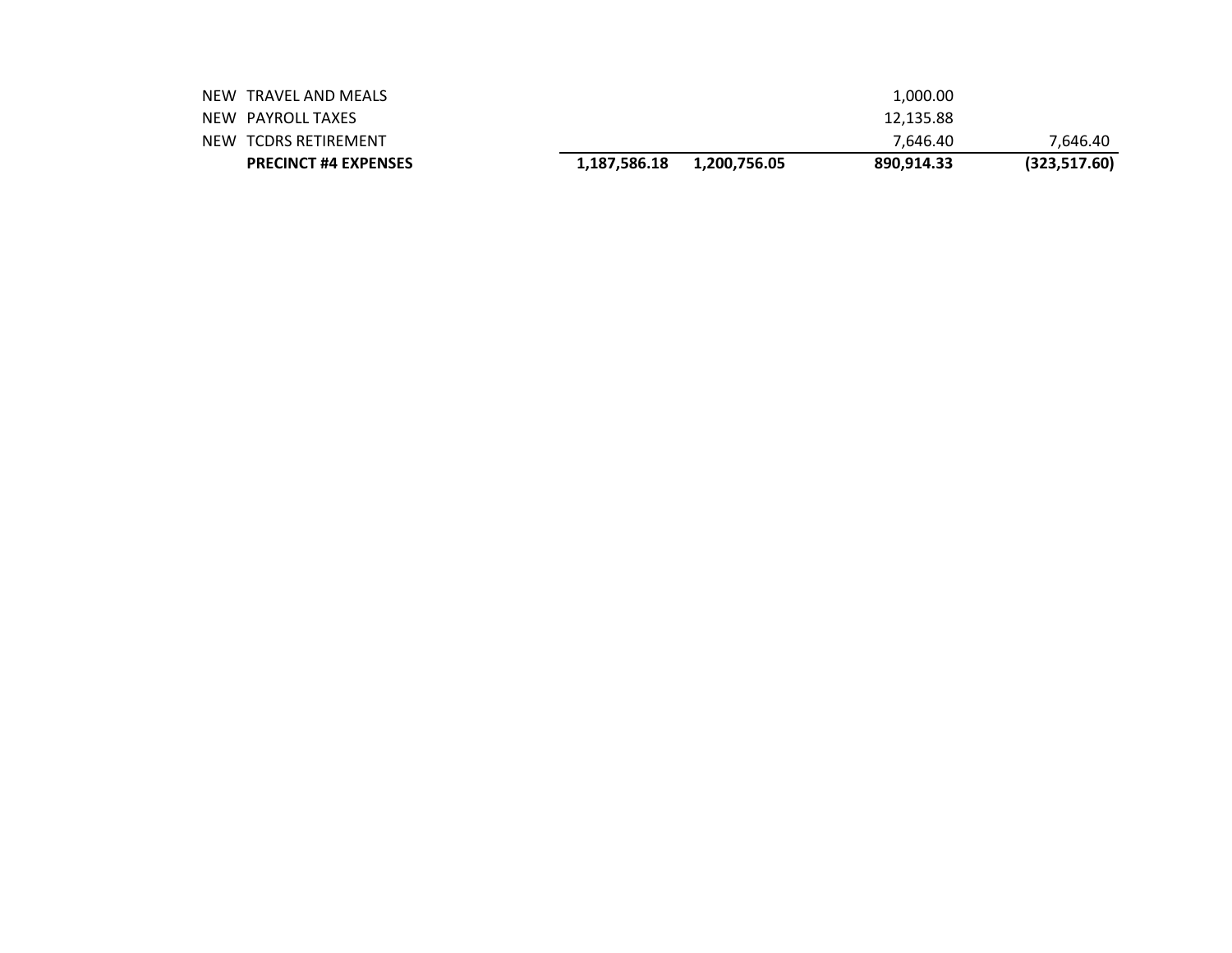# **RESTRICTED FUNDS**

**Revenues**

| <b>Historical Commission</b>                   | \$<br>1,000.00 |
|------------------------------------------------|----------------|
| <b>Bad Check Processing</b>                    | 1,500.00       |
| Courthouse Security                            | 9,200.00       |
| <b>Building Security - Outside</b>             | 1,800.00       |
| County Clerk Records Management                | 27,000.00      |
| County Clerk Records Management/Preservation   | 3,000.00       |
| County Clerk Technology                        | 400.00         |
| County Clerk Library Fees - Probate            | 2,500.00       |
| County Clerk Vital Statistics                  | 600.00         |
| County Clerk Record Archves                    | 29,400.00      |
| District Clerk Records Management              | 1,800.00       |
| District Clerk Records Management/Preservation | 1,800.00       |
| District Clerk Records Technology              | 1,800.00       |
| District Clerk Court Technology                | 1,800.00       |
| District Clerk Law Library Fees                | 6,000.00       |
| <b>Justice Court Technology</b>                | 8,000.00       |
| County Seizure Fund                            | 2,000.00       |
| Library Fund                                   | 300.00         |
| Sheriff's Forfeiture                           | 1,000.00       |
| County Attorney Forfeiture                     | 12,000.00      |
| County Attorney Pretrial Diversion             | 10,000.00      |
| Health Care Savings Fund                       | 26,000.00      |
| Elections                                      | 1,200.00       |
| Fund Balance                                   | 31,300.00      |
| <b>Total Revenue</b>                           | 181,400.00     |
|                                                |                |

| <b>Expenses</b>                   |           |
|-----------------------------------|-----------|
| Historical Commission             | 1,000.00  |
| <b>Bad Check Processing</b>       | 1,500.00  |
| Courthouse Security               | 15,000.00 |
| Building Security - Outside       | 1,800.00  |
| County Clerk Records Management   | 42,000.00 |
| County Clerk Records Archive      | 29,400.00 |
| County Clerk Technology           | 400.00    |
| County Clerk Vital Statistics     | 600.00    |
| District Clerk Records Management | 3,600.00  |
| District Clerk Records Technology | 1,800.00  |
| District Clerk Court Technology   | 1,800.00  |
|                                   |           |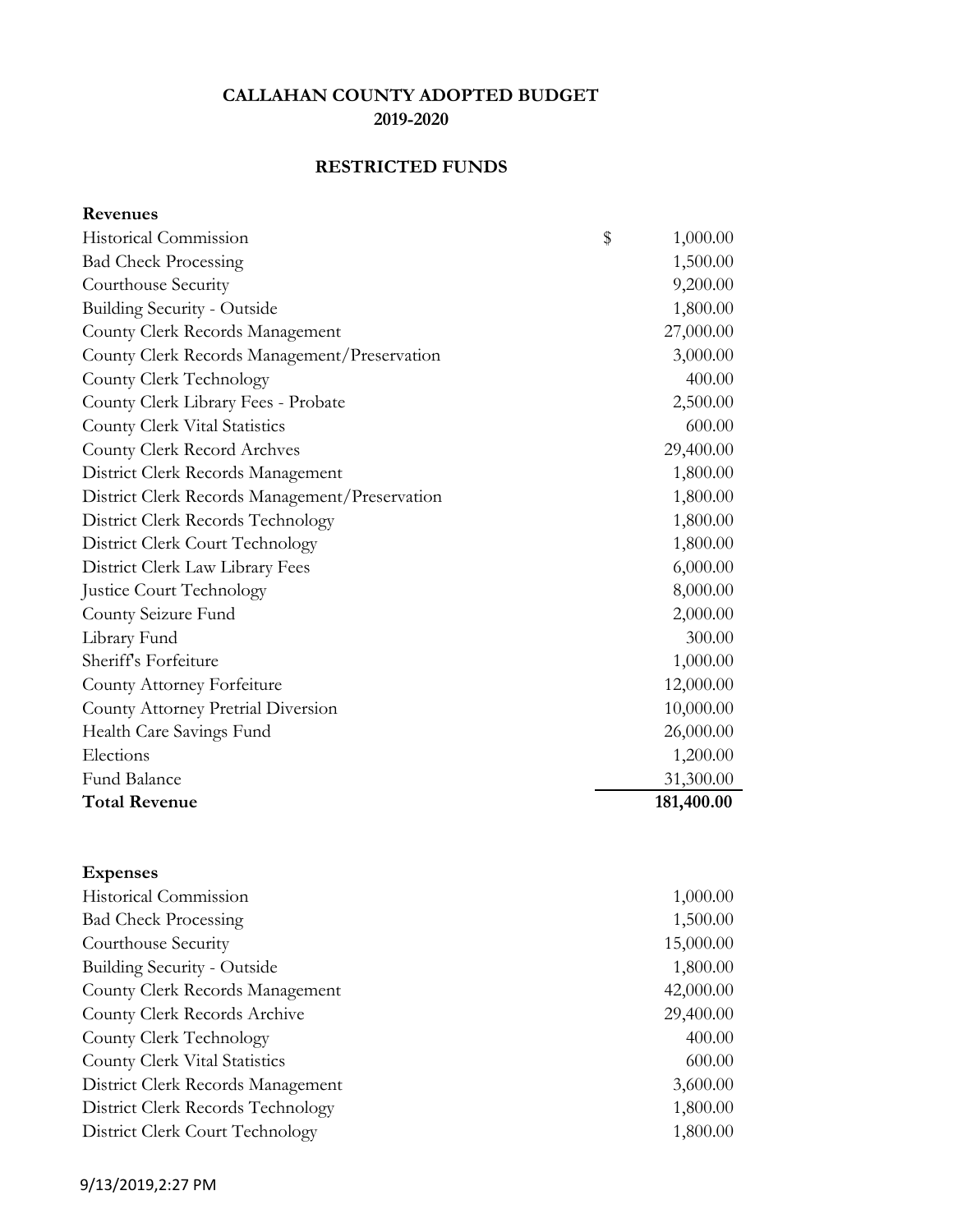| Records Management/Preservation    |            |
|------------------------------------|------------|
| Law Library                        | 12,000.00  |
| Justice Court Technology           | 16,000.00  |
| County Seizure Fund                | 2,000.00   |
| Library Fund                       | 300.00     |
| Sheriff's Forfeiture               | 1,000.00   |
| County Attorney Forfeiture         | 12,000.00  |
| County Attorney Pretrial Diversion | 12,000.00  |
| Health Care Savings Fund           | 26,000.00  |
| <b>Elections Services</b>          | 1,200.00   |
| Transfer to General Fund           |            |
| <b>Total Expenses</b>              | 181,400.00 |
| Surplus (deficit)                  | \$         |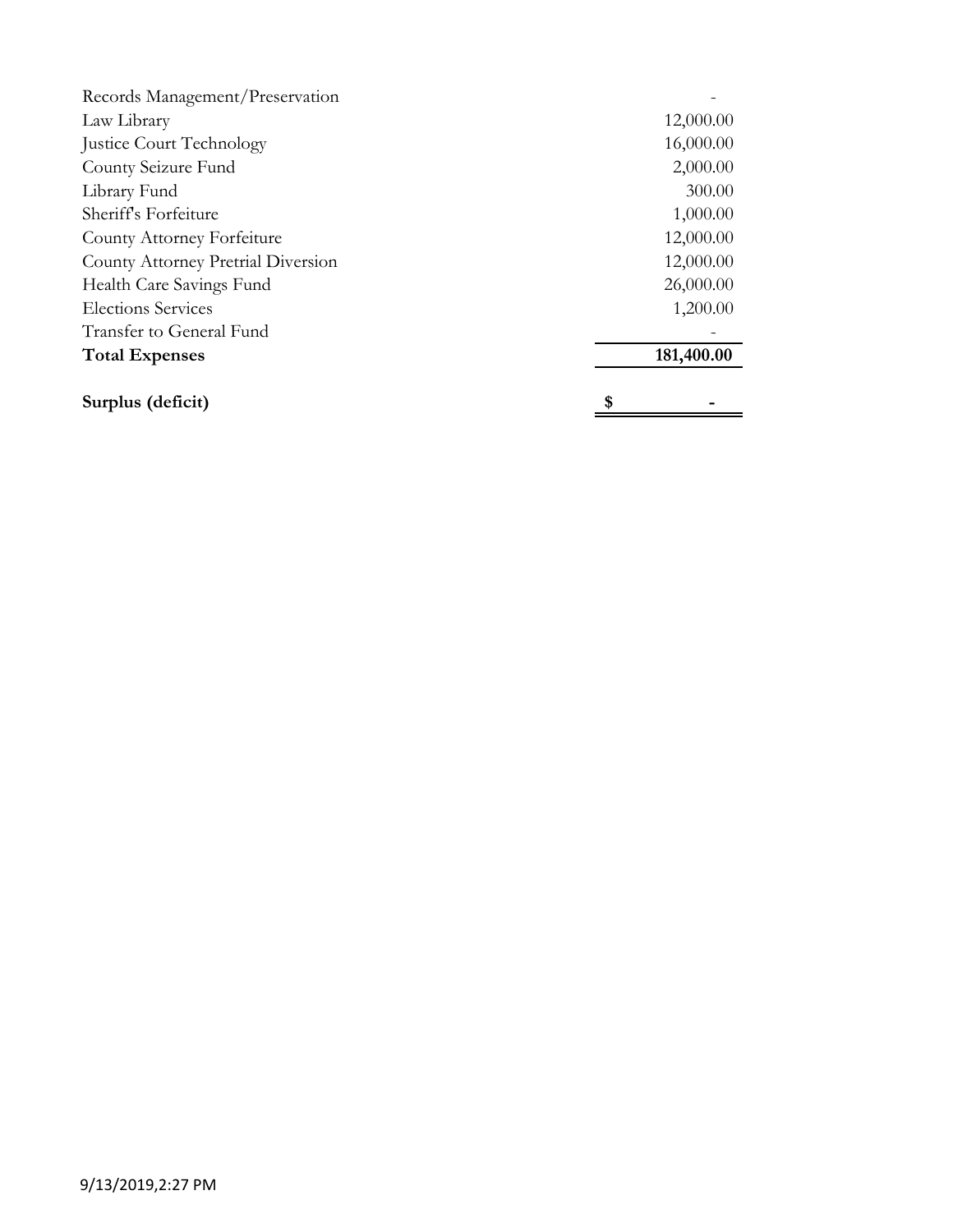# **CAPITAL PROJECT FUND**

#### **Revenues**

| Other Revenue         | 865,109.00   |
|-----------------------|--------------|
| Interest Income       | 500.00       |
| Fund Balance          | 394,636.21   |
| <b>Other Revenue</b>  | 1,260,245.21 |
| <b>Total Revenue</b>  | 1,260,245.21 |
| <b>Expenses</b>       |              |
| Network Security      | 108,411.53   |
| Capital Projects      | 1,151,833.68 |
| <b>Total Expenses</b> | 1,260,245.21 |
| Surplus (deficit)     | \$           |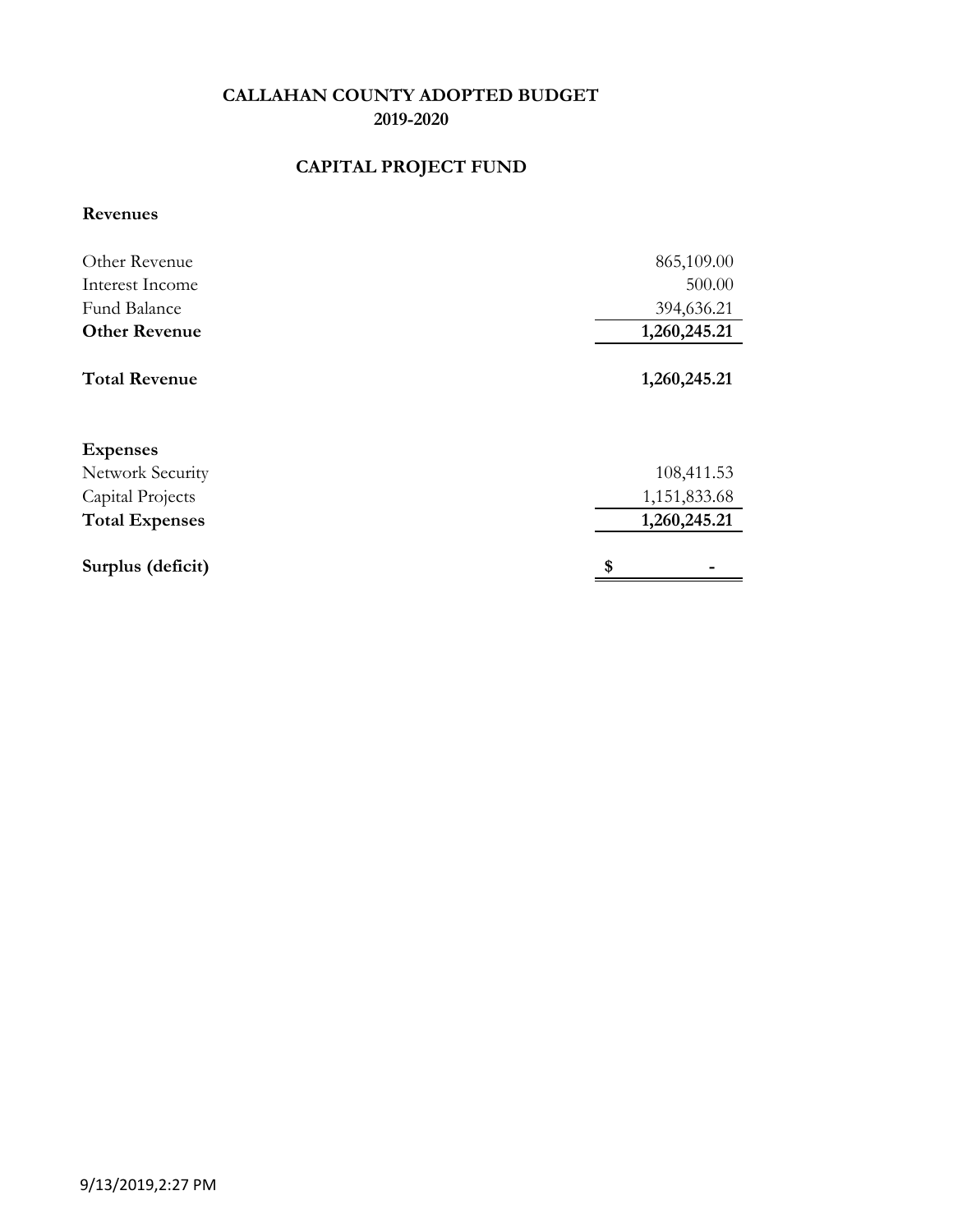### **GRANT FUND**

**Revenues**

| <b>Grant Revenue</b><br>Fund Balance | 1,195,759.27 |
|--------------------------------------|--------------|
|                                      |              |
| <b>Other Revenue</b>                 |              |
| <b>Total Revenue</b>                 | 1,195,759.27 |
|                                      |              |
| <b>Expenses</b>                      |              |
| FEMA Precinct 1                      | 55,159.79    |
| FEMA Precinct 2                      | 179,649.65   |
| FEMA Precinct 3                      | 641,160.41   |
| FEMA Precinct 4                      | 315,789.42   |
| Admin Fee                            | 4,000.00     |
| Other Grant Expense                  |              |
| <b>Total Expenses</b>                | 1,195,759.27 |
| Surplus (deficit)                    | \$           |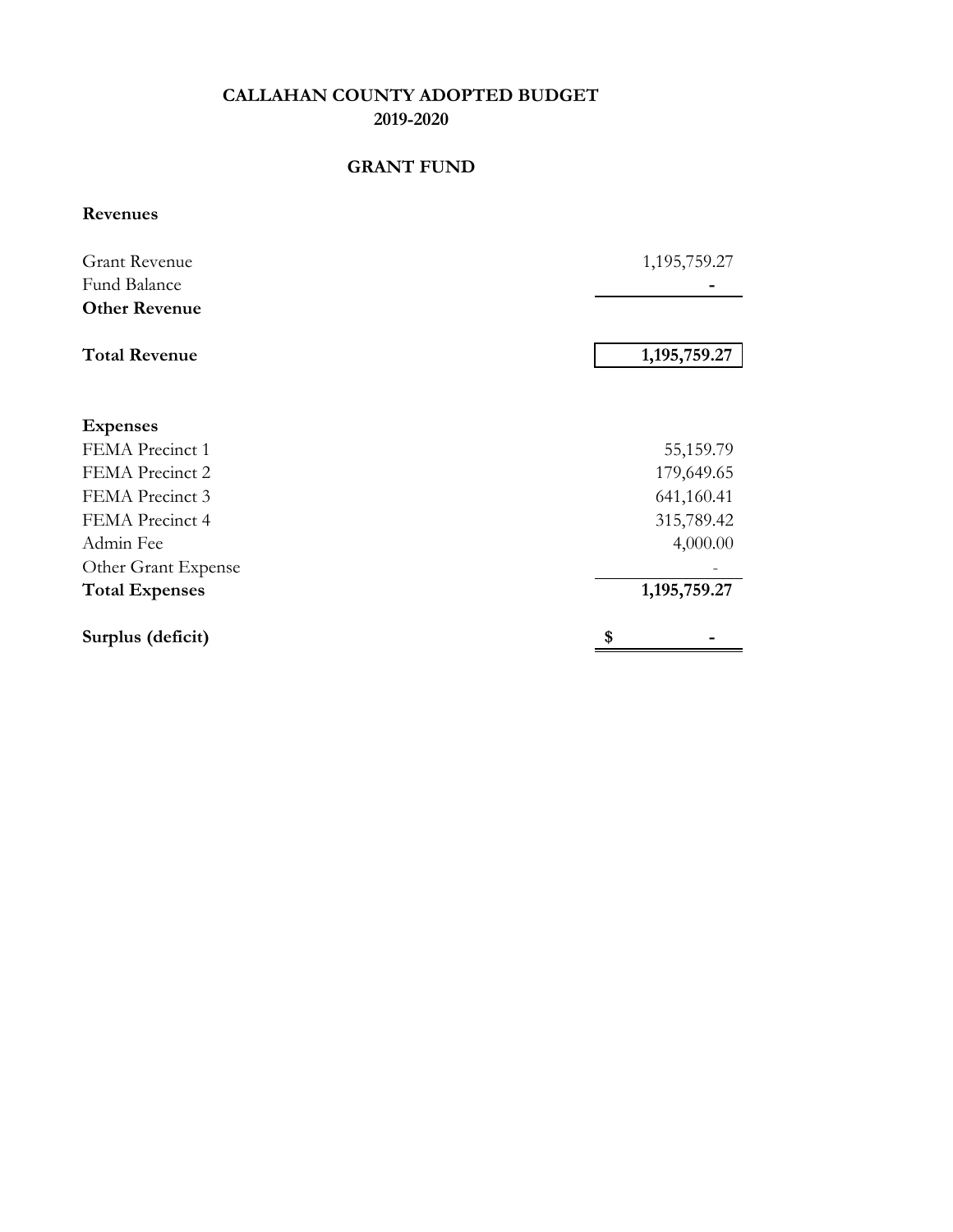# **DEBT SERVICE FUND**

| <b>Revenues</b>              |          |                      |
|------------------------------|----------|----------------------|
| Certified Tax Value          |          | \$<br>747,805,546.00 |
| Per 100                      |          | 7,478,055.46         |
| x Adopted Tax Rate of        | 0.016754 | \$<br>125,287.34     |
| Frozen Levy                  |          |                      |
| <b>Property Tax Revenue</b>  |          | 125,287.34           |
| Interest Income              |          | 30.00                |
| Fund Balance                 |          | 10,597.54            |
| <b>Total Revenue</b>         |          | 135,914.88           |
|                              |          |                      |
| <b>Expenses</b>              |          |                      |
| <b>Bond Principal</b>        |          | 99,000.00            |
| <b>Bond Interest Expense</b> |          | 26,291.25            |
| Miscellaneous                |          | 100.00               |
| <b>Total Expenses</b>        |          | 125,391.25           |
| Surplus (deficit)            |          | \$<br>10,523.63      |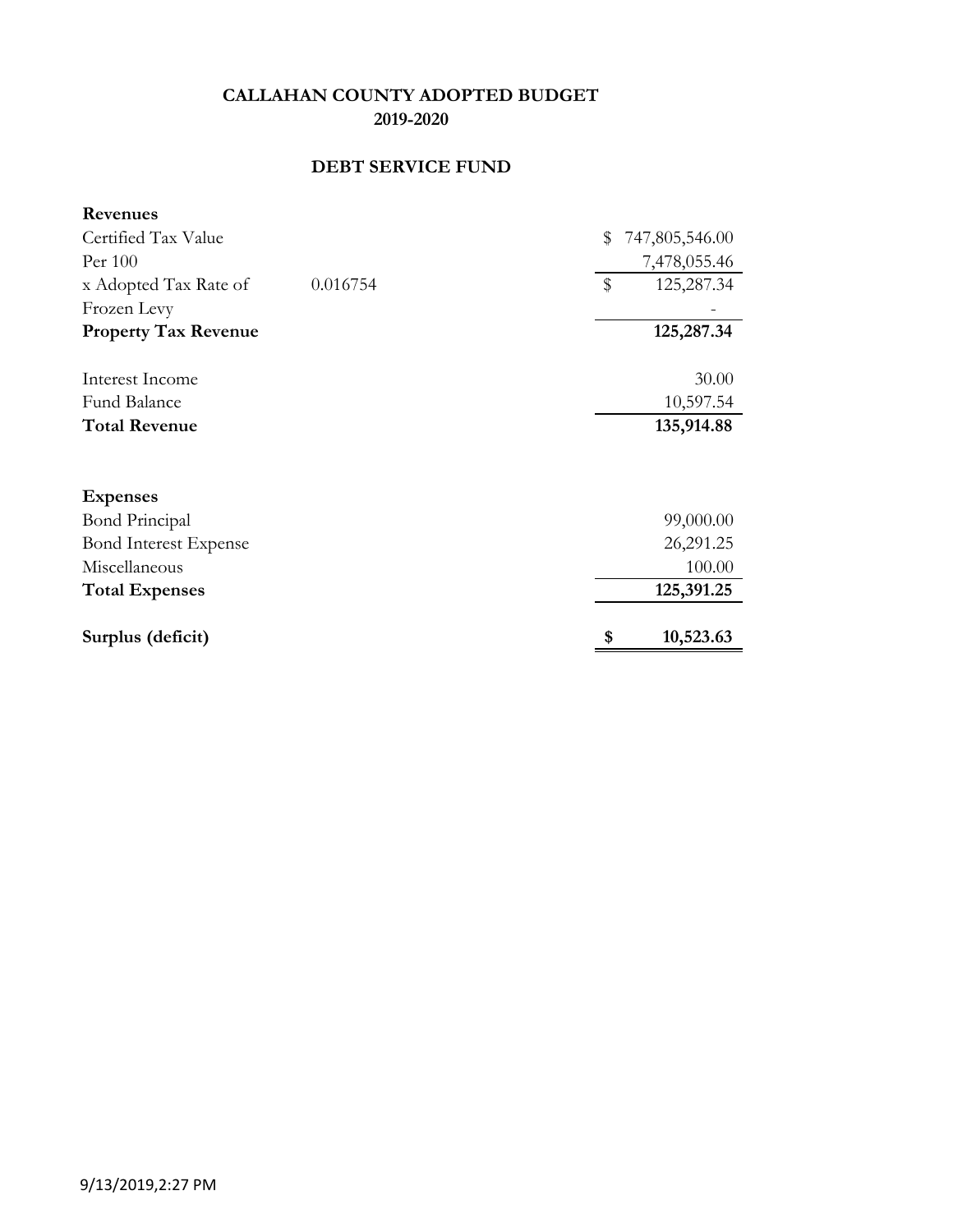#### **Other Revenues**

| <b>OLD</b> | <b>NEW ACCOUNT TITLE</b>            | <b>ORG BUDGET</b> | <b>CUR BUDGET</b> | <b>PROPOSED BUDGET</b> | <b>CHANGE FROM PY</b> |
|------------|-------------------------------------|-------------------|-------------------|------------------------|-----------------------|
|            |                                     |                   |                   |                        |                       |
| 15-255-100 | HISTORICAL COMMISSION M/M           | 750.00            | 750.00            | 1,000.00               | 250.00                |
| 15-255-101 | HISTORICAL COMMISSION CD            |                   |                   |                        |                       |
| 15-255-120 | <b>BAD CHECK PROCESSING</b>         | 1,500.00          | 1,500.00          | 1,500.00               |                       |
| 15-255-225 | CO. CLERK'S COURTHOUSE SECURITY     | 3,500.00          | 3,500.00          | 3,500.00               |                       |
| 15-255-230 | DIST. CLERK'S COURTHOUSE SECURITY   | 1,000.00          | 1,000.00          | 1,000.00               |                       |
| 15-255-235 | JP#1 COURTHOUSE SECURITY            | 1,200.00          | 1,200.00          | 1,200.00               |                       |
| 15-255-240 | JP#1 OUTSIDE BLDG CRTHS SECURITY    | 500.00            | 500.00            | 500.00                 |                       |
| 15-255-245 | JP#3 COURTHOUSE SECURITY            | 6,000.00          | 6,000.00          | 2,500.00               | (3,500.00)            |
| 15-255-250 | JP#3 OUTSIDE BLDG CRTHS SECURITY    | 2,000.00          | 2,000.00          | 1,000.00               | (1,000.00)            |
| 15-255-255 | JP#4 COURTHOUSE SECURITY            | 1,000.00          | 1,000.00          | 1,000.00               |                       |
| 15-255-260 | JP#4 OUTSIDE BLDG CRTHS SECURITY    | 300.00            | 300.00            | 300.00                 |                       |
| 15-255-525 | <b>ELECTIONS SERVICES</b>           | 10,000.00         | 10,000.00         | 1,200.00               | (8,800.00)            |
| 15-255-530 | <b>TEXAS DPS FORFEITURE ACCOUNT</b> |                   |                   |                        |                       |
| 15-255-535 | TEXAS DPS SEIZURE ACCOUNT           |                   |                   |                        |                       |
| 15-255-540 | CO. CLERK'S RECORD MANGMT & PRESERV | 3,000.00          | 3,000.00          | 3,000.00               |                       |
| 15-255-541 | DIST. CLERK'S RECORD MANGMT & PRES  | 1,800.00          | 1,800.00          | 1,800.00               |                       |
| 15-255-542 | CO. CLERK'S RECORD MANAGEMENT       | 27,000.00         | 27,000.00         | 27,000.00              |                       |
| 15-255-543 | CO. CLERK'S COURT TECHNOLOGY FEE    | 600.00            | 600.00            | 400.00                 | (200.00)              |
| 15-255-544 | JUSTICE COURT TECHNOLOGY FEE        | 12,000.00         | 12,000.00         | 8,000.00               | (4,000.00)            |
| 15-255-545 | DIST. CLERK'S RECORD TECHNOLOGY     | 1,900.00          | 1,900.00          | 1,800.00               | (100.00)              |
| 15-255-546 | CALLAHAN CO. SEIZURE ACCOUNT        | 2,000.00          | 2,000.00          | 2,000.00               |                       |
| 15-255-547 | DIST. CLERK'S LAW LIBRARY FEES      | 5,530.00          | 5,530.00          | 6,000.00               | 470.00                |
| 15-255-548 | SHERIFF'S DEPT. FORFEITURE FUND     | 1,000.00          | 1,000.00          | 1,000.00               |                       |
| 15-255-550 | DIST. CLERK'S RECORD MANAGMENT      | 1,800.00          | 1,800.00          | 1,800.00               |                       |
| 15-255-551 | CO. ATTORNEY'S FORFEITURE FUND      | 12,000.00         | 12,000.00         | 12,000.00              |                       |
| 15-255-553 | CO. CLERK'S LAW LIBRARY FEE         | 4,000.00          | 4,000.00          | 2,500.00               | (1,500.00)            |
| 15-255-555 | CO. CLERK'S VITAL STATISTIC FEES    | 600.00            | 600.00            | 600.00                 |                       |
| 15-255-560 | CO. CLERK'S RECORD ARCHIVES         | 27,000.00         | 27,000.00         | 29,400.00              | 2,400.00              |
| 15-255-565 | DIST. CLERK'S RECORD ARCHIVES       |                   |                   |                        |                       |
| 15-255-570 | CO. ATTORNEY'S PRE-TRIAL DIVERSION  | 10,000.00         | 10,000.00         | 10,000.00              |                       |
| 15-255-575 | DIST. CLERK'S COURT TECHNOLOGY      | 1,800.00          | 1,800.00          | 1,800.00               |                       |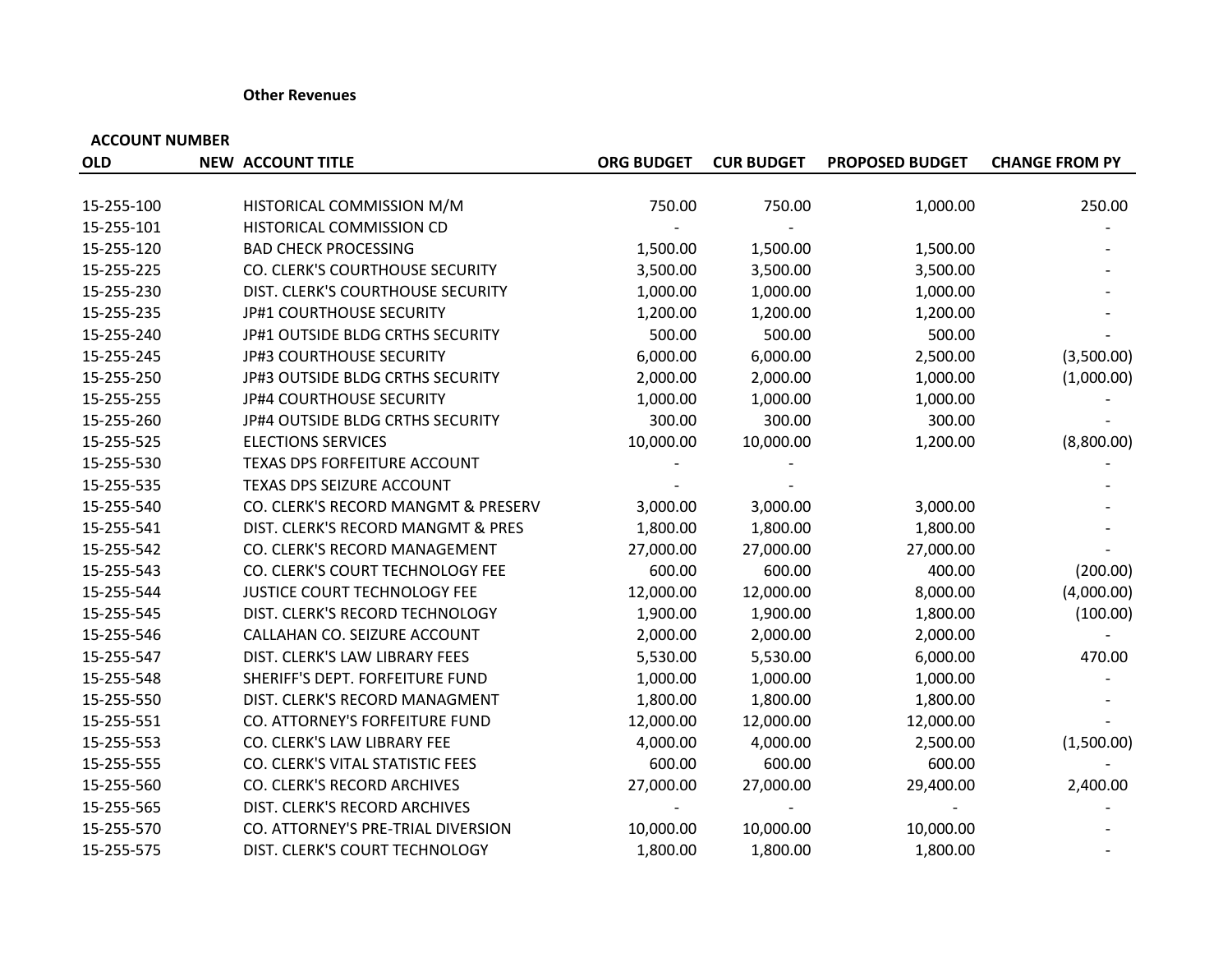| 15-255-586 | CALLAHAN CO. LIBRARY FUND                  | 300.00       | 300.00         | 300.00       |               |
|------------|--------------------------------------------|--------------|----------------|--------------|---------------|
| 15-255-588 | <b>ELECTION FUND</b>                       |              |                |              |               |
| 15-255-590 | CO. HEALTH CARE SAVING/REIMBURSEMEN        | 27,000.00    | 27,000.00      | 26,000.00    | (1,000.00)    |
| 15-255-591 | REFUND TO LAW LIBRARY                      |              |                |              |               |
| 15-255-600 | FUND BALANCE FROM COURTHOUSE SECURITY      | 2,300.00     | 2,300.00       | 5,800.00     | 3,500.00      |
| 15-255-601 | FUND BALANCE FROM CO CLERK RECORDS MGMT    | 14,000.00    | 14,000.00      | 12,000.00    | (2,000.00)    |
| 15-255-602 | FUND BALANCE FROM CO CLERK REC ARCHIVES    | 3,000.00     | 3,000.00       |              | (3,000.00)    |
| 15-255-603 | FUND BALANCE FROM LAW LIBRARY              | 5,200.00     | 5,200.00       | 3,500.00     | (1,700.00)    |
| 15-255-604 | FUND BALANCE FROM JUSTICE COURT TECHNOLO   | 4,000.00     | 4,000.00       | 8,000.00     | 4,000.00      |
| 15-255-605 | FUND BALANCE FROM CO ATTY FORFEITURE       | 8,000.00     | 8,000.00       |              | (8,000.00)    |
| 15-255-606 | FUND BALANCE FROM CO ATTY PRETRIAL DIVERSI | 1,500.00     | 1,500.00       | 2,000.00     | 500.00        |
|            | <b>RESTRICTED INCOME ACCOUNTS</b>          | 205,080.00   | 205,080.00     | 181,400.00   | (23,680.00)   |
|            |                                            |              |                |              |               |
| 30-300-100 | <b>BOND REVENUE</b>                        |              |                |              |               |
| 30-300-105 | THC GRANT FUNDS                            |              |                | 865,109.00   | 865,109.00    |
| 30-300-395 | <b>MISCELLANEOUS</b>                       |              |                |              |               |
| 30-300-400 | <b>FUND BALANCE</b>                        | 408,750.00   | 408,750.00     | 286,324.68   | (122, 425.32) |
|            | <b>CONSTRUCTION FUND INCOME</b>            | 408,750.00   | 408,750.00     | 1,151,433.68 | 742,683.68    |
| 30-330-300 | <b>INTEREST EARNED</b>                     | 500.00       | 500.00         | 400.00       | (100.00)      |
|            | <b>CONSTRUCTION FUND INTEREST INCOME</b>   | 500.00       | 500.00         | 400.00       | (100.00)      |
|            |                                            |              |                |              |               |
| 31-300-100 | NETWORK/SECURITY INCOME                    |              |                |              |               |
| 31-300-200 | RADIO EQUIP/TOWER SITE INCOME              |              |                |              |               |
| 31-300-400 | <b>FUND BALANCE</b>                        | 111,935.00   | 111,935.00     | 108,311.53   | (3,623.47)    |
|            | <b>CAPITAL IMPROVEMENTS INCOME</b>         | 111,935.00   | 111,935.00     | 108,311.53   | (3,623.47)    |
| 31-330-100 | INTEREST - NETWORK/SECURITY                |              |                | 100.00       | 100.00        |
| 31-330-200 | INTEREST - RADIO EQUIP/TOWER SITE          |              |                |              |               |
|            | <b>INTEREST - CAPITAL IMPROVEMENTS</b>     |              | $\blacksquare$ | 100.00       | 100.00        |
| 32-300-100 | <b>FEMA INCOME</b>                         |              |                |              |               |
| 32-300-125 | <b>STATE GRANT INCOME</b>                  | 1,208,321.39 | 1,208,321.39   | 1,195,759.27 | (12, 562.12)  |
|            |                                            |              |                |              |               |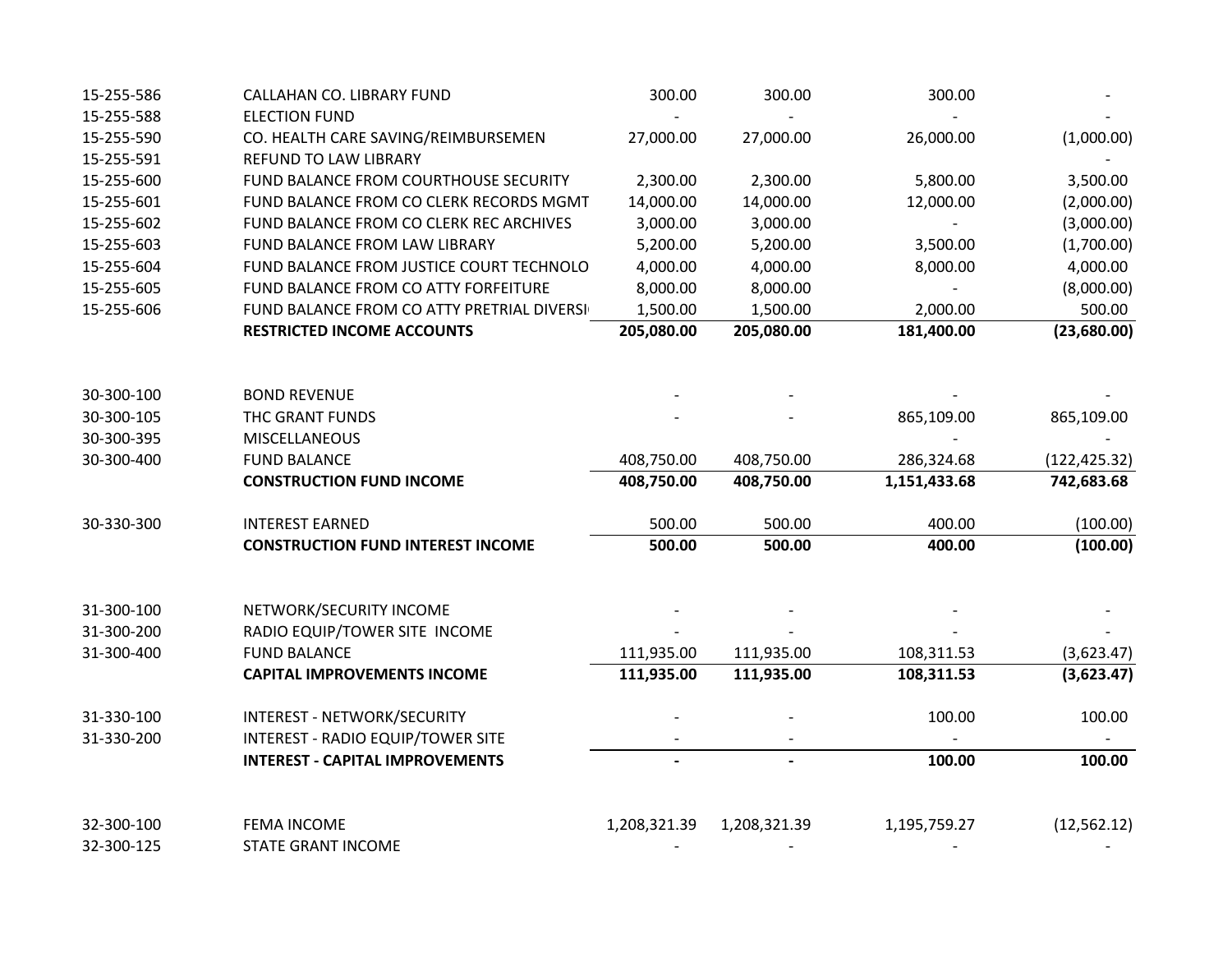| <b>NEW</b> | <b>FUND BALANCE</b>                           |                          |                          |              |              |
|------------|-----------------------------------------------|--------------------------|--------------------------|--------------|--------------|
|            | <b>GRANT INCOME</b>                           | 1,208,321.39             | 1,208,321.39             | 1,195,759.27 | (12, 562.12) |
| 35-300-100 | <b>PROPERTY TAX - CURRENT TAXES</b>           | 117,341.95               | 117,341.95               | 125,287.34   | 7,945.39     |
| 35-300-110 | PROPERTY TAX - DELIQUENT TAXES                | $\overline{\phantom{0}}$ |                          |              |              |
| 35-300-350 | <b>FUND BALANCE</b>                           | 9,000.00                 | 9,000.00                 | 10,597.54    | 1,597.54     |
| 35-300-395 | MISCELLANEOUS INCOME                          | $\overline{\phantom{a}}$ | $\overline{\phantom{a}}$ |              |              |
|            | <b>INTEREST &amp; SINKING INCOME</b>          | 126,341.95               | 126,341.95               | 135,884.88   | 9,542.93     |
| 35-330-300 | <b>INTEREST EARNED</b>                        | 30.00                    | 30.00                    | 30.00        |              |
|            | <b>INTEREST &amp; SINKING INTEREST INCOME</b> | 30.00                    | 30.00                    | 30.00        |              |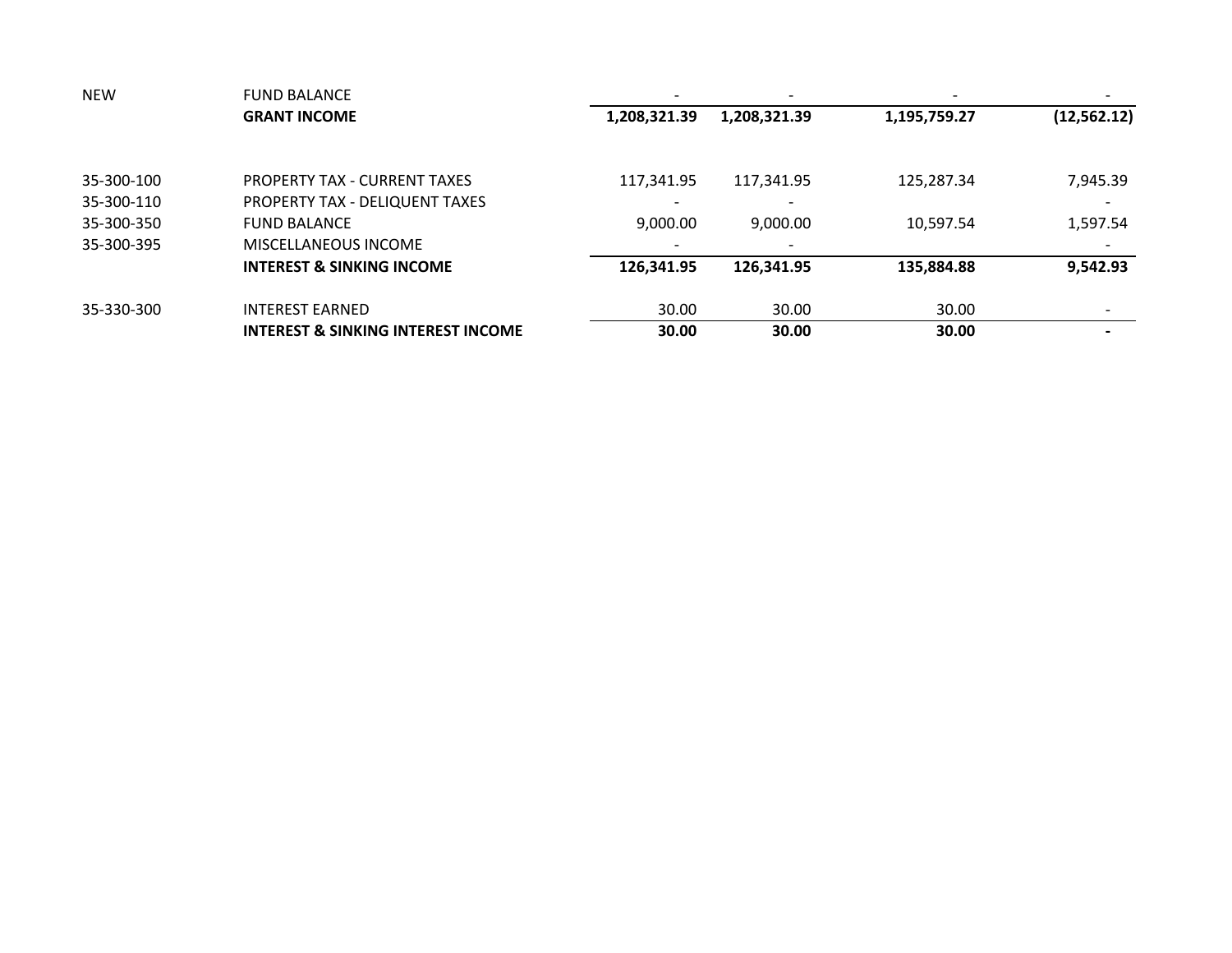#### **411 County Clerk Records Management**

#### **ACCOUNT NUMBER**

| <b>OLD</b> | <b>NEW ACCOUNT TITLE</b>             | <b>ORG BUDGET</b> | <b>CUR BUDGET</b> | <b>PROPOSED BUDGET</b> | <b>CHANGE FROM PY</b>    |
|------------|--------------------------------------|-------------------|-------------------|------------------------|--------------------------|
| 15-411-101 | SALARY, PART TIME                    | 4.000.00          | 4,000.00          | 4,000.00               | $\overline{\phantom{a}}$ |
| 15-411-130 | <b>OFFICE SUPPLIES</b>               |                   |                   |                        |                          |
| 15-411-136 | SOFTWARE SUPPORT                     | 8,000.00          | 8,000.00          | 6,000.00               | (2,000.00)               |
| 15-411-138 | <b>BOOK REPAIR &amp; REBOUND</b>     | 7,000.00          | 7,000.00          | 7,000.00               |                          |
| 15-411-210 | <b>COMPUTER - NEW &amp; REPAIRS</b>  |                   |                   |                        | $\overline{\phantom{0}}$ |
| 15-411-375 | OFFICE EQUIPMENT & FURNITURE         |                   |                   |                        | $\overline{\phantom{0}}$ |
| 15-411-400 | <b>RECORD RETENTION</b>              | 23,000.00         | 23,000.00         | 25,000.00              | 2,000.00                 |
| 15-411-600 | <b>FUND BALANCE</b>                  |                   |                   |                        |                          |
|            | <b>CO. CLERK'S RECORD MANAGEMENT</b> | 42,000.00         | 42,000.00         | 42,000.00              |                          |

**412 County Clerk Records Archive**

#### **ACCOUNT NUMBER**

| <b>OLD</b> | NEW ACCOUNT TITLE                  | <b>ORG BUDGET</b> | <b>CUR BUDGET</b> | <b>PROPOSED BUDGET</b> | <b>CHANGE FROM PY</b>    |
|------------|------------------------------------|-------------------|-------------------|------------------------|--------------------------|
| 15-412-138 | <b>BOOK REPAIR &amp; REBOUND</b>   | 7.000.00          | 7.000.00          | 6,400.00               | (600.00)                 |
| 15-412-400 | <b>RECORD RETENTION</b>            | 23,000.00         | 23,000,00         | 23,000.00              | $\overline{\phantom{0}}$ |
| 15-412-600 | FUND BALANCE                       |                   |                   |                        | $\overline{\phantom{a}}$ |
|            | <b>CO. CLERK'S RECORD ARCHIVES</b> | 30,000.00         | 30,000.00         | 29,400.00              | (600.00)                 |

**413 County Clerk Vital Statistics**

#### **ACCOUNT NUMBER**

| <b>OLD</b> | NEW ACCOUNT TITLE                  | <b>ORG BUDGET</b> | <b>CUR BUDGET</b> | <b>PROPOSED BUDGET</b> | <b>CHANGE FROM PY</b>    |
|------------|------------------------------------|-------------------|-------------------|------------------------|--------------------------|
| 15-413-130 | OFFICE SUPPLIES                    |                   |                   |                        |                          |
| 15-413-137 | VITAL STATISTIC REPORTING FEE      | 200.00            | 200.00            | 200.00                 | $\overline{\phantom{0}}$ |
| 15-413-395 | <b>MISCELLANEOUS</b>               | 200.00            | 200.00            | 200.00                 | $\overline{\phantom{0}}$ |
|            | <b>CO. CLERK'S VITAL STATISTIC</b> | 400.00            | 400.00            | 400.00                 | $\overline{\phantom{0}}$ |

**414 County Clerk Court technology**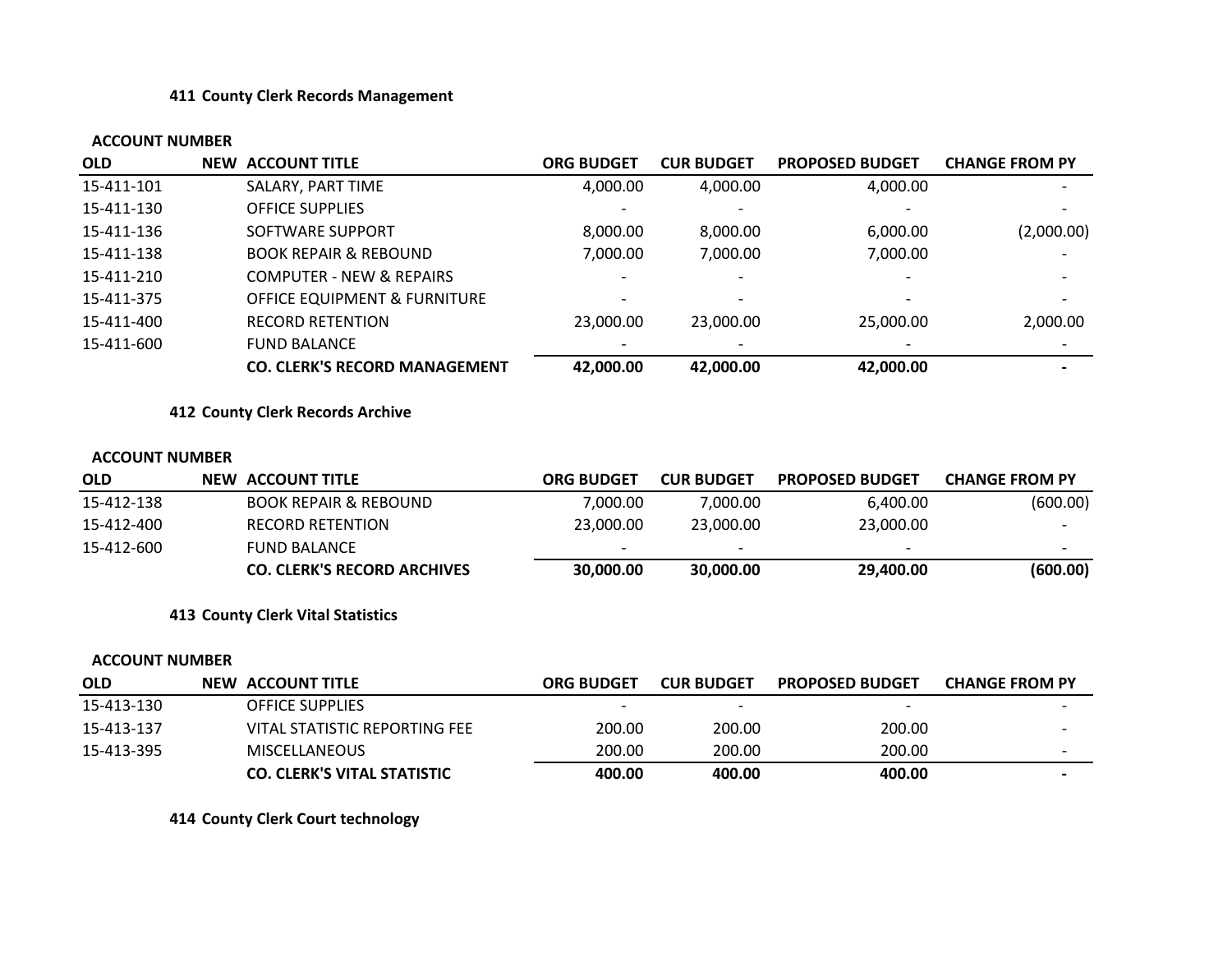| <b>OLD</b> | NEW ACCOUNT TITLE                   | <b>ORG BUDGET</b> | <b>CUR BUDGET</b>        | <b>PROPOSED BUDGET</b> | <b>CHANGE FROM PY</b>    |
|------------|-------------------------------------|-------------------|--------------------------|------------------------|--------------------------|
| 15-414-130 | <b>OFFICE SUPPLIES</b>              |                   | $\overline{\phantom{a}}$ |                        | $\overline{\phantom{0}}$ |
| 15-414-136 | COMPUTERS & SOFTWARE                |                   | $\overline{\phantom{0}}$ | 600.00                 | 600.00                   |
| 15-414-395 | <b>MISCELLANEOUS</b>                | 600.00            | 600.00                   |                        | (600.00)                 |
|            | <b>CO. CLERK'S COURT TECHNOLOGY</b> | 600.00            | 600.00                   | 600.00                 | $\overline{\phantom{0}}$ |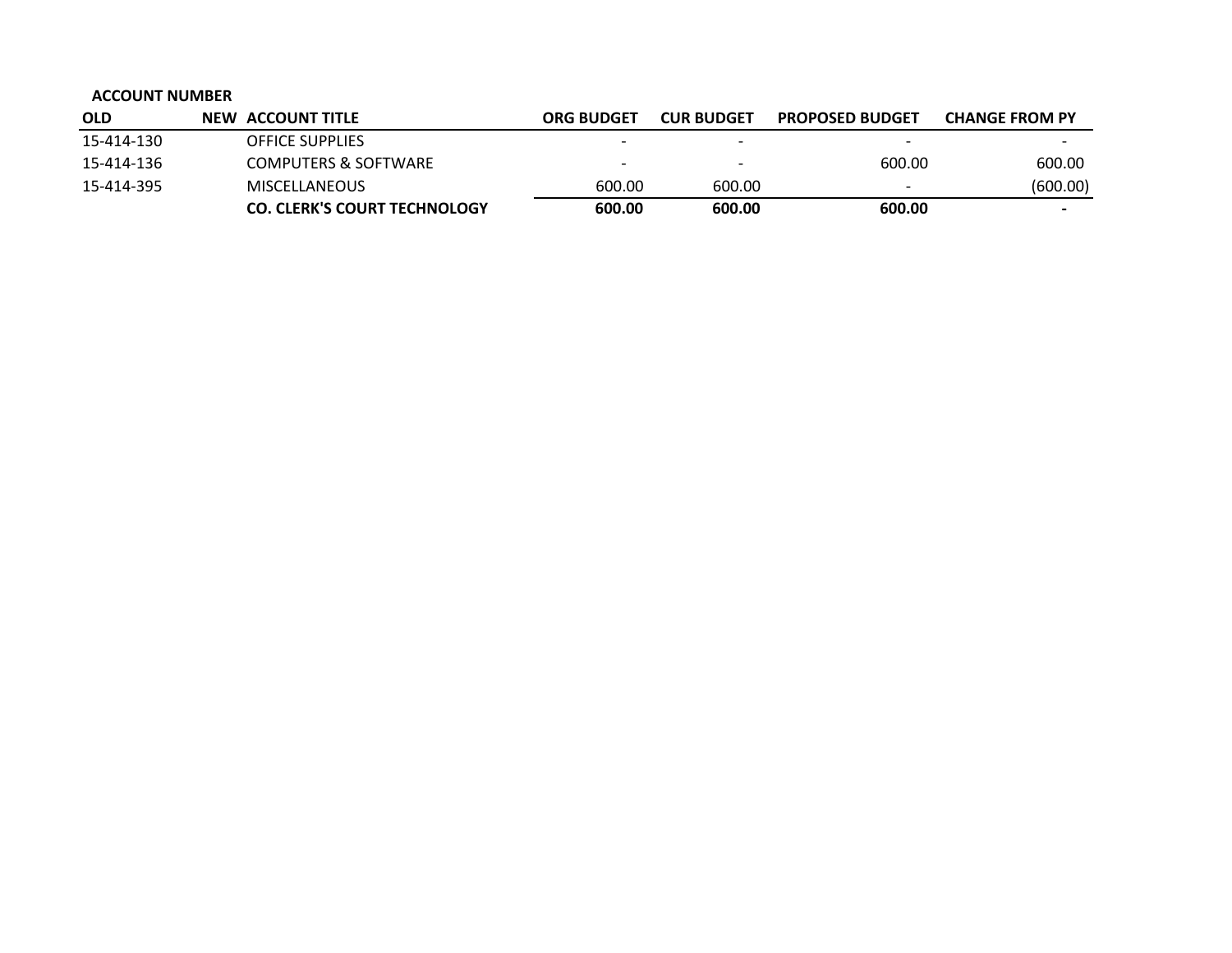### **416 District Clerk Records Management**

#### **ACCOUNT NUMBER**

| <b>OLD</b> | <b>NEW ACCOUNT TITLE</b>                | ORG BUDGET               | <b>CUR BUDGET</b> | <b>PROPOSED BUDGET</b> | <b>CHANGE FROM PY</b> |
|------------|-----------------------------------------|--------------------------|-------------------|------------------------|-----------------------|
| 15-416-130 | <b>OFFICE SUPPLIES</b>                  |                          |                   |                        |                       |
| 15-416-136 | SOFTWARE SUPPORT                        |                          |                   |                        |                       |
| 15-416-138 | <b>BOOKS REPAIR &amp; REBOUND</b>       | $\overline{\phantom{a}}$ |                   | 1,600.00               | 1,600.00              |
| 15-416-210 | <b>COMPUTER - NEW &amp; REPAIR</b>      |                          |                   | 1,000.00               | 1,000.00              |
| 15-416-375 | <b>OFFICE EQUIPMENT &amp; FURNITURE</b> | $\overline{\phantom{0}}$ |                   | 1,000.00               | 1,000.00              |
| 15-416-395 | <b>MISCELLANEOUS</b>                    | 1.000.00                 | 1.000.00          |                        | (1,000.00)            |
|            | DIST. CLERK'S RECORD MANAGEMENT         | 1,000.00                 | 1,000.00          | 3,600.00               | 2,600.00              |

**417 District Clerk Records Technology**

#### **ACCOUNT NUMBER**

| <b>OLD</b> | NEW ACCOUNT TITLE               | <b>ORG BUDGET</b>        | <b>CUR BUDGET</b> | <b>PROPOSED BUDGET</b> | <b>CHANGE FROM PY</b>    |
|------------|---------------------------------|--------------------------|-------------------|------------------------|--------------------------|
| 15-417-130 | <b>OFFICE SUPPLIES</b>          | $\overline{\phantom{0}}$ |                   | 1,000.00               | 1,000.00                 |
| 15-417-136 | <b>COMPUTERS &amp; SOFTWARE</b> | $\overline{\phantom{0}}$ |                   | 800.00                 | 800.00                   |
| 15-417-395 | <b>MISCELLANEOUS</b>            | 800.00.ا                 | 1.800.00          |                        | (1,800.00)               |
|            | DIST. CLERK RECORDS TECHNOLOGY  | 1,800.00                 | 1,800.00          | 1,800.00               | $\overline{\phantom{0}}$ |

**418 District Clerk Court Technology**

| <b>OLD</b> | <b>NEW ACCOUNT TITLE</b>      | <b>ORG BUDGET</b>        | <b>CUR BUDGET</b> | <b>PROPOSED BUDGET</b> | <b>CHANGE FROM PY</b>    |
|------------|-------------------------------|--------------------------|-------------------|------------------------|--------------------------|
| 15-418-130 | <b>OFFICE SUPPLIES</b>        | $\overline{\phantom{0}}$ |                   | 1,000.00               | 1,000.00                 |
| 15-418-136 | COMPUTERS & SOFTWARE          | $\overline{\phantom{0}}$ |                   | 800.00                 | 800.00                   |
| 15-418-395 | <b>MISCELLANEOUS</b>          | 800.00.l                 | 1.800.00          | -                      | (1,800.00)               |
|            | DIST CLERK'S COURT TECHNOLOGY | 1,800.00                 | 1.800.00          | 1.800.00               | $\overline{\phantom{0}}$ |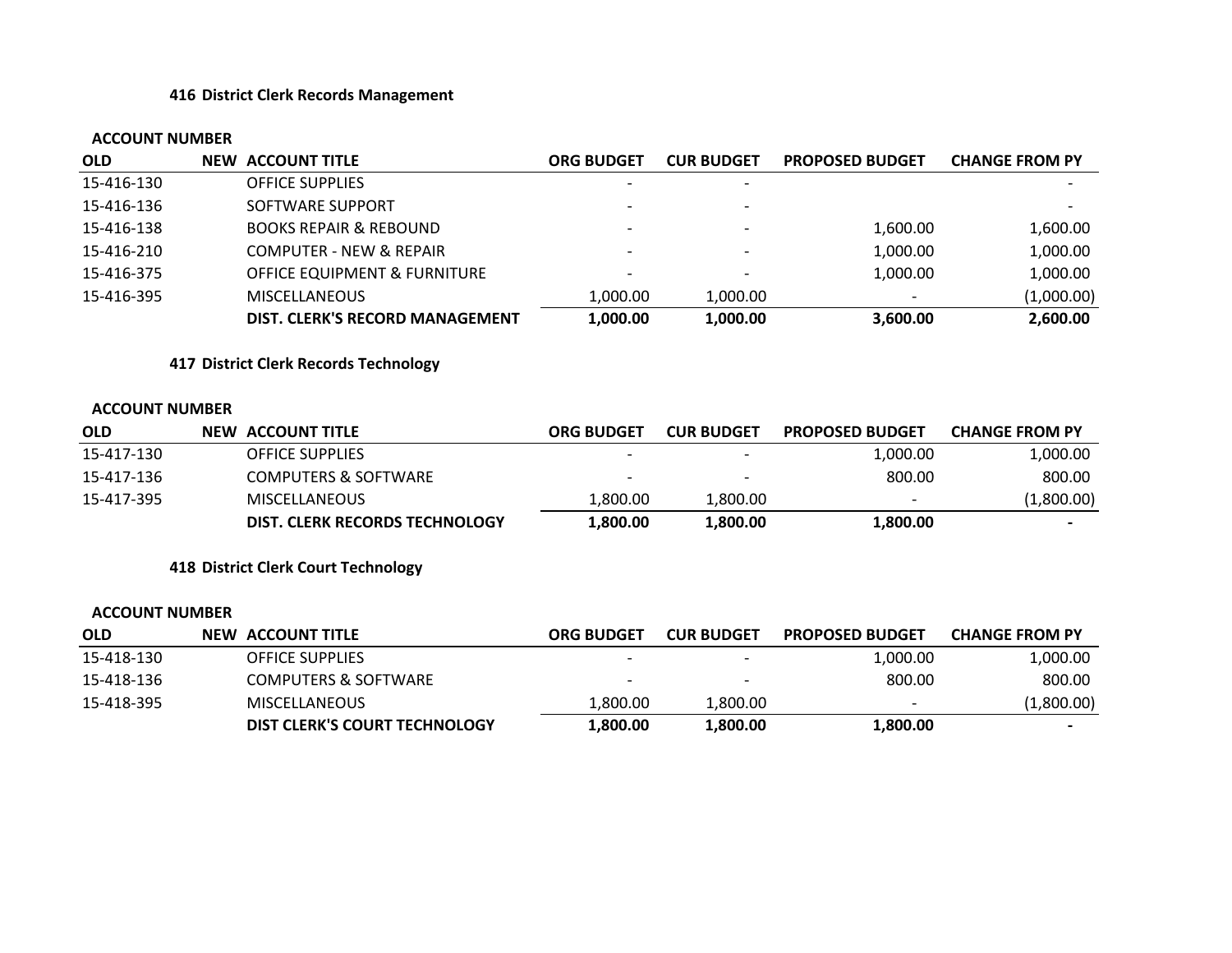#### **430 Justice Court Technology**

| <b>OLD</b> | <b>NEW ACCOUNT TITLE</b>        | <b>ORG BUDGET</b>        | <b>CUR BUDGET</b> | <b>PROPOSED BUDGET</b> | <b>CHANGE FROM PY</b>    |
|------------|---------------------------------|--------------------------|-------------------|------------------------|--------------------------|
|            |                                 |                          |                   |                        |                          |
| 15-430-136 | SOFTWARE SUPPORT                | 16,000.00                | 16.000.00         | 16,000.00              | $\overline{\phantom{0}}$ |
| 15-430-395 | MISCELLANEOUS                   | $\overline{\phantom{0}}$ |                   |                        | $\overline{\phantom{0}}$ |
|            | <b>JUSTICE COURT TECHNOLOGY</b> | 16,000.00                | 16,000.00         | 16,000.00              | $\overline{\phantom{0}}$ |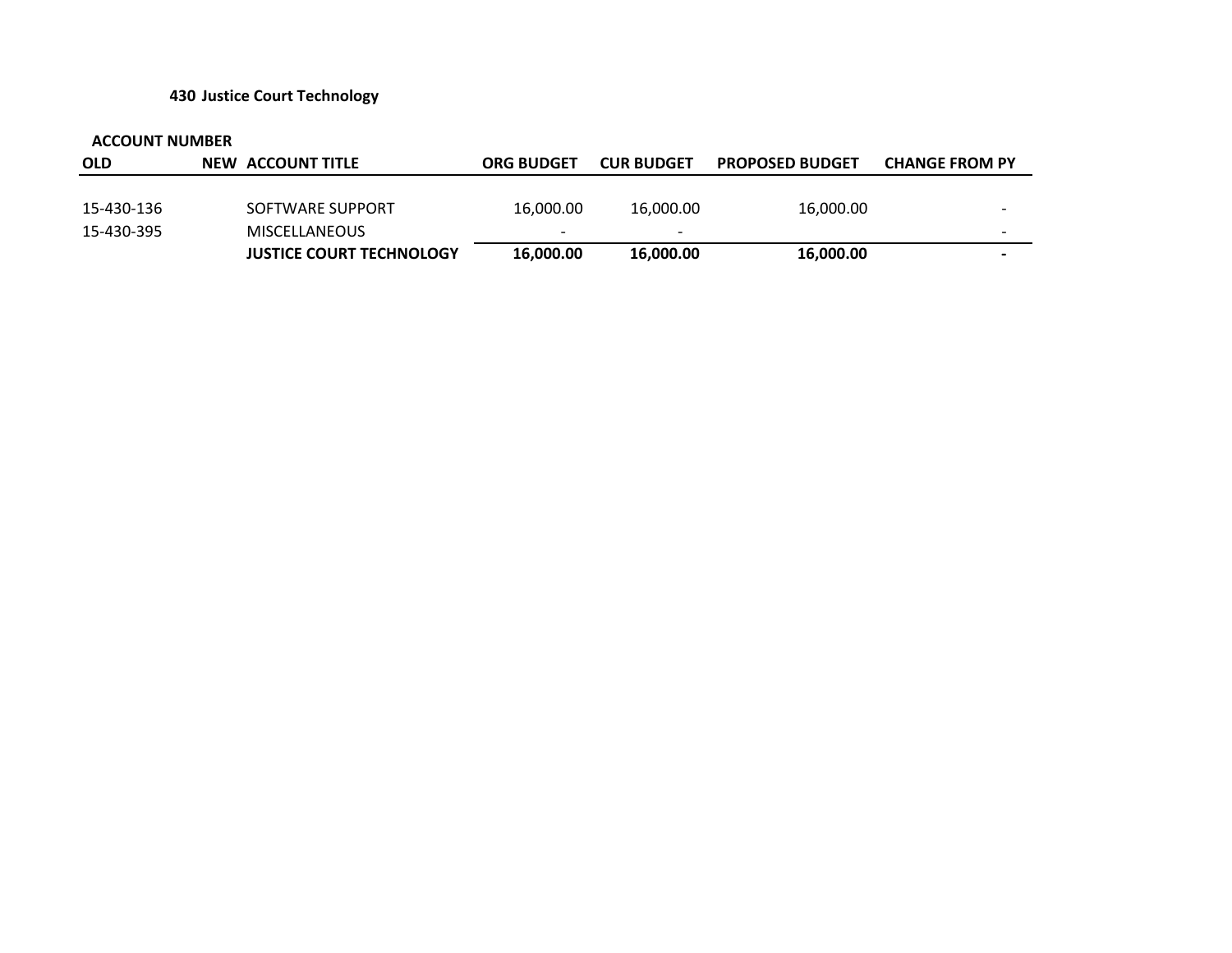#### **455 Sheriff Forfeiture**

| <b>OLD</b> | <b>NEW ACCOUNT TITLE</b>              | ORG BUDGET               | <b>CUR BUDGET</b> | <b>PROPOSED BUDGET</b> | <b>CHANGE FROM PY</b>    |
|------------|---------------------------------------|--------------------------|-------------------|------------------------|--------------------------|
| 15-455-150 | <b>GENERAL EQUIPMENT</b>              |                          |                   | 1,000.00               | 1,000.00                 |
| 15-455-165 | RADIO & RADIO EQUIPMENT REPAIR        | $\overline{\phantom{0}}$ |                   |                        |                          |
| 15-455-180 | DUES, SCHOOLS, CONFERENCES            |                          |                   |                        |                          |
| 15-455-340 | <b>CAR EXPENSE</b>                    | $\overline{\phantom{0}}$ |                   |                        | $\overline{\phantom{0}}$ |
| 15-455-395 | <b>MISCELLANEOUS</b>                  | 1.000.00                 | 1,000.00          |                        | (1,000.00)               |
| 15-455-600 | <b>FUND BALANCE</b>                   |                          |                   |                        |                          |
|            | <b>SHERIFF'S DEP. FORFEITURE FUND</b> | 1,000.00                 | 1,000.00          | 1,000.00               | $\blacksquare$           |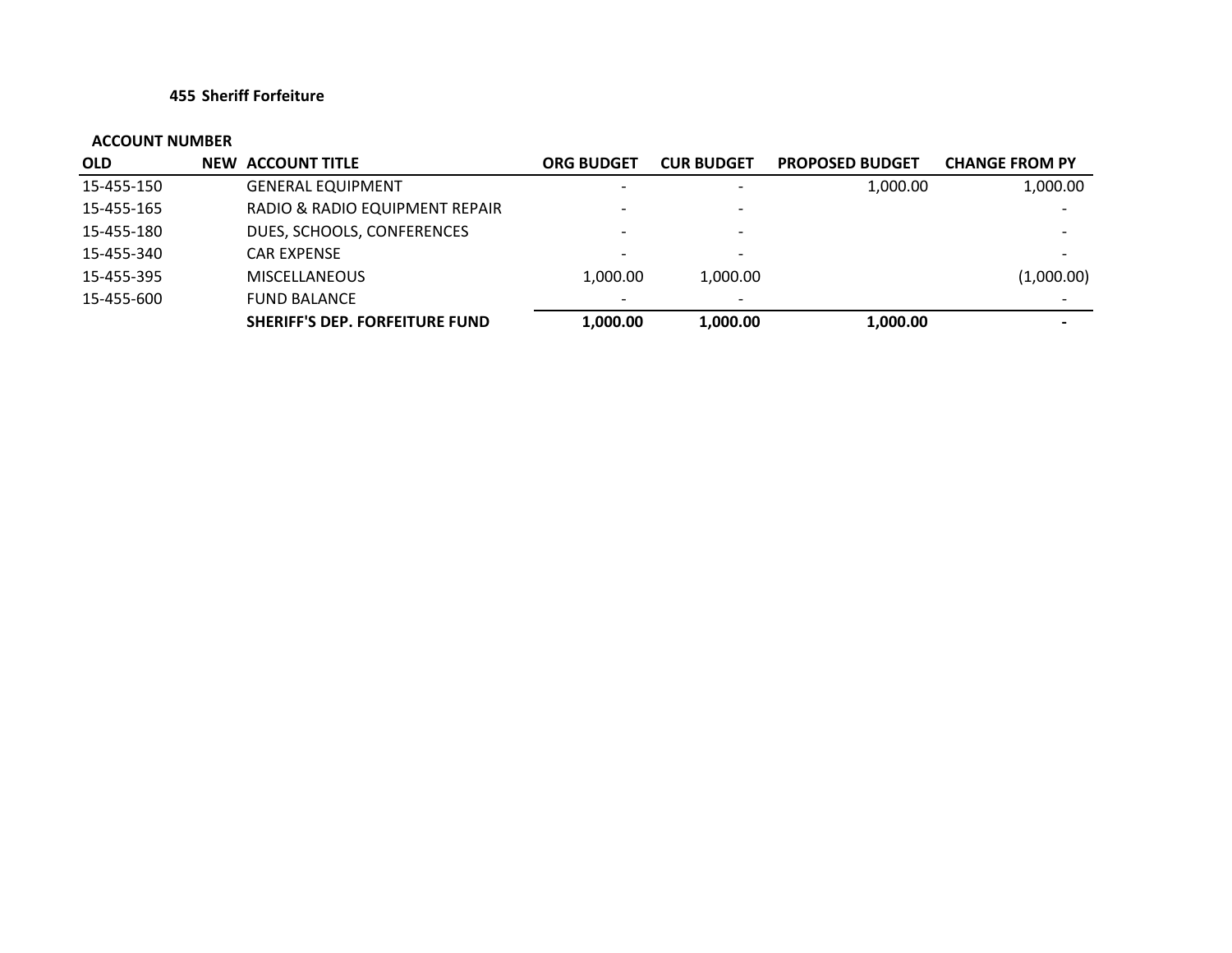#### **495 Law Library**

#### **ACCOUNT NUMBER**

| <b>OLD</b> | NEW ACCOUNT TITLE            | <b>ORG BUDGET</b> | <b>CUR BUDGET</b> | <b>PROPOSED BUDGET</b> | <b>CHANGE FROM PY</b>    |
|------------|------------------------------|-------------------|-------------------|------------------------|--------------------------|
|            |                              |                   |                   |                        |                          |
| 15-495-505 | LAW LIBRARY GENERAL EXPENSES | 5,000.00          | 5.000.00          | 5,000.00               |                          |
| 15-495-510 | LAW LIBRARIAN SALARY         | 7.000.00          | 7.000.00          | 7,000.00               | $\overline{\phantom{0}}$ |
|            | <b>LAW LIBRARY</b>           | 12,000.00         | 12,000.00         | 12,000.00              |                          |

### **505 County Attorney Forfeiture**

#### **ACCOUNT NUMBER**

| <b>OLD</b> | <b>NEW ACCOUNT TITLE</b>            | <b>ORG BUDGET</b> | <b>CUR BUDGET</b> | <b>PROPOSED BUDGET</b> | <b>CHANGE FROM PY</b> |
|------------|-------------------------------------|-------------------|-------------------|------------------------|-----------------------|
|            |                                     |                   |                   |                        |                       |
| 15-505-100 | <b>SALARY</b>                       | 5,000.00          | 5,000.00          | 5,000.00               |                       |
| 15-505-150 | <b>GENERAL EQUIPMENT</b>            | 5,000.00          | 5,000.00          | 3,000.00               | (2,000.00)            |
| 15-505-165 | RADIO & RADIO EQUIPMENT REPAIR      |                   |                   |                        |                       |
| 15-505-180 | DUES, SCHOOLS, CONFERENCES          | 5.000.00          | 5,000.00          | 3,500.00               | (1,500.00)            |
| 15-505-280 | CONTRACT LABOR                      |                   |                   |                        |                       |
| 15-505-395 | <b>MISCELLANEOUS</b>                | 5.000.00          | 5,000.00          | 500.00                 | (4,500.00)            |
|            | <b>CO. ATTORNEY FORFEITURE FUND</b> | 20,000.00         | 20,000.00         | 12,000.00              | (8,000.00)            |

**506 County Attorney Pretrial Diversion**

| <b>OLD</b> | NEW ACCOUNT TITLE               | <b>ORG BUDGET</b>        | <b>CUR BUDGET</b>        | <b>PROPOSED BUDGET</b> | <b>CHANGE FROM PY</b>    |
|------------|---------------------------------|--------------------------|--------------------------|------------------------|--------------------------|
|            |                                 |                          |                          |                        |                          |
| 15-506-100 | SALARY                          | 10,000.00                | 10,000.00                | 10,000.00              | $\overline{\phantom{0}}$ |
| 15-506-150 | <b>COMPUTERS &amp; SOFTWARE</b> | 2.500.00                 | 2.500.00                 | 1,500.00               | (1,000.00)               |
| 15-506-395 | <b>MISCELLANEOUS</b>            | $\overline{\phantom{0}}$ | $\overline{\phantom{0}}$ | 500.00                 | 500.00                   |
|            | CO ATTORNEY PRE-TRIAL DIVERSION | 12,500.00                | 12,500.00                | 12,000.00              | (500.00)                 |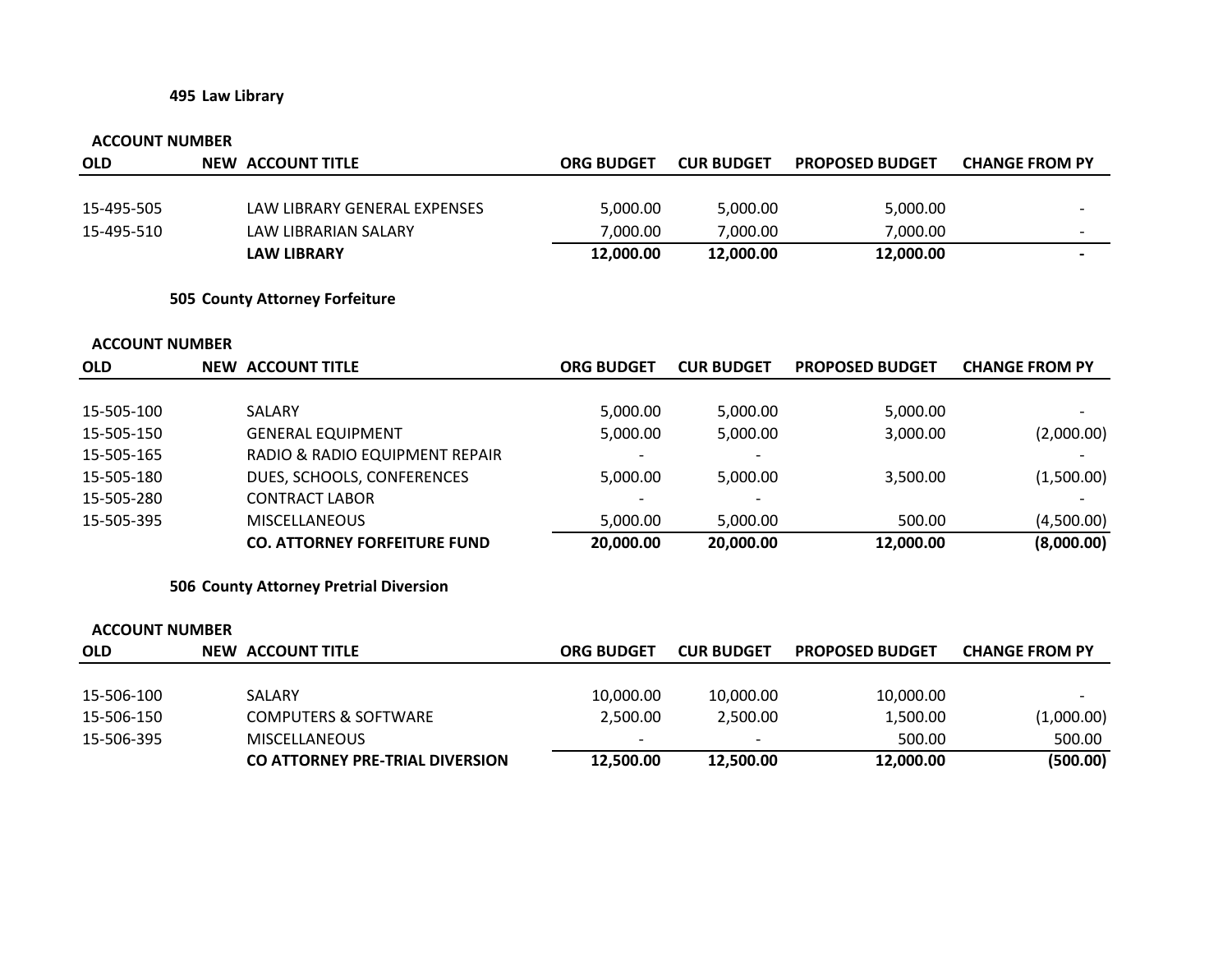| <b>OLD</b> |            | <b>NEW ACCOUNT TITLE</b>                | <b>ORG BUDGET</b> | <b>CUR BUDGET</b> | <b>PROPOSED BUDGET</b> | <b>CHANGE FROM PY</b> |
|------------|------------|-----------------------------------------|-------------------|-------------------|------------------------|-----------------------|
|            |            |                                         |                   |                   |                        |                       |
| 15-580-132 |            | HISTORICAL COMMISSION M/M               | 750.00            | 750.00            | 1,000.00               | 250.00                |
| 15-580-135 |            | <b>BAD CHECK PROCESSING</b>             | 1,500.00          | 1,500.00          | 1,500.00               |                       |
| 15-580-540 |            | CO. RECORDS MANAGEMENT & PRESERVATI     | 3,200.00          | 3,200.00          |                        | (3,200.00)            |
| 15-580-545 |            | <b>COURTHOUSE SECURITY</b>              | 15,000.00         | 15,000.00         | 15,000.00              |                       |
| 15-580-546 |            | CALLAHAN CO. SEIZURE ACCOUNT            | 2,000.00          | 2,000.00          | 2,000.00               |                       |
| 15-580-550 |            | <b>COUNTY CLERK'S VITAL STATISTIC</b>   | 2,800.00          | 2,800.00          |                        | (2,800.00)            |
| 15-580-555 |            | <b>COURTHOUSE SECURITY OUTSIDE BLDG</b> |                   |                   | 1,800.00               | 1,800.00              |
| 15-580-570 |            | DIST. CLERK'S RECORD ARCHIVES           |                   |                   |                        |                       |
| 15-580-575 |            | DIST. CLERK'S RECORD TECHNOLOGY         |                   |                   |                        |                       |
| 15-580-580 |            | CO. ATTORNEY'S PRE-TRIAL DIVERSION      |                   |                   |                        |                       |
| 15-580-585 |            | CO & DIST CLERK'S COURT TECHNOLOGY      |                   |                   |                        |                       |
| 15-580-586 |            | CALLAHAN CO. LIBRARY FUND               | 300.00            | 300.00            | 300.00                 |                       |
| 15-580-587 |            | <b>INDIGENT HEALTH CARE</b>             |                   |                   |                        |                       |
| 15-580-595 |            | CO.HEALTH CARE SAVING/REIMBURSEMENT     | 27,000.00         | 27,000.00         | 26,000.00              | (1,000.00)            |
| 15-580-610 |            | TRANSFER TO GENERAL FUND FOR ELECTIONS  | 9,400.00          | 9,400.00          | 1,200.00               | (8,200.00)            |
| 15-580-611 |            | <b>TRANSFER TO GENERAL FUND</b>         | 4,000.00          | 4,000.00          |                        | (4,000.00)            |
|            | <b>NEW</b> | <b>ELECTIONS</b>                        |                   |                   |                        |                       |
|            |            | <b>RESTRICTED ACCOUNTS EXPENSES</b>     | 65,950.00         | 65,950.00         | 48,800.00              | (17, 150.00)          |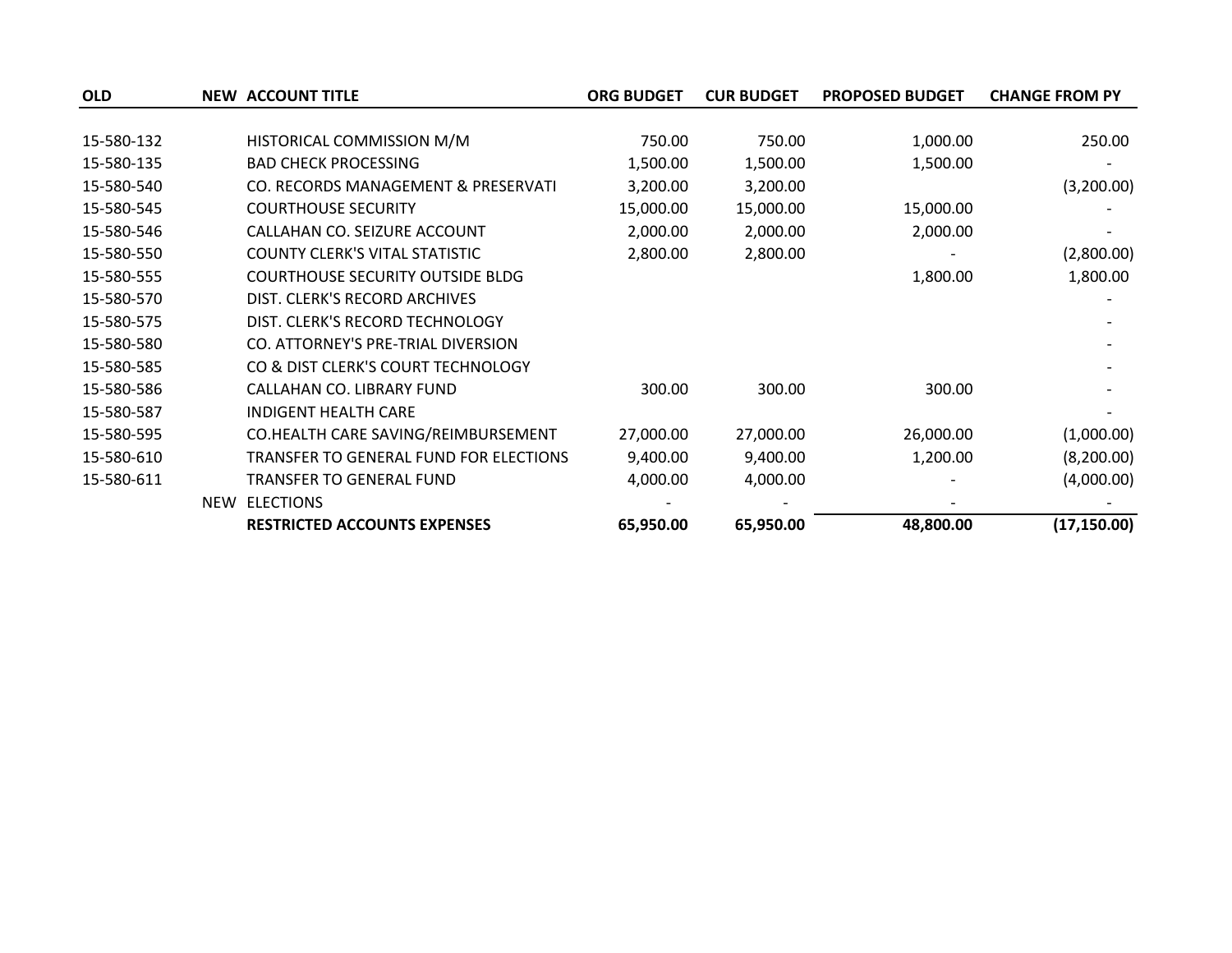#### **Fund 30 Construction**

| <b>OLD</b> | <b>NEW ACCOUNT TITLE</b>              | <b>ORG BUDGET</b> | <b>CUR BUDGET</b> | <b>PROPOSED BUDGET</b> | <b>CHANGE FROM PY</b> |
|------------|---------------------------------------|-------------------|-------------------|------------------------|-----------------------|
|            |                                       |                   |                   |                        |                       |
| 30-600-100 | PROFESSIONAL SERVICES-FINANCIAL       |                   |                   |                        |                       |
| 30-600-105 | PROFESSIONAL SERVICES-ARCHITECT GEN   |                   |                   | 1,112,283.90           | 1,112,283.90          |
| 30-600-110 | ARCHITECT DESIGN FEES - GENERAL       |                   |                   |                        |                       |
| 30-600-115 | <b>BOND, INSURANCE &amp; BID FEES</b> |                   |                   |                        |                       |
| 30-600-120 | PERMIT FEES                           |                   |                   |                        |                       |
| 30-600-125 | WINDOW REPAIR & RECONSTRUCTION        |                   |                   |                        |                       |
| 30-600-130 | ELECTRICAL SYSTEM REPAIR & RECONSTR   |                   |                   |                        |                       |
| 30-600-135 | ANNEX CONSTRUCTION/REPAIRS EXPENSE    | 200,000.00        | 200,000.00        | 25,000.00              | (175,000.00)          |
| 30-600-136 | <b>COURTHOUSE ROOF REPLACEMENT</b>    |                   |                   |                        |                       |
| 30-600-137 | COURTHOUSE ELECTRICAL/LIGHT REPAIR    | 60,000.00         | 60,000.00         |                        | (60,000.00)           |
| 30-600-138 | <b>INTERIOR PAINTING</b>              | 37,783.00         | 37,783.00         |                        | (37, 783.00)          |
| 30-600-139 | <b>COURTHOUSE FLOORING</b>            | 5,000.00          | 5,000.00          |                        | (5,000.00)            |
| 30-600-140 | <b>CONTINGENCY FEES</b>               |                   |                   |                        |                       |
| 30-600-145 | <b>HVAC SYSTEM COST</b>               |                   |                   |                        |                       |
| 30-600-146 | PARKING LOT REPAIR                    | 10,000.00         | 10,000.00         |                        | (10,000.00)           |
| 30-600-147 | <b>COURTHOUSE GROUND IMPROVEMENTS</b> | 4,092.00          | 4,092.00          | 14,549.78              | 10,457.78             |
| 30-600-148 | SAVING TO PAINT WINDOWS 8-10 YRS      | 82,053.00         | 82,053.00         |                        | (82,053.00)           |
| 30-600-303 | ADM FEE PCT#3                         |                   |                   |                        |                       |
| 30-600-395 | <b>MISCELLANEOUS</b>                  | 10,000.00         | 10,000.00         |                        | (10,000.00)           |
|            | <b>CONSTRUCTION FUND EXPENSES</b>     | 408,928.00        | 408,928.00        | 1,151,833.68           | 742,905.68            |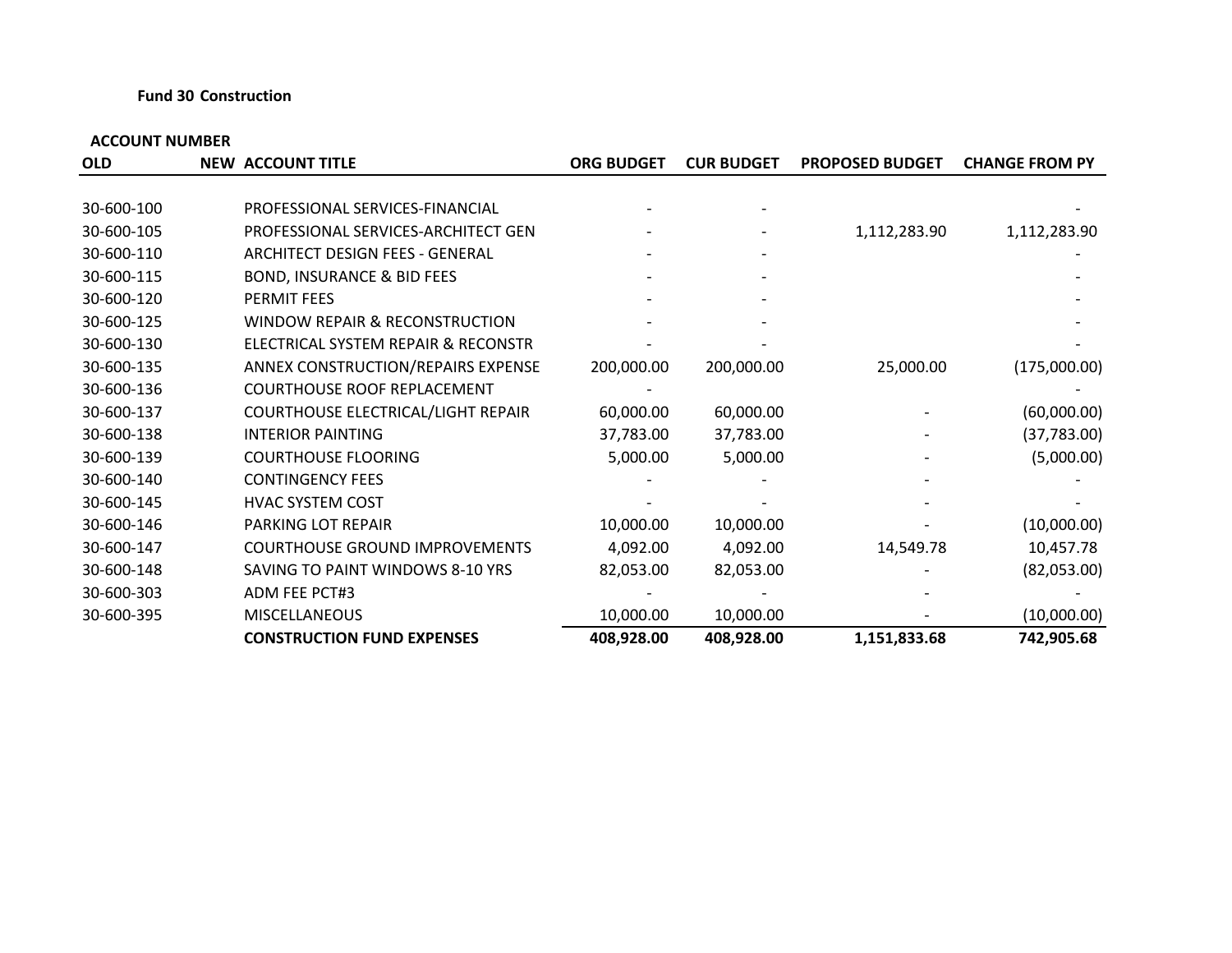#### **Fund 31 Capital Improvements**

| <b>OLD</b> | <b>NEW ACCOUNT TITLE</b>              | <b>ORG BUDGET</b> | <b>CUR BUDGET</b> | <b>PROPOSED BUDGET</b> | <b>CHANGE FROM PY</b> |
|------------|---------------------------------------|-------------------|-------------------|------------------------|-----------------------|
| 31-650-100 | CAPITAL IMPROVEMENTS NETWORK          |                   |                   |                        |                       |
| 31-650-105 | <b>CAPITAL IMPROVEMENTS SECURITY</b>  | 112,128.00        | 112,128.00        | 108,411.53             | (3,716.47)            |
|            | NETWORK/SECURITY EXPENSE              | 112,128.00        | 112,128.00        | 108,411.53             | (3,716.47)            |
| 31-675-110 | RADIO CONSOLE - JAIL                  |                   |                   |                        |                       |
| 31-675-115 | <b>TOWER SITE TECHNOLOGY</b>          |                   |                   |                        |                       |
| 31-675-120 | TOWER SITE ELECTRICAL                 |                   |                   |                        |                       |
| 31-675-125 | TOWER SITE GENERATOR/HVAC             |                   | $\overline{a}$    |                        |                       |
| 31-675-130 | TOWER BUILDING REPAIRS                |                   |                   |                        |                       |
| 31-675-135 | <b>INTEGRATION &amp; SUPPORT</b>      |                   |                   |                        |                       |
| 31-675-140 | PROJECT MANAGEMENT                    |                   |                   |                        |                       |
| 31-675-145 | <b>CONTINGENCY</b>                    |                   |                   |                        |                       |
| 31-675-395 | <b>MISCELLANEOUS</b>                  |                   |                   |                        |                       |
|            | <b>RADIO EQUIP/TOWER SITE EXPENSE</b> |                   |                   |                        |                       |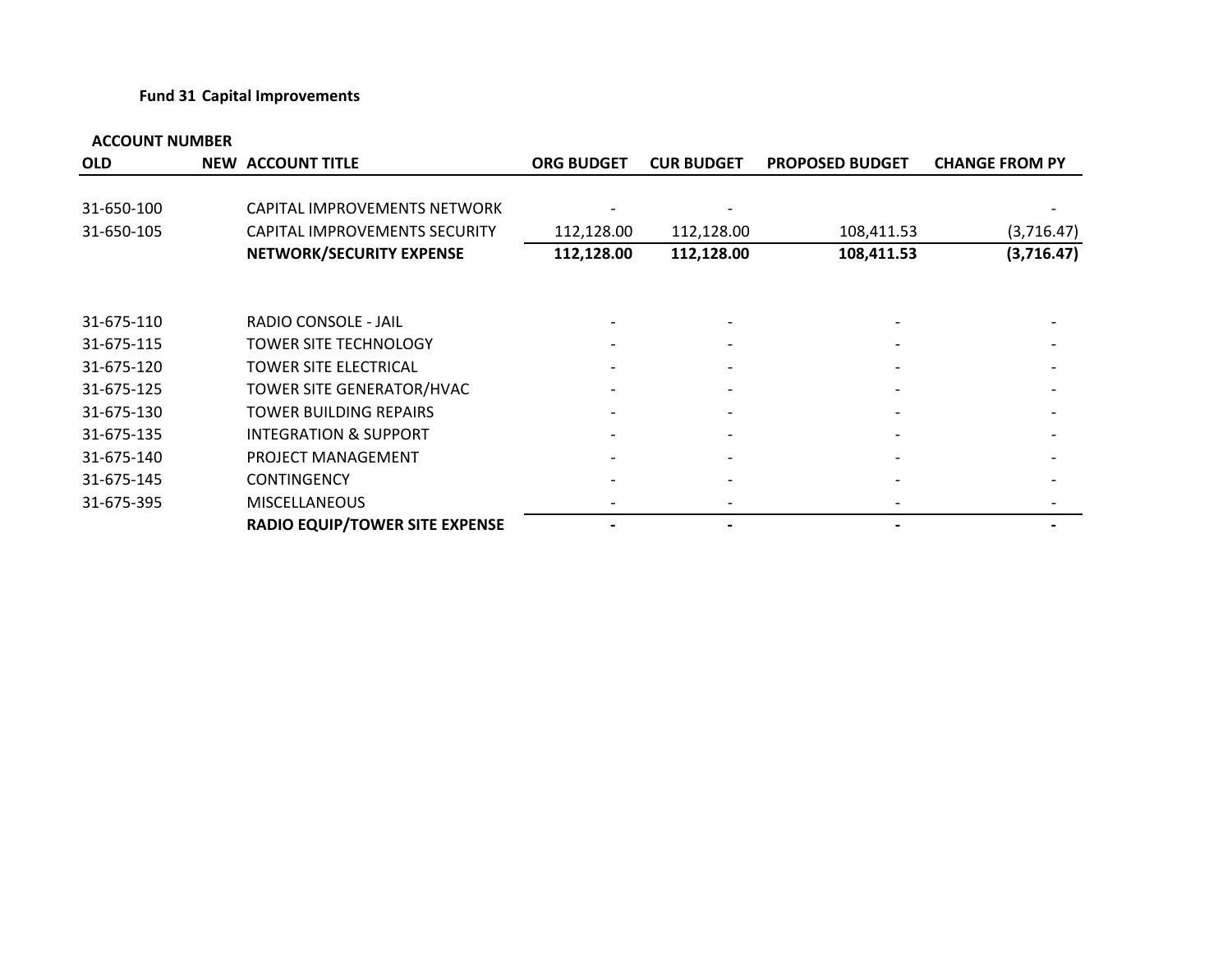#### **Fund 32 Grant Fund**

| <b>OLD</b> | <b>NEW ACCOUNT TITLE</b>    | <b>ORG BUDGET</b> | <b>CUR BUDGET</b> | <b>PROPOSED BUDGET</b> | <b>CHANGE FROM PY</b> |
|------------|-----------------------------|-------------------|-------------------|------------------------|-----------------------|
|            |                             |                   |                   |                        |                       |
| 32-600-100 | <b>FEMA PCT#1 LABOR</b>     | 5,335.47          | 5,335.47          | 10,000.00              | 4,664.53              |
| 32-600-101 | FEMA PCT#1 EQUIPMENT RENTAL | 20,154.38         | 20,154.38         | 10,000.00              | (10, 154.38)          |
| 32-600-102 | FEMA PCT#1 MATERIAL         | 16,335.21         | 16,335.21         | 35,159.79              | 18,824.58             |
| 32-600-103 | <b>ADM FEE PCT#1</b>        | 237.35            | 237.35            | 1,000.00               | 762.65                |
| 32-600-200 | <b>FEMA PCT#2 LABOR</b>     | 10,368.00         | 10,368.00         | 10,000.00              | (368.00)              |
| 32-600-201 | FEMA PCT#2 EQUIPMENT RENTAL | 24,470.63         | 24,470.63         | 10,000.00              | (14, 470.63)          |
| 32-600-202 | FEMA PCT#2 MATERIAL         | 11,114.33         | 11,114.33         | 159,649.65             | 148,535.32            |
| 32-600-203 | ADM FEE PCT#2               | 269.81            | 269.81            | 1,000.00               | 730.19                |
| 32-600-300 | <b>FEMA PCT#3 LABOR</b>     | 85,252.53         | 85,252.53         | 10,000.00              | (75, 252.53)          |
| 32-600-301 | FEMA PCT#3 EQUIPMENT RENTAL | 245,194.20        | 245,194.20        | 10,000.00              | (235, 194.20)         |
| 32-600-302 | FEMA PCT#3 MATERIAL         | 106,390.19        | 106,390.19        | 621,160.41             | 514,770.22            |
| 32-600-303 | ADM FEE PCT#3               | 697.74            | 697.74            | 1,000.00               | 302.26                |
| 32-600-400 | <b>FEMA PCT#4 LABOR</b>     | 71,736.69         | 71,736.69         | 10,000.00              | (61, 736.69)          |
| 32-600-401 | FEMA PCT#4 EQUIPMENT RENTAL | 199,214.18        | 199,214.18        | 10,000.00              | (189, 214.18)         |
| 32-600-402 | FEMA PCT#4 MATERIAL         | 409,908.11        | 409,908.11        | 295,789.42             | (114, 118.69)         |
| 32-600-403 | ADM FEE PCT#4               | 1,642.57          | 1,642.57          | 1,000.00               | (642.57)              |
|            | <b>FEMA EXPENSES</b>        | 1,208,321.39      | 1,208,321.39      | 1,195,759.27           | (12, 562.12)          |
| 32-625-100 | <b>NRA GRANT EXPENSES</b>   |                   |                   |                        |                       |
|            | <b>NRA GRANT EXPENSES</b>   |                   |                   |                        |                       |